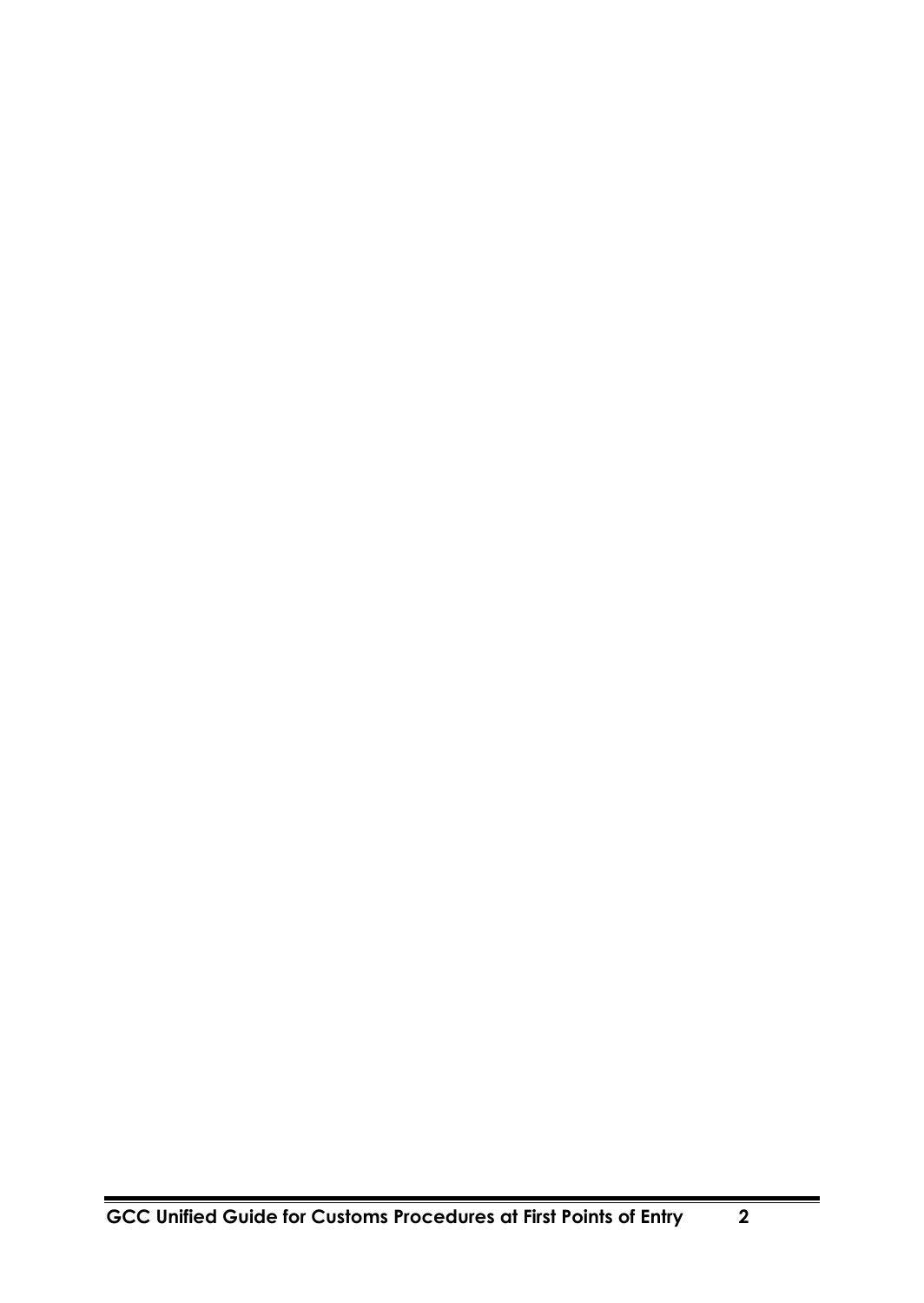### **{Foreword}**

The Member States of the Cooperation Council for the Arab States of the Gulf (GCC) seek to simplify customs procedures within the GCC Customs Union with a view to increasing Intra-GCC trade and international trade, as well as compilation, comparison and analysis of statistics of Intra-GCC trade and international trade.

To cope with the latest developments in customs procedures and the relevant international standards, and to achieve the anticipated objectives of the GCC Customs Union,

The GCC Supreme Council  $(32<sup>nd</sup>$  Session, Riyadh, December 2011) resolved to unify the customs procedures in order to ensure uniform application of the GCC standards and implementation of the requirements of the agricultural and veterinary quarantine, as well as control of the counterfeited and fraudulent commodities across GCC first points of entry, and avoid repetition of the customs procedures at Intra-GCC customs ports, excluding those procedures that have not been applied at the first points of entry.

Accordingly, the GCC Customs Union Authority had instructed (in June 2012) the Customs Procedures & Computerization Committee to prepare the "Unified Guide of Customs Procedures at GCC First points of Entry".

To this effect, the Customs Procedures & Computerization Committee and the GCC Secretariat General have finalized preparation of the "Unified Guide of Customs Procedures at GCC First points of Entry", which was endorsed by the Financial & Economic Cooperation Committee in May 2014, and it was agreed that said Guide would be implemented as of January 2015 across all GCC first points of entry.

On this occasion, the GCC Secretariat General is pleased to put at your disposal the first edition of the " Unified Guide of Customs Procedures at GCC First points of Entry" , both in Arabic and English, and extend its gratitude and appreciation to the members of the GCC Customs Procedures & Computerization Committee and all those who have diligently contributed to the completion of this work from all GCC Customs Administrations, for their highly professional and persistent efforts that have led to the successful preparation of this Guide based on the international common practices and customs procedures, which will be used by competent GCC customs officers and business community.

The GCC Secretariat General is hopeful that this work "Guide" would achieve the anticipated goal, further facilitate customs operations in the GCC Member States and fulfill one of the most important requirements of the customs union.

#### **GCC Secretariat-General Division of Economic and Development Affairs Customs Affairs Department**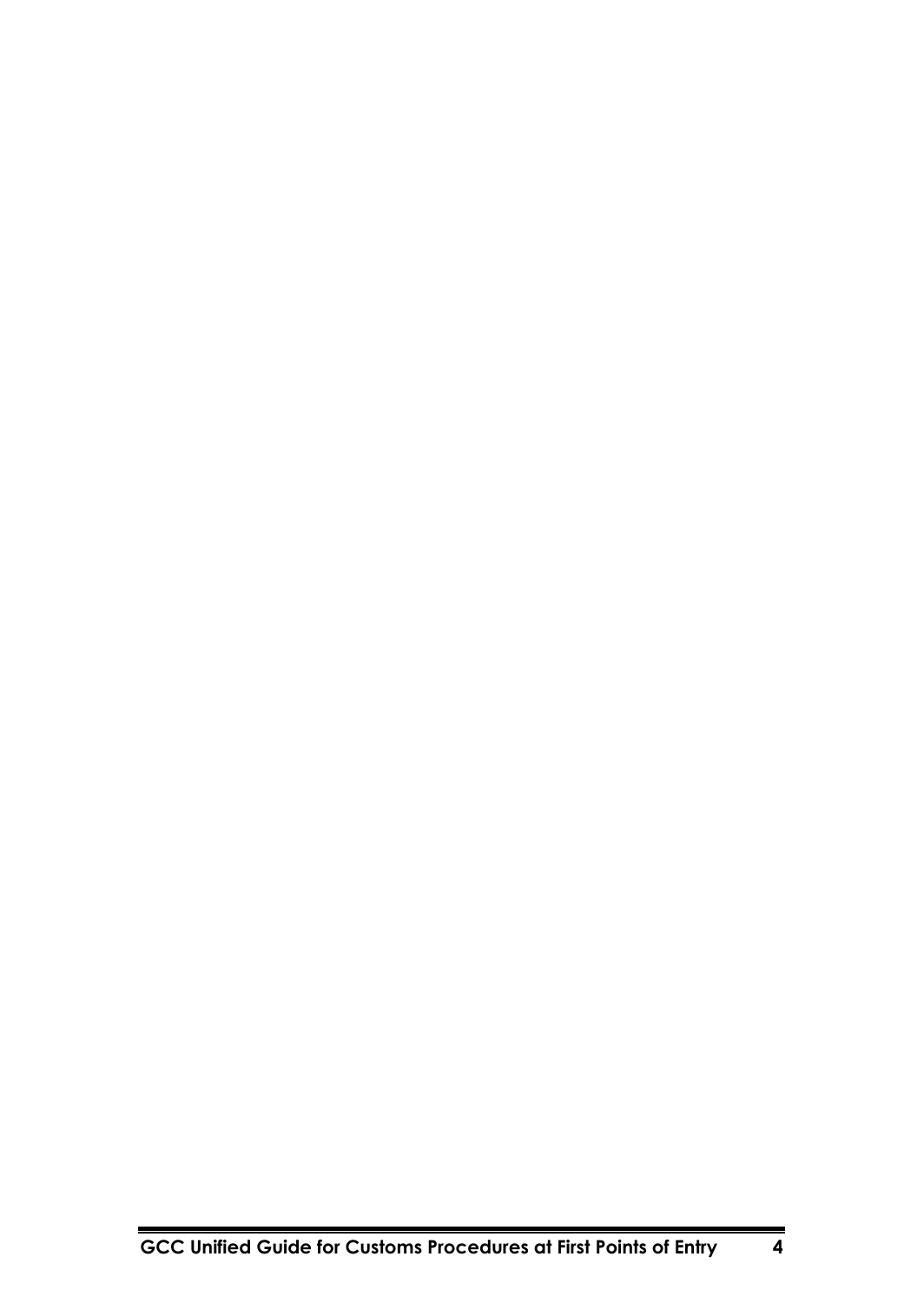## **GCC UNIFIED GUIDE FOR CUSTOMS PROCEDURES AT FIRST POINTS OF ENTRY**

| <b>Reference</b><br>Code | <b>Description</b>                                                                                                                                                                                                                                                                                                                            |
|--------------------------|-----------------------------------------------------------------------------------------------------------------------------------------------------------------------------------------------------------------------------------------------------------------------------------------------------------------------------------------------|
| 01                       | <b>Importation</b><br>Air, land, sea, wooden vessels/ships, express<br>couriers, post offices, free zones, duty-free shops,<br>customs warehouses                                                                                                                                                                                             |
| 0101                     | <b>Commercial importation</b>                                                                                                                                                                                                                                                                                                                 |
| <b>Controls:</b>         |                                                                                                                                                                                                                                                                                                                                               |
|                          | 1. An evidence of the importer's activity to obtain the customs code.                                                                                                                                                                                                                                                                         |
|                          | 2. Presentation of the required approvals and authorizations from the<br>competent authorities concerning restricted goods.                                                                                                                                                                                                                   |
|                          | 3. The customs office may request translation of the foreign<br>invoices/documents into Arabic.                                                                                                                                                                                                                                               |
|                          | 4. The owner of the goods, his representative or authorized customs<br>broker shall maintain the records for a period of five Gregorian years<br>from completion of the customs operation for submission to the<br>customs office, when so requested.                                                                                         |
|                          | 5. The owner of the goods, his representative or the authorized<br>customs broker may submit the customs documents and information<br>to the customs office on line. However, original documents shall be<br>submitted to the customs office prior to/ or after release of the<br>goods, when so requested.                                   |
|                          | 6. Originals of the customs documents shall be submitted to the<br>customs office. However, a copy of the invoice may be accepted<br>against an undertaking by the importer to present the original within<br>a period not to exceed (90) days from the date of such undertaking,<br>otherwise, a security or bank guarantee to be submitted. |
| 7.                       | Forwarding agents (sea/air) shall submit the manifest to the customs<br>office in paper or electronic format (hard copy or soft copy)<br>according to the automated clearance system applicable at the<br>customs office for finalization of the customs operation.                                                                           |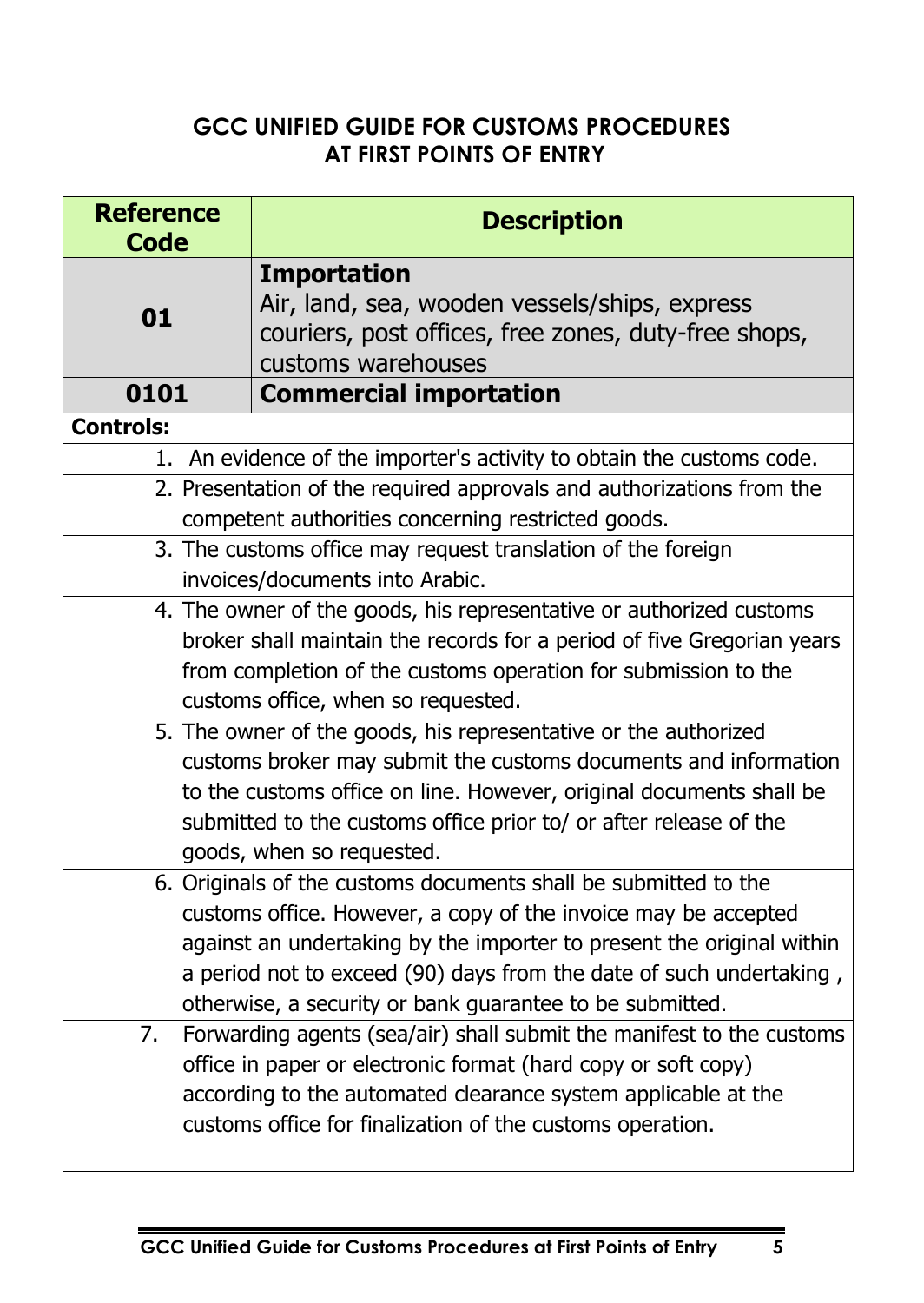| <b>Reference</b><br>Code |                     | <b>Description</b>                                                                                                                                                                                                                                                                                                                |
|--------------------------|---------------------|-----------------------------------------------------------------------------------------------------------------------------------------------------------------------------------------------------------------------------------------------------------------------------------------------------------------------------------|
| 01                       |                     | <b>Importation</b><br>Air, land, sea, wooden vessels/ships, express<br>couriers, post offices, free zones, duty-free shops,<br>customs warehouses                                                                                                                                                                                 |
| 0101                     |                     | <b>Commercial importation</b>                                                                                                                                                                                                                                                                                                     |
| 8.                       |                     | The carrier or the authorized customs broker shall submit the<br>manifest and the registration of the mode of transport to the<br>customs office pertaining to the goods transported by land or sea, or<br>by wooden vessels/ships or the like, which do not operate regular<br>trips, for finalization of the customs operation. |
| 9.                       |                     | Prepayment of the customs taxes/duties and other charges<br>according to the automated clearance system applicable at each<br>customs office.                                                                                                                                                                                     |
|                          |                     | 10. Possibility of prior customs clearance according to the automated<br>clearance system applicable at each customs office.                                                                                                                                                                                                      |
| 11.                      |                     | Applicable customs tariffs shall be imposed on the damaged goods<br>based on its value at its current state at the time of lodging the<br>customs declaration.                                                                                                                                                                    |
|                          |                     | 12. Goods subject to local or international ban/prohibition, or to<br>applicable international agreements or conventions, or local<br>regulations, as well as forfeited goods or goods infringing approved<br>standards or intellectual property rights, may not be imported.                                                     |
|                          |                     | 13. The customs office may request Conformity Certificates from the<br>country of origin or a report from a public or private laboratory<br>approved by the competent authorities, along with taking random<br>samples (according to risk assessment criteria).                                                                   |
|                          |                     | Documents to be attached with the Single Customs Declaration:                                                                                                                                                                                                                                                                     |
|                          | 1. Original invoice | 2. Original Certificate of Origin                                                                                                                                                                                                                                                                                                 |
|                          |                     | <b>Documents to be attached:</b>                                                                                                                                                                                                                                                                                                  |
|                          |                     | 1. Delivery order (for air or sea importation)                                                                                                                                                                                                                                                                                    |
|                          |                     | 2. Bill of Lading (for air or sea importation)                                                                                                                                                                                                                                                                                    |
|                          |                     | 3. Manifest (for importation by land or by wooden vessels or the like)                                                                                                                                                                                                                                                            |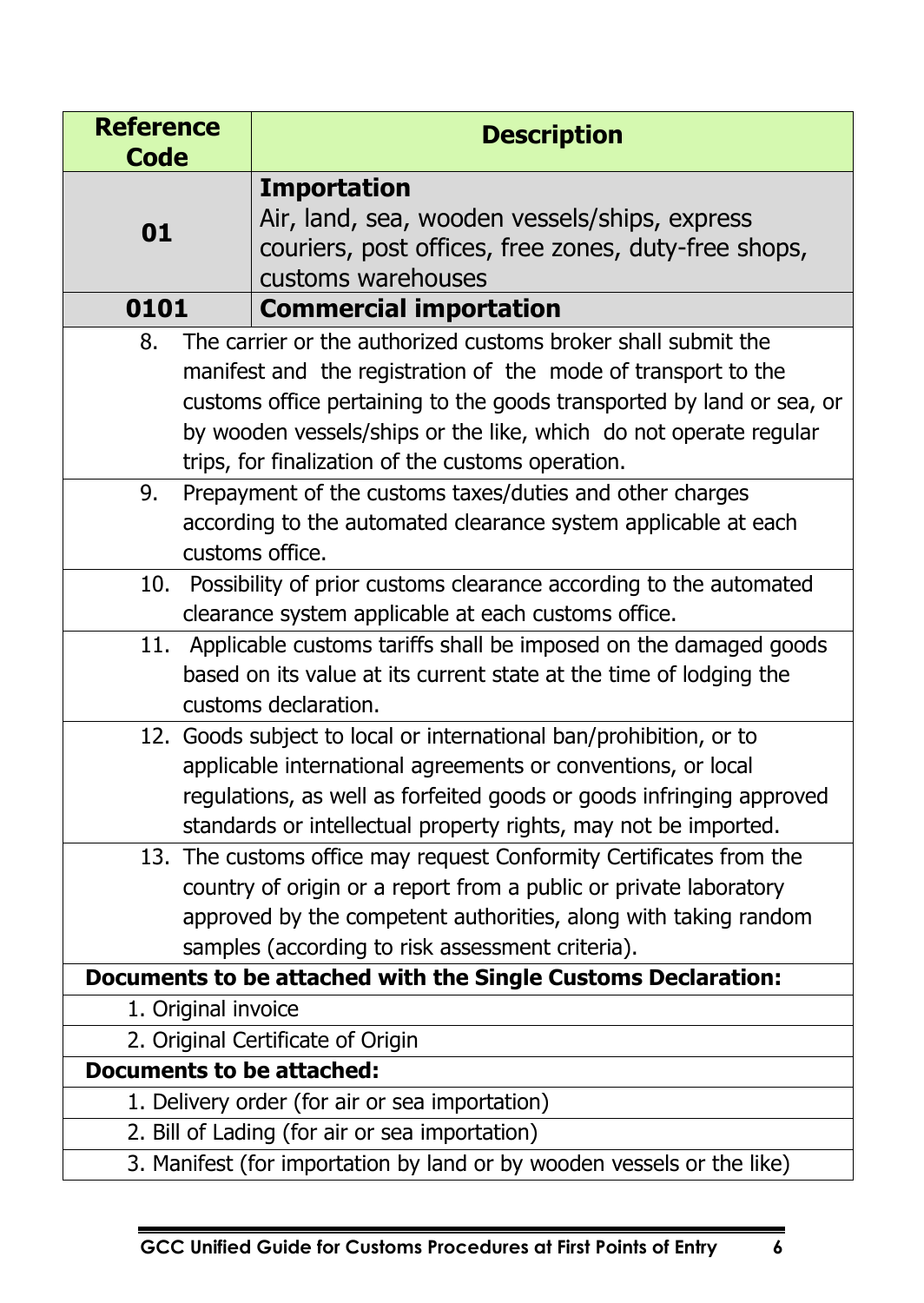| <b>Reference</b><br><b>Code</b>                                           | <b>Description</b>                                                                                                                                |  |
|---------------------------------------------------------------------------|---------------------------------------------------------------------------------------------------------------------------------------------------|--|
| 01                                                                        | <b>Importation</b><br>Air, land, sea, wooden vessels/ships, express<br>couriers, post offices, free zones, duty-free shops,<br>customs warehouses |  |
| 0101                                                                      | <b>Commercial importation</b>                                                                                                                     |  |
|                                                                           | 4. Packing List for multiple goods (several articles), indicating the HS code                                                                     |  |
| , as well as the international code for chemicals or hazardous goods.     |                                                                                                                                                   |  |
| <b>Procedures:</b>                                                        |                                                                                                                                                   |  |
|                                                                           | 1. The customs/import declaration shall be electronically completed by the                                                                        |  |
|                                                                           | importer, his representative or the authorized customs broker.                                                                                    |  |
| 2. All documents and Documents to be attached shall be submitted to the   |                                                                                                                                                   |  |
| customs office.                                                           |                                                                                                                                                   |  |
| 3. Goods shall be subject to the customs taxes/duties provided for in the |                                                                                                                                                   |  |
| Common Customs Tariff, with the exception of those exempted under the     |                                                                                                                                                   |  |
| provisions of GCC Common Customs Law or under the effective GCC           |                                                                                                                                                   |  |
| Economic Agreement or any other international agreement within the GCC    |                                                                                                                                                   |  |
| framework.                                                                |                                                                                                                                                   |  |
| 4. The goods shall be subject to inspection and examination based on risk |                                                                                                                                                   |  |
|                                                                           | assessment criteria. The customs/import declaration shall be                                                                                      |  |
|                                                                           | electronically printed according to the automated clearance system                                                                                |  |
|                                                                           | applicable at the customs office.                                                                                                                 |  |
| 5. Issuance of the exit order and release of the goods.                   |                                                                                                                                                   |  |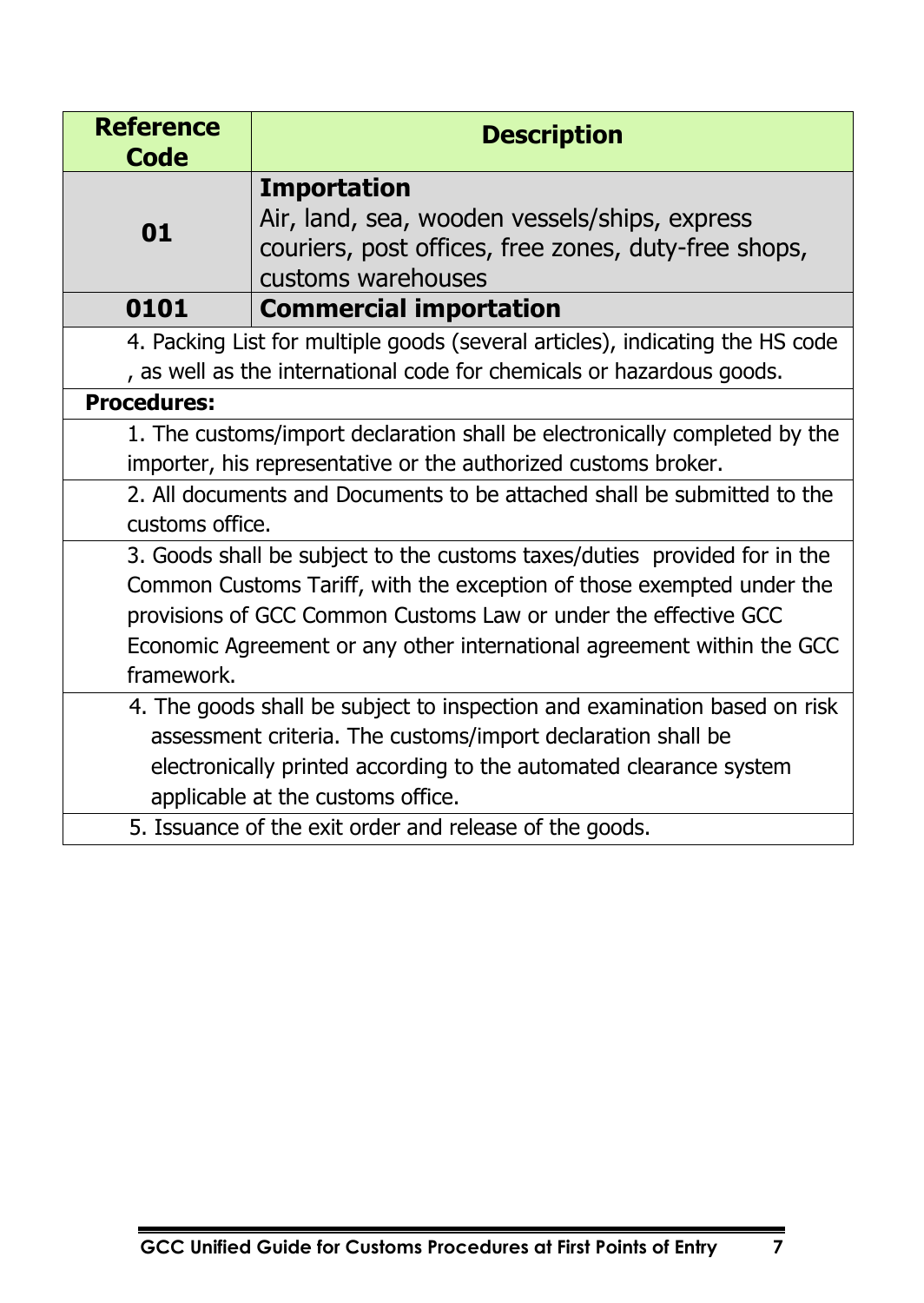| <b>Reference</b><br><b>Code</b>                                           | <b>Description</b>                                                            |  |
|---------------------------------------------------------------------------|-------------------------------------------------------------------------------|--|
|                                                                           | <b>Importation</b>                                                            |  |
|                                                                           | Air, land, sea, wooden vessels/ships, express                                 |  |
| 01                                                                        | couriers, post offices, free zones, duty-free shops,                          |  |
|                                                                           | customs warehouses                                                            |  |
| 0102                                                                      | <b>Personal importation</b>                                                   |  |
| <b>Controls:</b>                                                          |                                                                               |  |
|                                                                           | 1. Upon personal importation, the importer shall present his I.D, Passport or |  |
|                                                                           | Residence Visa to complete the customs operation.                             |  |
|                                                                           | 2. The consignment shall be of a personal nature and in a non-commercial      |  |
| quantity.                                                                 |                                                                               |  |
| 3. He shall not be a trader.                                              |                                                                               |  |
| 4. Presentation of the required approvals and permits from the competent  |                                                                               |  |
|                                                                           | authorities concerning restricted goods.                                      |  |
|                                                                           | 5. The customs office may request translation of the foreign                  |  |
|                                                                           | invoices/documents into Arabic.                                               |  |
|                                                                           | 6. The owner of the goods, his representative or the authorized customs       |  |
|                                                                           | broker may submit the customs documents and information to the                |  |
| customs office on line. However, original documents shall be submitted to |                                                                               |  |
| the customs office prior to/ or after release of the goods, when so       |                                                                               |  |
| requested.                                                                |                                                                               |  |
|                                                                           | 7. Prepayment of the customs taxes/duties and other charges according to      |  |
|                                                                           | the automated clearance system applicable at each customs office.             |  |
|                                                                           | 8. Forwarding agents (sea/air) shall submit the manifest to the customs       |  |
|                                                                           | office in paper or electronic format (hard copy or soft copy) according to    |  |
|                                                                           | the automated clearance system applicable at the customs office for           |  |
| finalization of the customs operation.                                    |                                                                               |  |
|                                                                           | 9. The carrier or the authorized customs broker shall submit the manifest     |  |
|                                                                           | and the registration of the mode of transport to the customs office           |  |
|                                                                           | pertaining to the goods transported by land or sea, or by wooden vessels,     |  |
|                                                                           | that do not operate regular trips, for finalization of the customs operation. |  |
|                                                                           | 10. Possibility of prior customs clearance according to the automated         |  |
|                                                                           | clearance system applicable at each customs office.                           |  |
|                                                                           | 11. Goods subject to local or international ban/prohibition, or to applicable |  |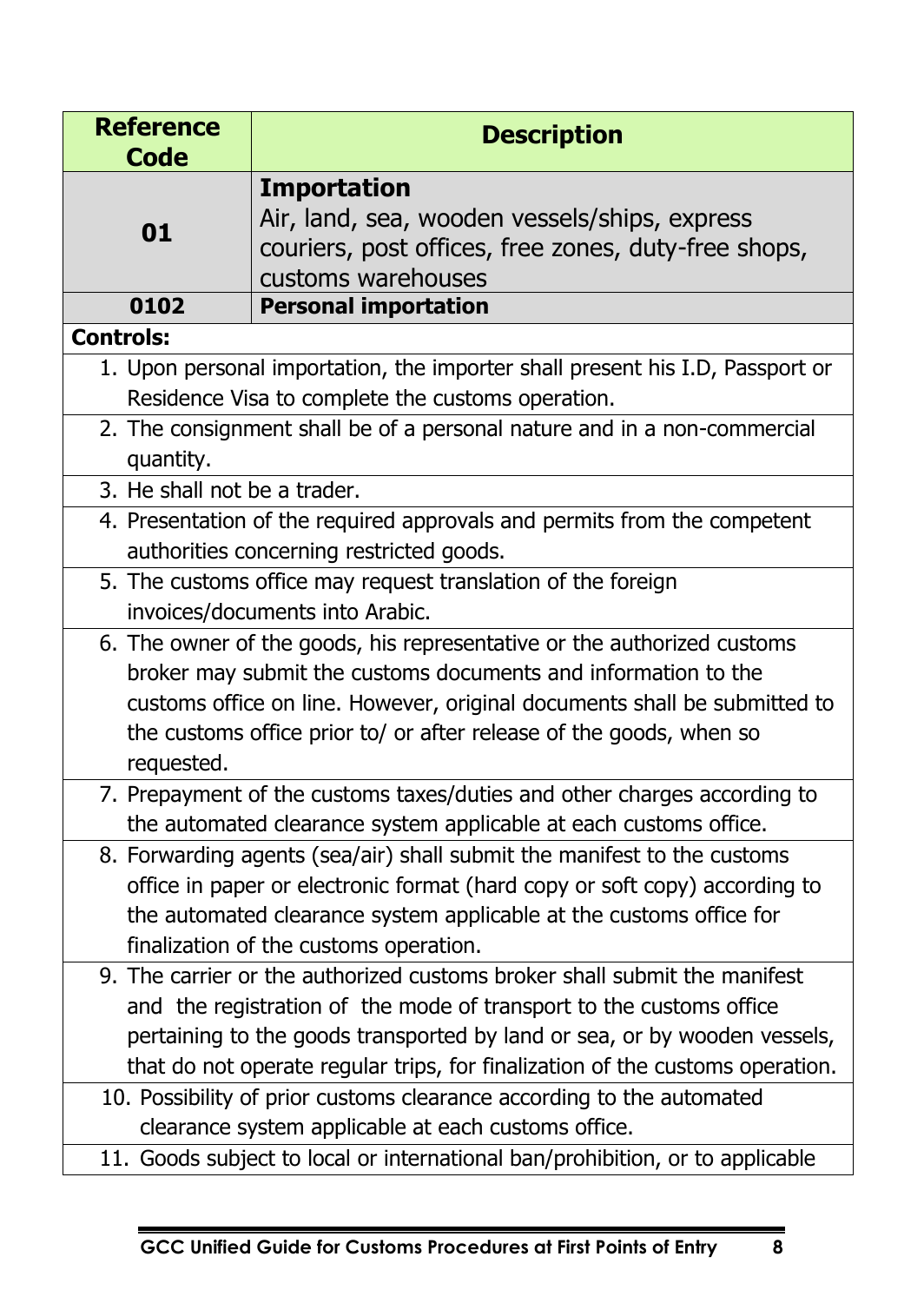| <b>Reference</b><br><b>Code</b>                                                                                                                                                                                                                      | <b>Description</b>                                                                                                                                                                           |  |
|------------------------------------------------------------------------------------------------------------------------------------------------------------------------------------------------------------------------------------------------------|----------------------------------------------------------------------------------------------------------------------------------------------------------------------------------------------|--|
| 01                                                                                                                                                                                                                                                   | <b>Importation</b><br>Air, land, sea, wooden vessels/ships, express<br>couriers, post offices, free zones, duty-free shops,<br>customs warehouses                                            |  |
| 0102                                                                                                                                                                                                                                                 | <b>Personal importation</b>                                                                                                                                                                  |  |
|                                                                                                                                                                                                                                                      | international agreements or conventions, or local regulations, as well as<br>forfeited goods or goods infringing approved standards or intellectual<br>property rights, may not be imported. |  |
| Documents to be attached:                                                                                                                                                                                                                            |                                                                                                                                                                                              |  |
| 1. Delivery order (for air or sea importation)                                                                                                                                                                                                       |                                                                                                                                                                                              |  |
|                                                                                                                                                                                                                                                      | 2. Bill of Lading (for air or sea importation)                                                                                                                                               |  |
| 3. Manifest (for importation by land or by wooden vessels or the like)                                                                                                                                                                               |                                                                                                                                                                                              |  |
| 4. Packing List for multiple/several goods (the HS code, as well as the                                                                                                                                                                              |                                                                                                                                                                                              |  |
| international code for chemicals or hazardous goods to be indicated).                                                                                                                                                                                |                                                                                                                                                                                              |  |
| <b>Procedures:</b>                                                                                                                                                                                                                                   |                                                                                                                                                                                              |  |
| 1. The customs/import declaration shall be electronically completed by the                                                                                                                                                                           |                                                                                                                                                                                              |  |
| importer, his representative or the authorized customs broker.                                                                                                                                                                                       |                                                                                                                                                                                              |  |
| 2. All documents and documents to be attached shall be presented to the<br>customs office.                                                                                                                                                           |                                                                                                                                                                                              |  |
| 3. Goods shall be subject to the customs taxes/duties provided for in the                                                                                                                                                                            |                                                                                                                                                                                              |  |
| Common Customs Tariff, with the exception of those exempted under the                                                                                                                                                                                |                                                                                                                                                                                              |  |
| provisions of GCC Common Customs Law or under the effective GCC                                                                                                                                                                                      |                                                                                                                                                                                              |  |
| Economic Agreement or any other international agreement within the GCC                                                                                                                                                                               |                                                                                                                                                                                              |  |
| framework.                                                                                                                                                                                                                                           |                                                                                                                                                                                              |  |
| 4. The goods shall be subject to inspection and examination based on risk<br>assessment criteria. The customs/import declaration shall be<br>electronically printed according to the automated clearance system<br>applicable at the customs office. |                                                                                                                                                                                              |  |
| 5. Issuance of the exit order and release of the goods.                                                                                                                                                                                              |                                                                                                                                                                                              |  |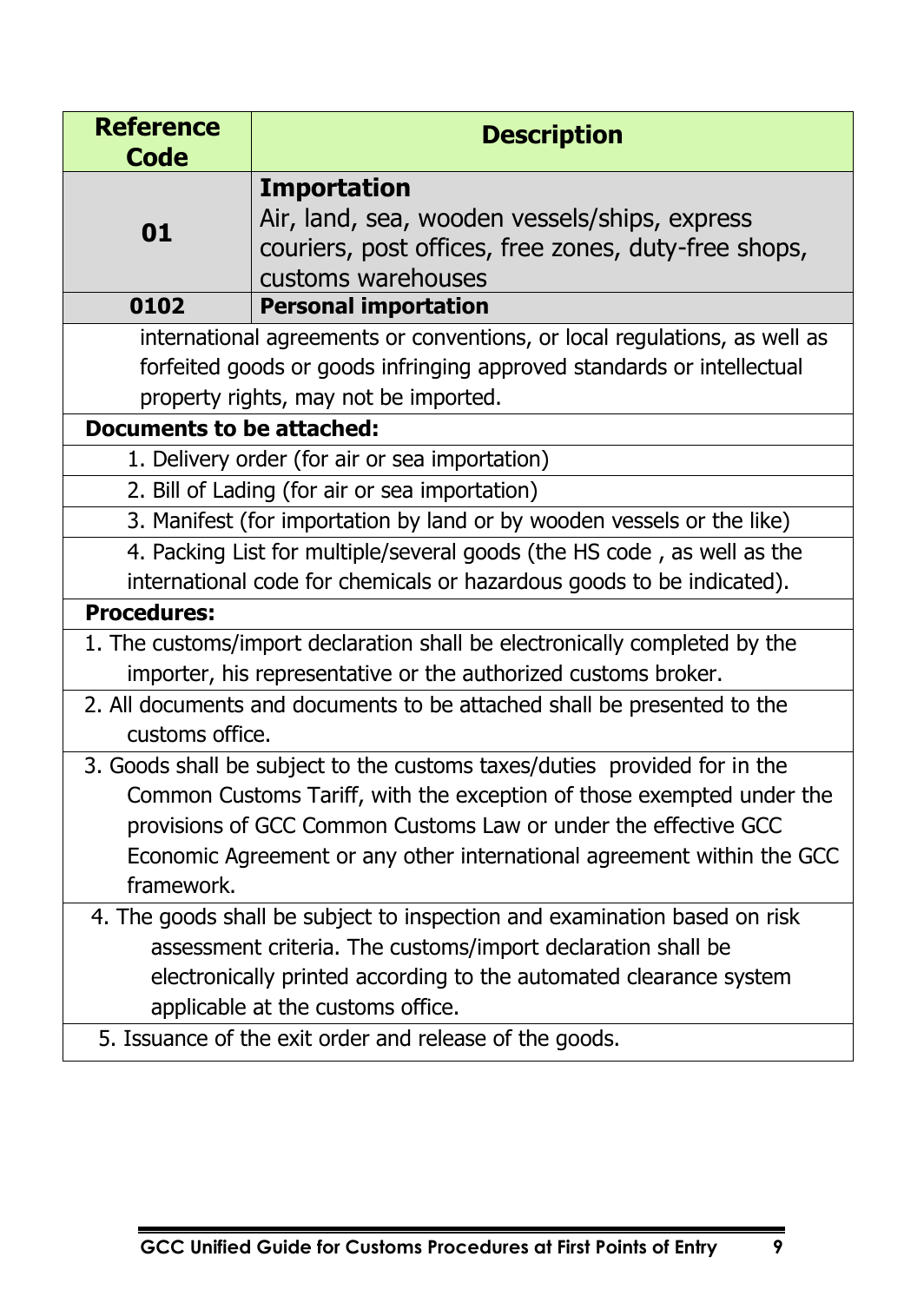| <b>Reference</b><br><b>Code</b>                                                                                                                                                                                                                                                                                                                                                                                                                                 | <b>Description</b>                                                                                                                          |  |  |
|-----------------------------------------------------------------------------------------------------------------------------------------------------------------------------------------------------------------------------------------------------------------------------------------------------------------------------------------------------------------------------------------------------------------------------------------------------------------|---------------------------------------------------------------------------------------------------------------------------------------------|--|--|
| 02                                                                                                                                                                                                                                                                                                                                                                                                                                                              | <b>Exportation</b><br>Air, land, sea, wooden vessels, express couriers, post<br>offices, free zones, duty-free shops, customs<br>warehouses |  |  |
| <b>Controls:</b>                                                                                                                                                                                                                                                                                                                                                                                                                                                |                                                                                                                                             |  |  |
|                                                                                                                                                                                                                                                                                                                                                                                                                                                                 | 1. An evidence of the exporter's activity to obtain the customs code.                                                                       |  |  |
| 2. Presentation of the required approvals and permits from the competent<br>authorities concerning restricted goods.                                                                                                                                                                                                                                                                                                                                            |                                                                                                                                             |  |  |
| 3. The customs office may request translation of the foreign<br>invoices/documents into Arabic.                                                                                                                                                                                                                                                                                                                                                                 |                                                                                                                                             |  |  |
|                                                                                                                                                                                                                                                                                                                                                                                                                                                                 | 4. The customs office may request the documents, contracts,<br>correspondence, etc.                                                         |  |  |
| 5. The exporter, his representative or authorized customs broker shall<br>maintain the records for a period of five Gregorian years from completion<br>of the customs operation for submission to the customs office, when so<br>requested.                                                                                                                                                                                                                     |                                                                                                                                             |  |  |
| 6. The exporter, his representative or the authorized customs broker may<br>submit the customs documents and information to the customs office on<br>line. However, accompanying original documents shall be submitted to the<br>customs office prior to/ or after release of the goods, when so requested.                                                                                                                                                     |                                                                                                                                             |  |  |
| 7. Forwarding agents (sea/air) shall submit the manifest to the customs office<br>in paper or electronic format (hard copy or soft copy) according to the<br>automated clearance system applicable at the customs office for finalization<br>of the customs operation.                                                                                                                                                                                          |                                                                                                                                             |  |  |
| 8. The carrier or the authorized customs broker shall submit the manifest<br>and the registration of the mode of transport to the customs office<br>pertaining to the goods transported by land or sea, or by wooden vessels,<br>that do not operate regular trips, for finalization of the customs operation.<br>9. Prepayment of the customs taxes/duties and other charges according to<br>the automated clearance system applicable at each customs office. |                                                                                                                                             |  |  |
| 10. Possibility of pre-clearance according to the automated clearance system<br>applicable at each customs office.                                                                                                                                                                                                                                                                                                                                              |                                                                                                                                             |  |  |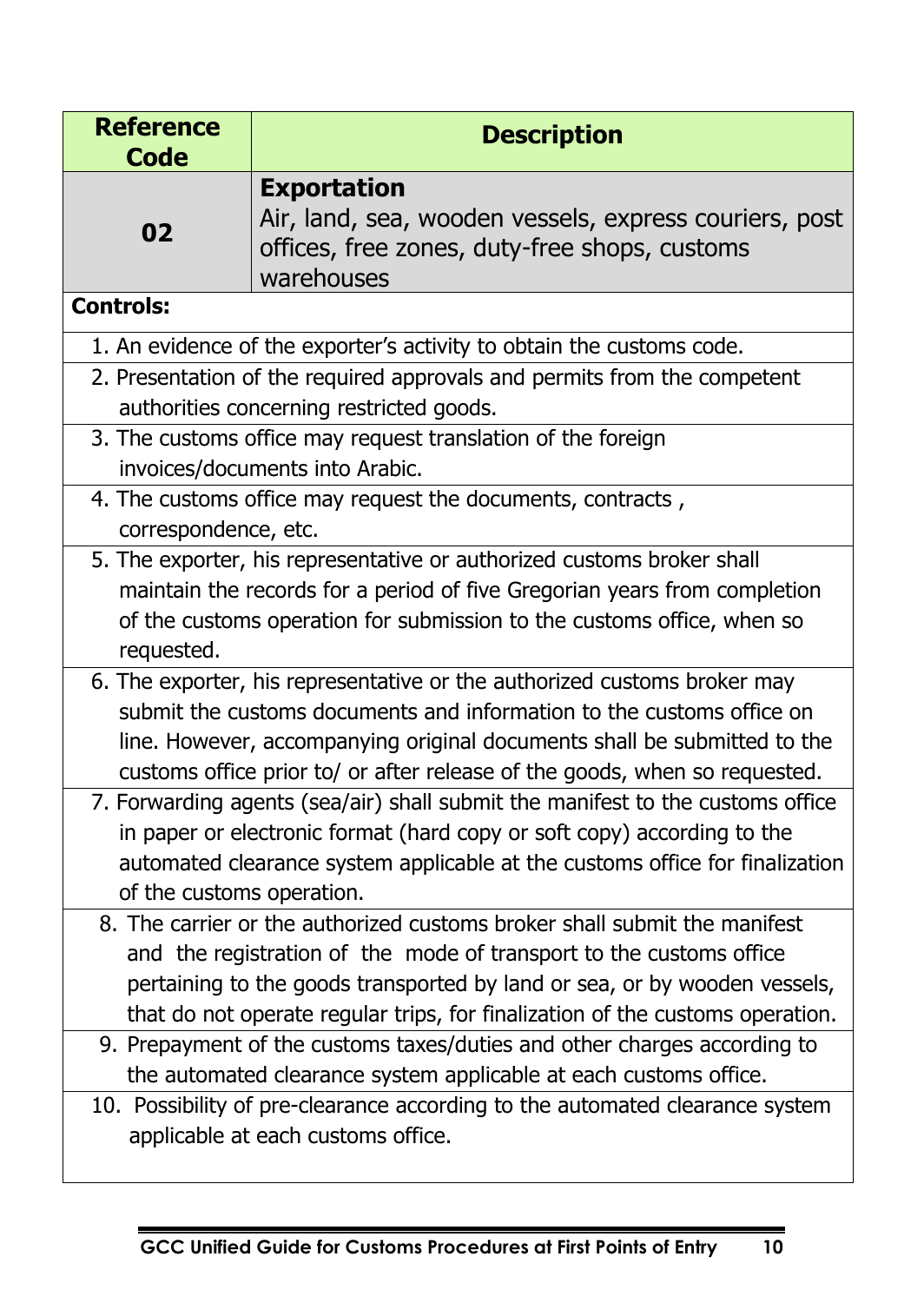| <b>Reference</b><br>Code                                                     | <b>Description</b>                                     |  |
|------------------------------------------------------------------------------|--------------------------------------------------------|--|
|                                                                              | <b>Exportation</b>                                     |  |
| 02                                                                           | Air, land, sea, wooden vessels, express couriers, post |  |
|                                                                              | offices, free zones, duty-free shops, customs          |  |
|                                                                              | warehouses                                             |  |
| 11. Non- conforming or prohibited goods (under national laws or legislation) |                                                        |  |
| may not be exported.                                                         |                                                        |  |
| 12. For the purpose of personal exportation, the exporter shall observe the  |                                                        |  |
| following:                                                                   |                                                        |  |
| a) the exporter shall present his I.D, passport or Residence/visit visa to   |                                                        |  |
| complete the customs operation.                                              |                                                        |  |
| b) The consignment shall be of a personal nature and of a non-               |                                                        |  |
| commercial quantity.                                                         |                                                        |  |
| c) He shall not be a trader.                                                 |                                                        |  |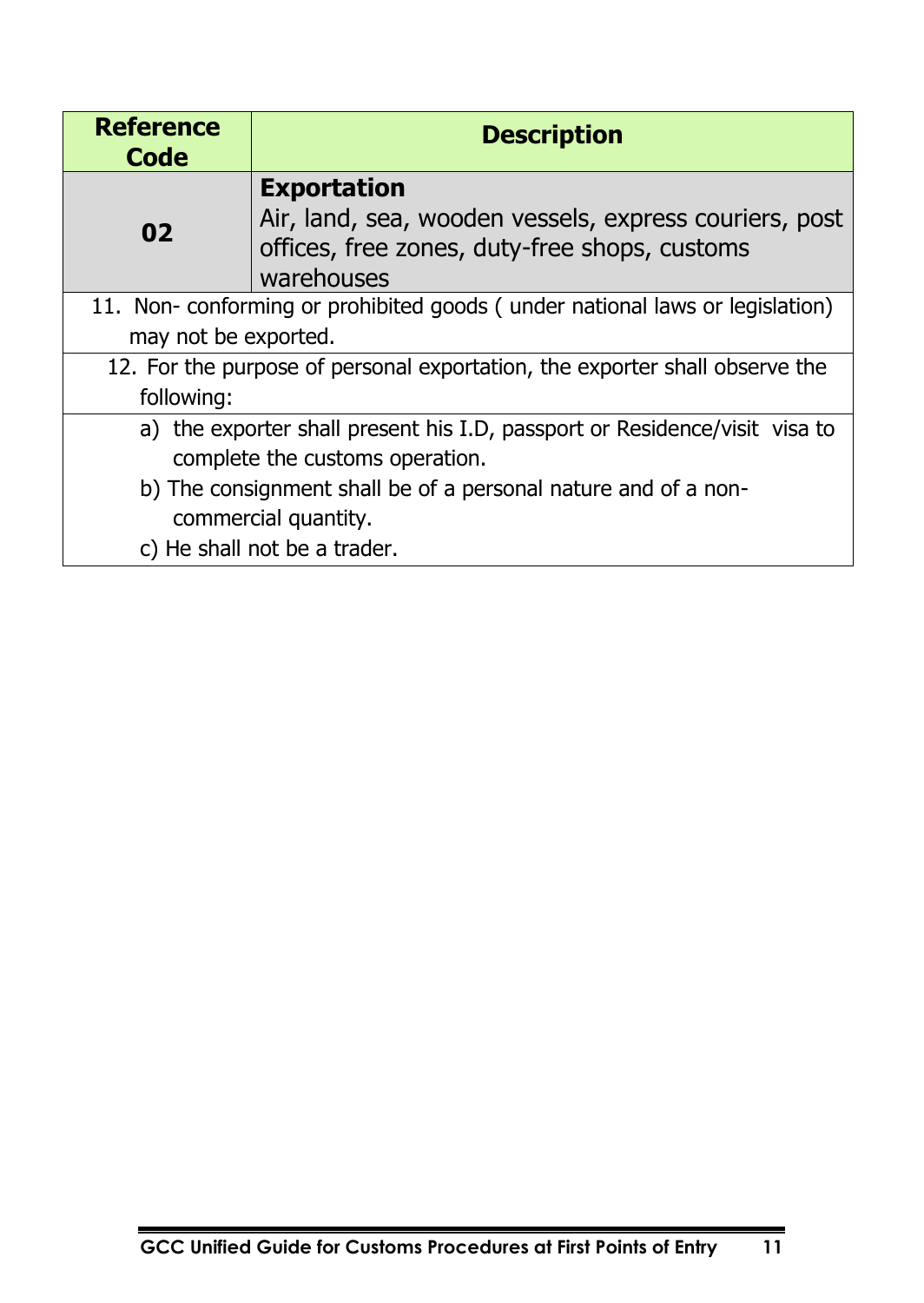| <b>Reference</b><br><b>Code</b>                                                   | <b>Description</b>                                                                                                                          |  |
|-----------------------------------------------------------------------------------|---------------------------------------------------------------------------------------------------------------------------------------------|--|
| 02                                                                                | <b>Exportation</b><br>Air, land, sea, wooden vessels, express couriers,<br>post offices, free zones, duty-free shops, customs<br>warehouses |  |
| 0201                                                                              | <b>Exportation of national products</b>                                                                                                     |  |
|                                                                                   | Documents to be attached with the Single Customs Declaration:                                                                               |  |
| 1. Original invoice indicating the country of origin.                             |                                                                                                                                             |  |
| <b>Documents to be attached:</b>                                                  |                                                                                                                                             |  |
| 1. Packing List for multiple goods (several articles), indicating the HS code, as |                                                                                                                                             |  |
| well as the international code for chemicals or hazardous goods.                  |                                                                                                                                             |  |
| <b>Procedures:</b>                                                                |                                                                                                                                             |  |
| 1. The customs/export declaration shall be electronically completed by the        |                                                                                                                                             |  |
| exporter, his representative or the authorized customs broker.                    |                                                                                                                                             |  |
| 2. All documents and Documents to be attached shall be submitted to the           |                                                                                                                                             |  |
| customs office.                                                                   |                                                                                                                                             |  |
| 3. Prepayment of the other charges according to the automated clearance           |                                                                                                                                             |  |
|                                                                                   | system applicable at each customs office.                                                                                                   |  |
|                                                                                   | 4. The goods shall be subject to inspection and examination based on risk                                                                   |  |
|                                                                                   | assessment criteria. The customs/import declaration shall be electronically                                                                 |  |
|                                                                                   | printed according to the automated clearance system applicable at the                                                                       |  |
|                                                                                   | customs office.                                                                                                                             |  |
|                                                                                   | 5. Issuance of the exit order and release of the goods.                                                                                     |  |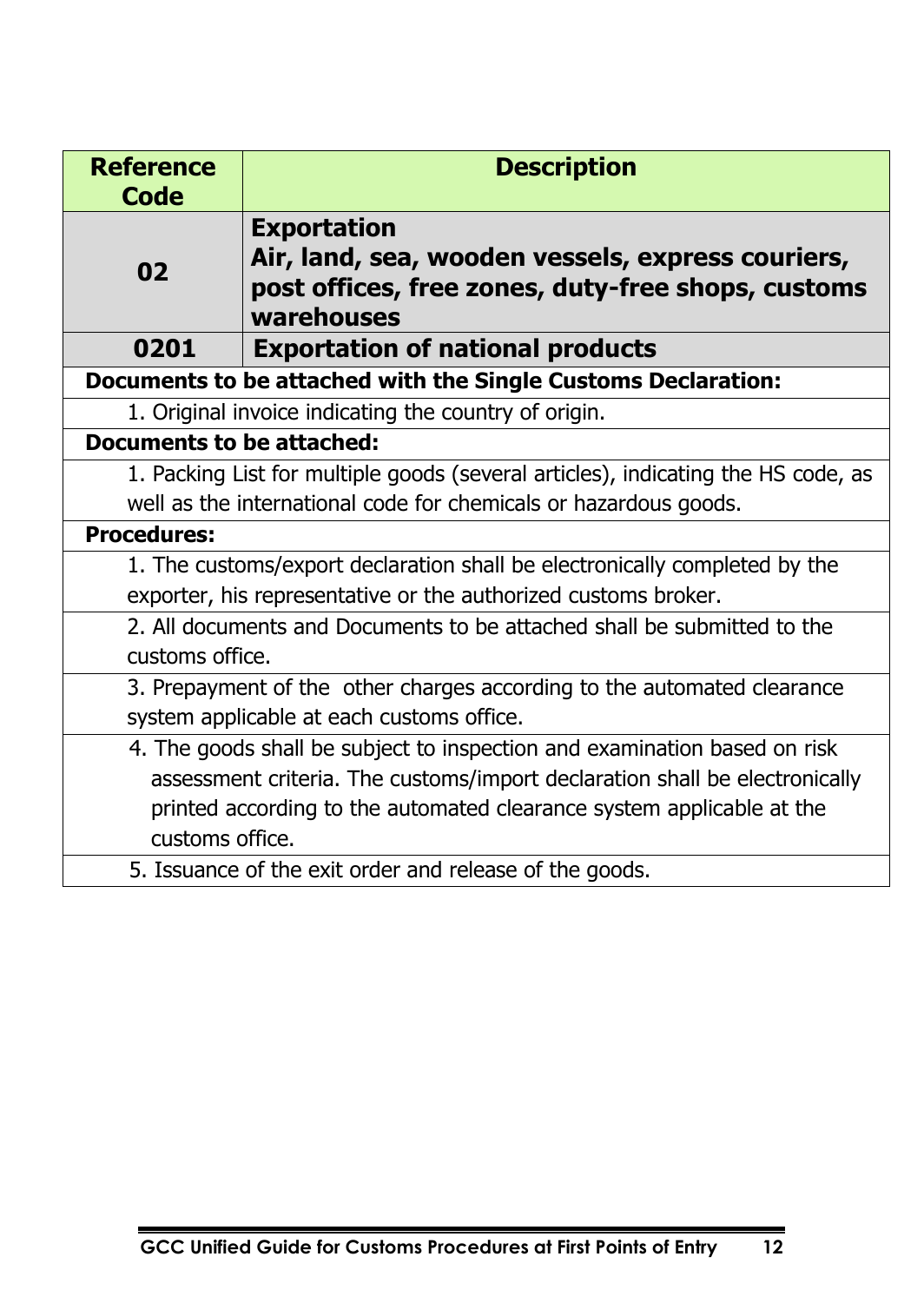| <b>Reference</b><br><b>Code</b>                                                                                       | <b>Description</b>                                                                                                                          |  |
|-----------------------------------------------------------------------------------------------------------------------|---------------------------------------------------------------------------------------------------------------------------------------------|--|
| 02                                                                                                                    | <b>Exportation</b><br>Air, land, sea, wooden vessels, express couriers,<br>post offices, free zones, duty-free shops, customs<br>warehouses |  |
| 0202                                                                                                                  | <b>Re-exportation of goods</b>                                                                                                              |  |
| <b>Controls:</b>                                                                                                      |                                                                                                                                             |  |
|                                                                                                                       | 1. Goods may be re-exported in the following cases:                                                                                         |  |
| a. imported goods that have not been withdrawn from customs<br>warehouses.                                            |                                                                                                                                             |  |
|                                                                                                                       | b. Goods imported into the country under Temporary Admission procedure.                                                                     |  |
|                                                                                                                       | c. Goods deposited with the customs warehouses as one of the cases of<br>suspension of customs taxes/duties.                                |  |
|                                                                                                                       | d. Foreign goods for which customs taxes/duties have been paid.                                                                             |  |
|                                                                                                                       | e. Foreign goods from local markets (without previous import declaration                                                                    |  |
|                                                                                                                       | reference)                                                                                                                                  |  |
|                                                                                                                       | f. Goods that have been rejected by the competent authority.                                                                                |  |
| g. Goods imported for re-exportation.                                                                                 |                                                                                                                                             |  |
|                                                                                                                       | 2. The exporter, his representative or the authorized customs broker may                                                                    |  |
| submit the customs documents and information to the customs office on                                                 |                                                                                                                                             |  |
| line. However, accompanying original documents shall be submitted to the                                              |                                                                                                                                             |  |
| customs office prior to/ or after release of the goods, when so requested.                                            |                                                                                                                                             |  |
| 3. Possibility of prepayment of the other charges according to the automated                                          |                                                                                                                                             |  |
| clearance system applicable at each customs office.                                                                   |                                                                                                                                             |  |
| 4. Possibility of customs clearance according to the automated clearance<br>system applicable at each customs office. |                                                                                                                                             |  |
|                                                                                                                       | 5. Locally or internationally prohibited goods, or those subject to applicable                                                              |  |
|                                                                                                                       | international agreements or conventions may not be re-exported.                                                                             |  |
|                                                                                                                       | Documents to be attached with the Single Customs Declaration:                                                                               |  |
| 2. Invoice.                                                                                                           | 1. Copy of first import declaration                                                                                                         |  |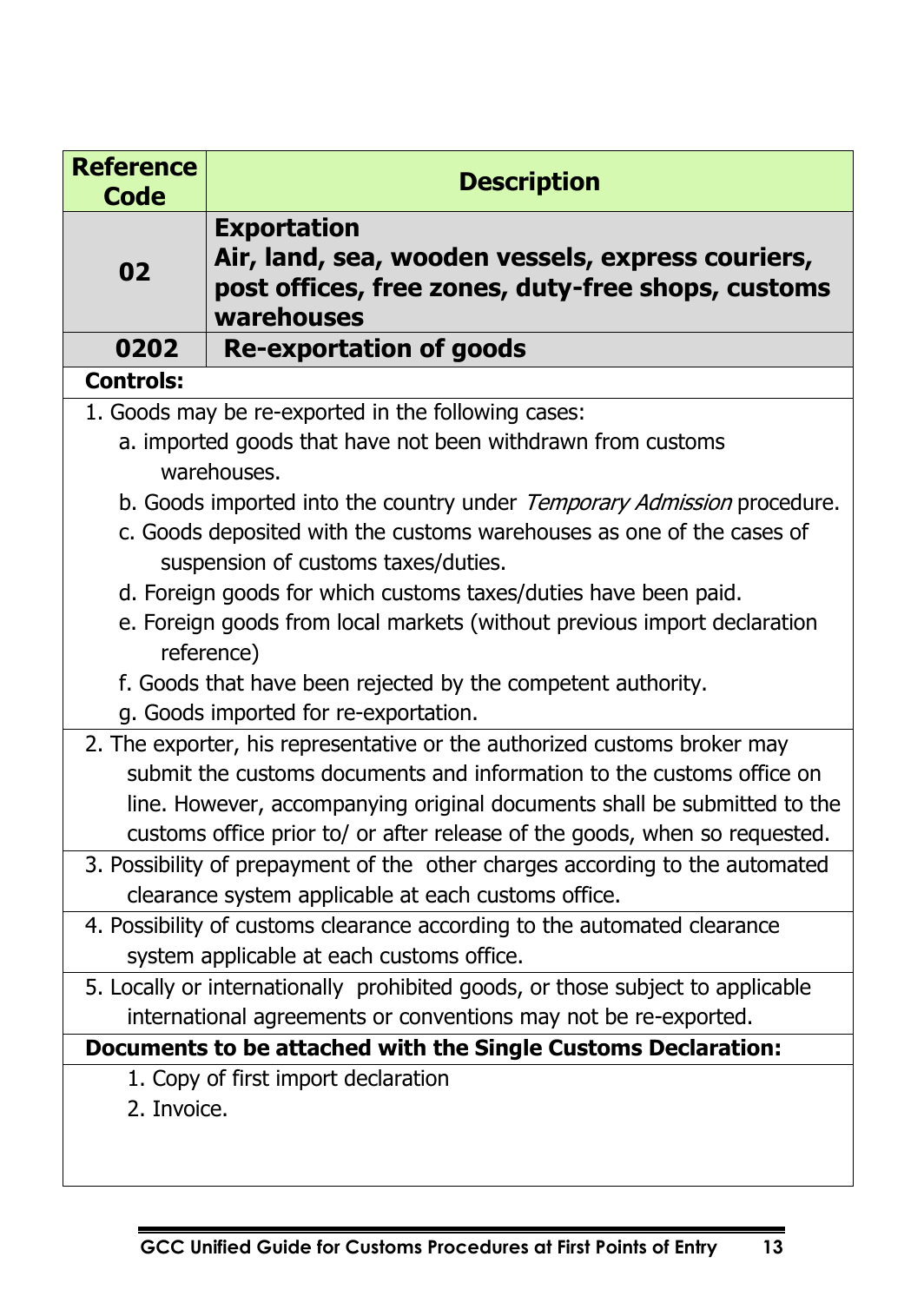| <b>Reference</b><br>Code                                                   | <b>Description</b>                                                                                                                          |  |
|----------------------------------------------------------------------------|---------------------------------------------------------------------------------------------------------------------------------------------|--|
| 02                                                                         | <b>Exportation</b><br>Air, land, sea, wooden vessels, express couriers,<br>post offices, free zones, duty-free shops, customs<br>warehouses |  |
| 0202                                                                       | <b>Re-exportation of goods</b>                                                                                                              |  |
| <b>Procedures:</b>                                                         |                                                                                                                                             |  |
| 1. The unified export declaration shall be electronically completed by the |                                                                                                                                             |  |
| exporter, his representative or the authorized customs broker.             |                                                                                                                                             |  |
| 2. All documents and Documents to be attached shall be submitted to the    |                                                                                                                                             |  |
| customs office.                                                            |                                                                                                                                             |  |
| 3. Payment of the other applicable charges.                                |                                                                                                                                             |  |
| 4. The goods shall be subject to inspection / examination based on risk    |                                                                                                                                             |  |
| assessment criteria. For the purpose of refund of customs duties           |                                                                                                                                             |  |
| "drawback" or release of bank guarantees, the goods shall be matched       |                                                                                                                                             |  |
| with the documents of the first import declaration for verification. The   |                                                                                                                                             |  |
|                                                                            | customs/export declaration shall be electronically printed according to                                                                     |  |
| the automated clearance system applicable at the customs office.           |                                                                                                                                             |  |
| 5. Issuance of the exit order and release of the goods.                    |                                                                                                                                             |  |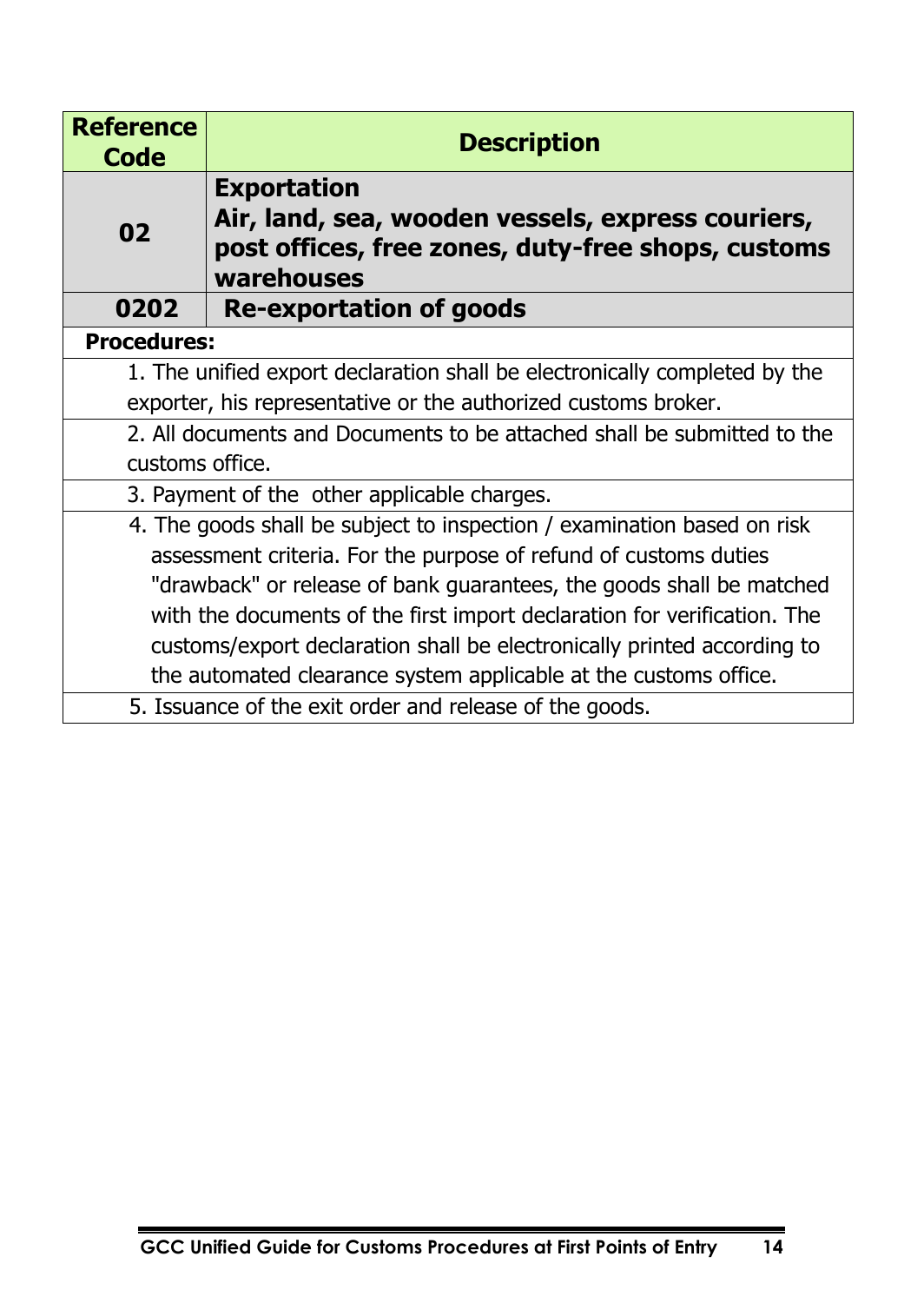| <b>Reference</b>                                                                       | <b>Description</b>                                                                                                    |  |
|----------------------------------------------------------------------------------------|-----------------------------------------------------------------------------------------------------------------------|--|
| <b>Code</b>                                                                            | <b>Exportation</b>                                                                                                    |  |
| 02                                                                                     | Air, land, sea, wooden vessels, express<br>couriers, post offices, free zones, duty-free<br>shops, customs warehouses |  |
| 0203                                                                                   | <b>Temporary exportation</b>                                                                                          |  |
| <b>Controls:</b>                                                                       |                                                                                                                       |  |
|                                                                                        | 1. The following goods may be temporarily exported:                                                                   |  |
|                                                                                        | a) Heavy equipment and machinery for the completion of projects or for                                                |  |
|                                                                                        | conducting field or scientific experiments related to those projects.                                                 |  |
|                                                                                        | b) Foreign goods exported for completion of manufacturing/processing.                                                 |  |
| c) Temporary exported articles for playgrounds, theatres, exhibitions and the<br>like. |                                                                                                                       |  |
|                                                                                        | d) Equipment and machinery exported outside the country for repair.                                                   |  |
|                                                                                        | e) Containers and packaging exported for refilling.                                                                   |  |
| f) Animals exported for grazing.                                                       |                                                                                                                       |  |
| g) Commercial samples for display.                                                     |                                                                                                                       |  |
| h) Other cases requiring temporary exportation.                                        |                                                                                                                       |  |
| 2. The applicant shall submit to the customs office color photocopies of the           |                                                                                                                       |  |
| goods that are difficult to identify, for verification when re-imported.               |                                                                                                                       |  |
| 3. The customs office may take necessary actions and measures utilizing                |                                                                                                                       |  |
| appropriate means (e.g. photos, electronic barcoding, sampling, sample                 |                                                                                                                       |  |
| when re-imported.                                                                      | sealing, etc.) that would enable the customs office to identify those goods                                           |  |
|                                                                                        | 4. Goods placed under the cases suspending the customs taxes/duties may not                                           |  |
| be temporarily re-exported.                                                            |                                                                                                                       |  |
|                                                                                        | 5. The period of temporary exportation may not exceed one year (365 days)                                             |  |
|                                                                                        | for the cases mentioned in item 1 above ( $c$ , $e$ , $g$ ).                                                          |  |
|                                                                                        | 6. Prohibited goods may not be temporarily re-exported.                                                               |  |
|                                                                                        | 7. The period of temporary exportation may not exceed one year (365 days),                                            |  |
|                                                                                        | but it may be extended for similar periods for maximum five years, unless                                             |  |
|                                                                                        | the necessary period requires a longer period, subject to the approval of                                             |  |
| the customs office for the cases mentioned under item 1 above (a, b, d).               |                                                                                                                       |  |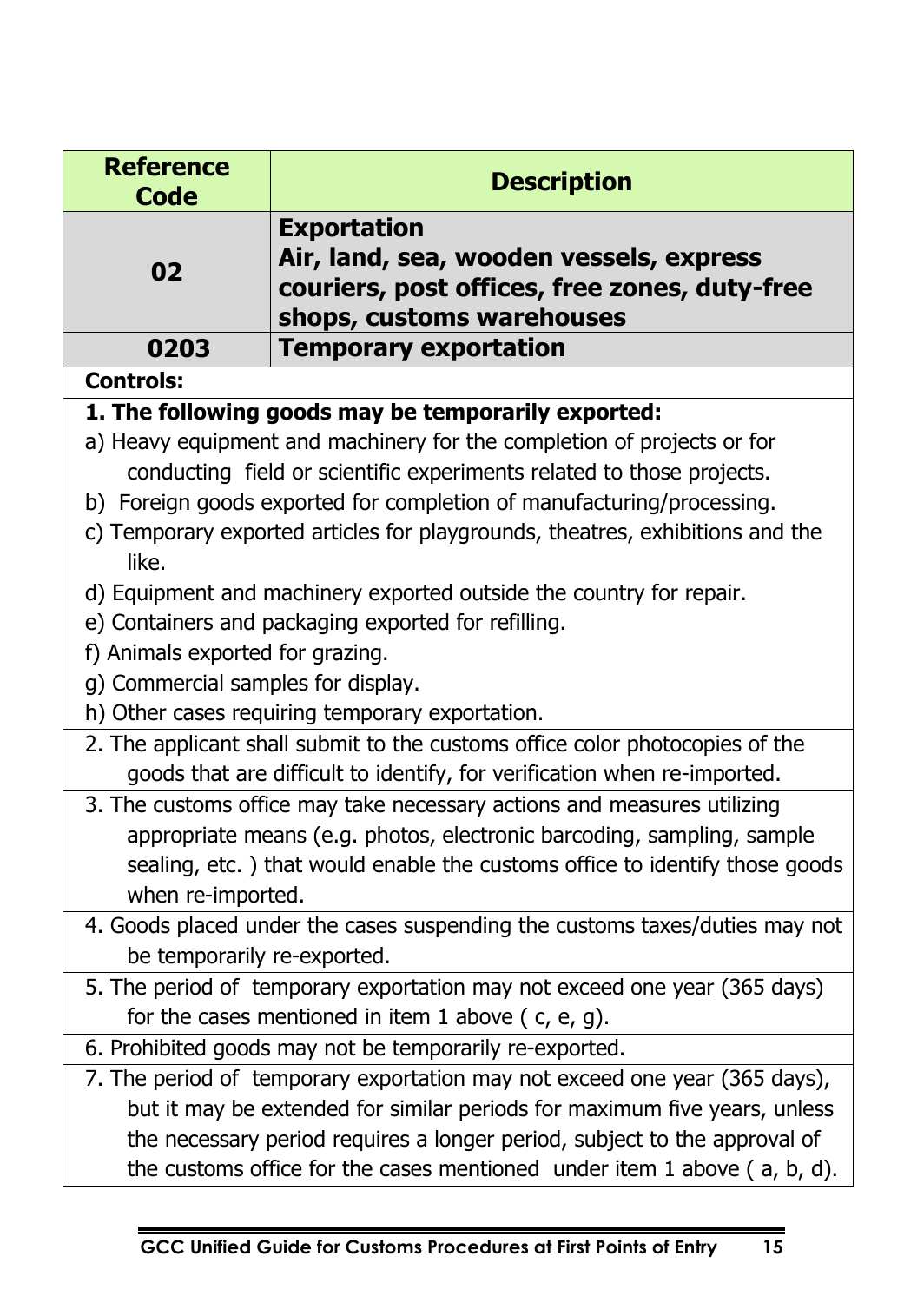| <b>Reference</b><br><b>Code</b>                                         | <b>Description</b>                                                           |  |
|-------------------------------------------------------------------------|------------------------------------------------------------------------------|--|
|                                                                         | <b>Exportation</b>                                                           |  |
|                                                                         | Air, land, sea, wooden vessels, express                                      |  |
| 02                                                                      | couriers, post offices, free zones, duty-free                                |  |
|                                                                         | shops, customs warehouses                                                    |  |
| 0203                                                                    | <b>Temporary exportation</b>                                                 |  |
|                                                                         | 8. The period of temporary exportation may not exceed six months (180 days)  |  |
| for the cases mentioned in item 1 above $( f, h, ).$                    |                                                                              |  |
|                                                                         | 9. The temporary exportation procedure shall be terminated at re-importation |  |
| of the goods into the GCC States, placing them under final exportation  |                                                                              |  |
|                                                                         | procedure or at the expiry of the temporary exportation period.              |  |
|                                                                         | 10. Approval of temporary exportation shall be obtained from the customs     |  |
| office.                                                                 |                                                                              |  |
|                                                                         | 11. spare parts, tires, batteries and other project consumables may not be   |  |
| temporarily re-exported.                                                |                                                                              |  |
|                                                                         | Documents to be attached with the Single Customs Declaration:                |  |
| 1. invoice                                                              |                                                                              |  |
| 2. packing list                                                         |                                                                              |  |
| <b>Procedures:</b>                                                      |                                                                              |  |
|                                                                         | 1. The customs/export declaration shall be electronically completed by the   |  |
| exporter, his representative or the authorized customs broker.          |                                                                              |  |
| 2. All documents and Documents to be attached shall be submitted to the |                                                                              |  |
| customs office.                                                         |                                                                              |  |
| 3. Prepayment of the other charges according to the automated clearance |                                                                              |  |
| system applicable at each customs office.                               |                                                                              |  |
|                                                                         | 4. The goods shall be subject to inspection and examination based on risk    |  |
|                                                                         | assessment criteria. The customs/export declaration shall be                 |  |
|                                                                         | electronically printed according to the automated clearance system           |  |
|                                                                         | applicable at the customs office.                                            |  |
| 5. Issuance of the exit order and release of the goods.                 |                                                                              |  |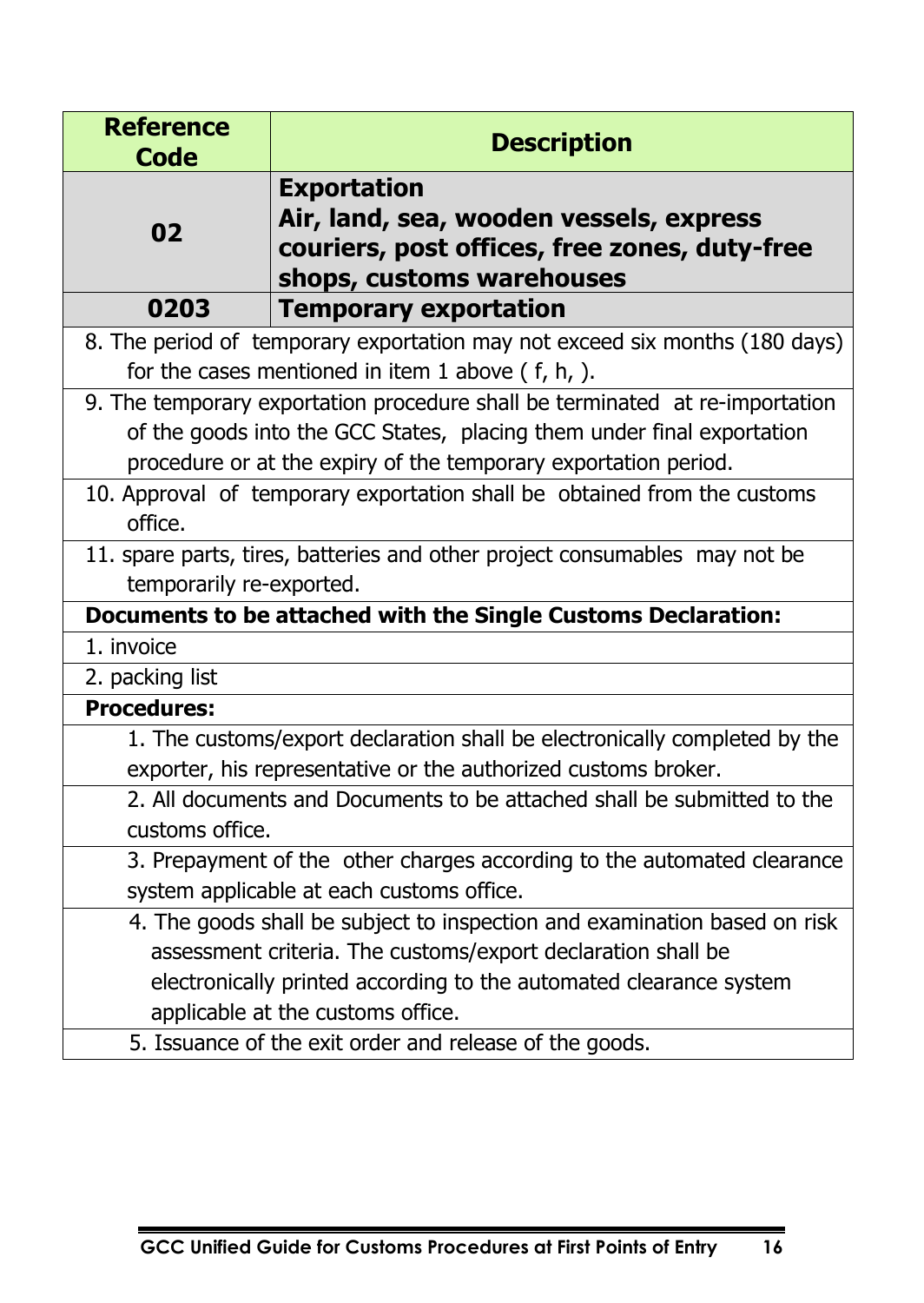| <b>Reference</b><br><b>Code</b> | <b>Description</b>                                                                                                                                                                                    |
|---------------------------------|-------------------------------------------------------------------------------------------------------------------------------------------------------------------------------------------------------|
| 03                              | <b>Suspension of customs taxes/duties</b><br>Temporary admission, transit goods, deposit with [<br>customs warehouses, deposit with free zones and<br>duty-free shops, importation for re-exportation |
| 0301                            | <b>Temporary admission</b>                                                                                                                                                                            |

### **Cases of Temporary admission**

## **1. The following goods may be granted temporary admission:**

- a) Heavy equipment and machinery for the completion of projects or for conducting field or scientific experiments related to those projects.
- b) Foreign goods imported for completion of manufacturing/processing.
- c) Temporarily imported articles for playgrounds, theatres, exhibitions and the like.
- d) Equipment and machinery imported into the country for repair.
- e) imported containers and packaging for refilling.
- f) Animals entering the country for grazing.
- g) Commercial samples for display.
- h) Other cases requiring temporary admission.

## **Controls of Temporary admission**

- **1**. (a) for the project to benefit from temporary admission, it shall be completed for the account of the GCC States, or it shall be one of the projects the completion of which requires importation of the necessary equipment and machinery, which are not available in the local markets. (b) Heavy equipment and machinery, which are not available in the local markets, that would be used for the completion of investment projects or for conducting field or scientific experiments related to those projects, may be granted temporary admission for a period of six months renewable for similar periods not to exceed three years in aggregate, unless the time required for the completion of the project would require longer period.
- **2**. Temporary admission shall be granted to foreign goods imported for completion of manufacturing/processing (paragraph "b") for a period(s) not to exceed one year (365 days) in aggregate, from the date of temporary admission.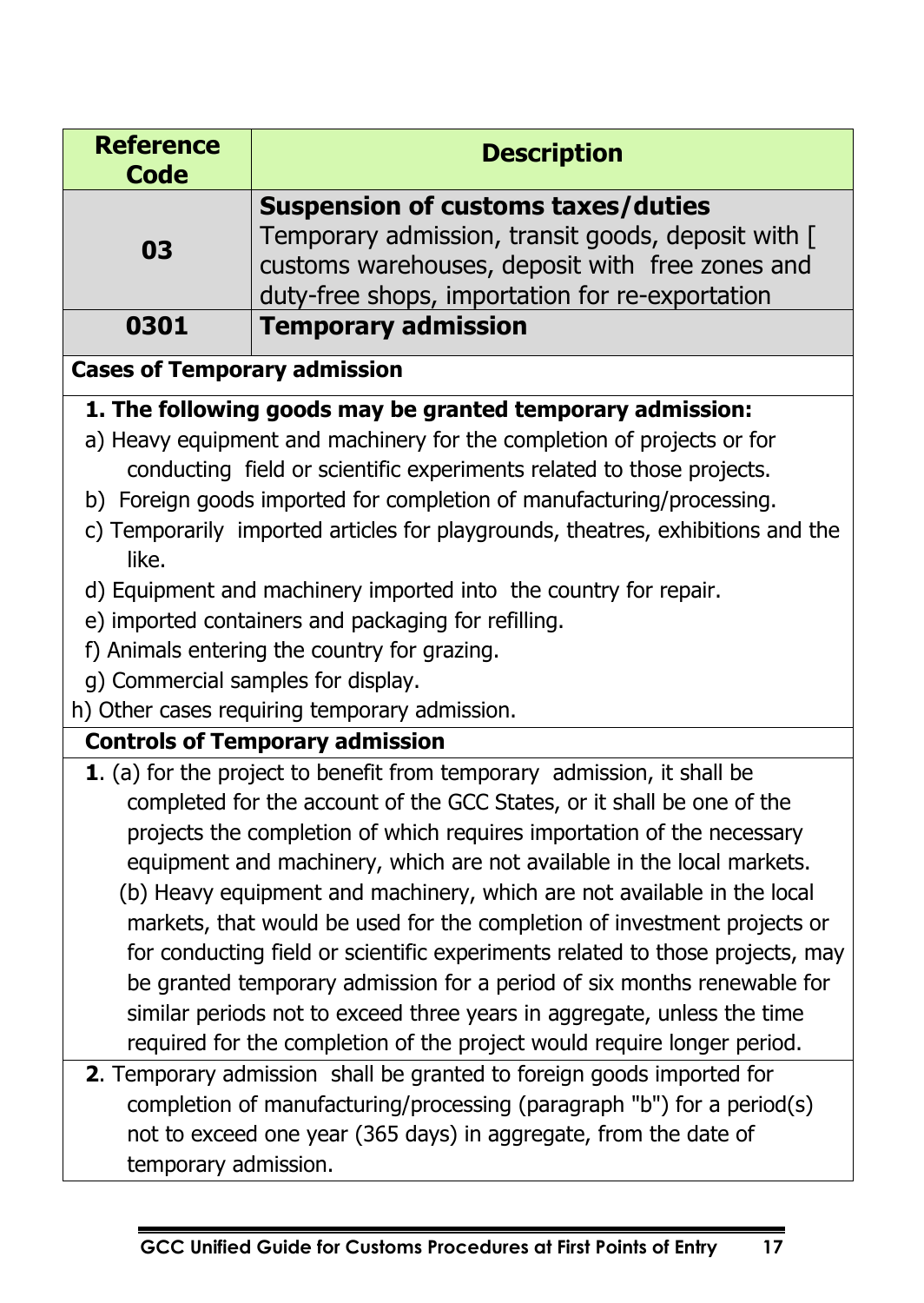| <b>Reference</b><br><b>Code</b> | <b>Description</b>                                                                                                                                                                                                                                                                                                                                                                                                                                                                                                                                                                                                                                                                                                                     |
|---------------------------------|----------------------------------------------------------------------------------------------------------------------------------------------------------------------------------------------------------------------------------------------------------------------------------------------------------------------------------------------------------------------------------------------------------------------------------------------------------------------------------------------------------------------------------------------------------------------------------------------------------------------------------------------------------------------------------------------------------------------------------------|
| 03                              | <b>Suspension of customs taxes/duties</b><br>Temporary admission, transit goods, deposit with [<br>customs warehouses, deposit with free zones and<br>duty-free shops, importation for re-exportation                                                                                                                                                                                                                                                                                                                                                                                                                                                                                                                                  |
| 0301                            | <b>Temporary admission</b>                                                                                                                                                                                                                                                                                                                                                                                                                                                                                                                                                                                                                                                                                                             |
| thereof.                        | 3. The applicant shall submit to customs a letter specifying the articles to be<br>imported for the completion of manufacturing/processing and then re-<br>exported, along with specifying the form of the end product and quantity                                                                                                                                                                                                                                                                                                                                                                                                                                                                                                    |
| g, h).                          | 4. Period of temporary admission shall not exceed six months (180 days)<br>renewable for similar periods, but not to exceed one year (365 days) in<br>aggregate, for the cases mentioned under item $(1)$ (paragraphs c, d, e, f,                                                                                                                                                                                                                                                                                                                                                                                                                                                                                                      |
| when re-exported.               | 5. The customs office may take necessary actions and measures utilizing<br>appropriate means (e.g. photos, electronic barcoding, sampling, sample<br>sealing, etc.) that would enable the customs office to identify those goods                                                                                                                                                                                                                                                                                                                                                                                                                                                                                                       |
| for verification.               | 6. The temporary admission procedure shall be terminated at re-exportation<br>of the goods outside the GCC States, depositing them at the free zones<br>and customs warehouses, or offering them for local consumption upon<br>payment of applicable customs taxes/duties and presentation of the<br>certificate of origin thereof.<br>7. Goods imported under temporary admission procedure may not be used or<br>disposed for purposes other than those for which they originally imported.<br>8. Catalogues and color pictures of the temporarily admitted precious goods,<br>and goods that do not bear serial numbers, which are difficult for the<br>customs office to identify, shall be submitted to customs at re-exportation |
|                                 | 9. A copy of the contract or agreement made with the government agency or<br>investment agency for the account of which the project is being completed<br>shall be submitted in the event of temporary admission of the heavy<br>equipment and machinery for the completion of projects or for conducting<br>field or scientific experiments related to those projects.                                                                                                                                                                                                                                                                                                                                                                |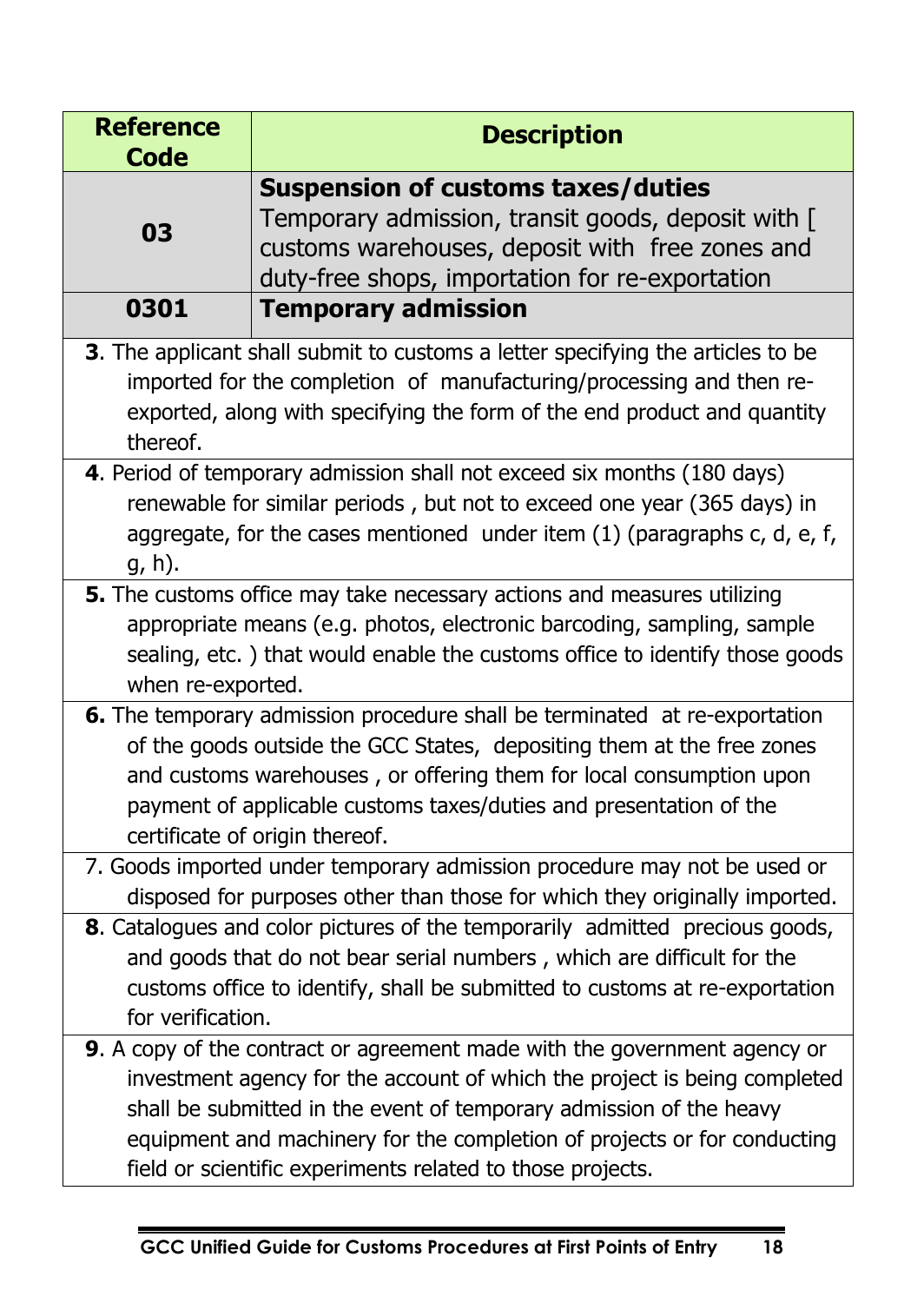| <b>Reference</b><br><b>Code</b> | <b>Description</b>                                                                                                                                                                                                                                                                                                                                                                                                                                                                                                                                                                                                                                                                                                                                                                                                                                                                                                                                                      |
|---------------------------------|-------------------------------------------------------------------------------------------------------------------------------------------------------------------------------------------------------------------------------------------------------------------------------------------------------------------------------------------------------------------------------------------------------------------------------------------------------------------------------------------------------------------------------------------------------------------------------------------------------------------------------------------------------------------------------------------------------------------------------------------------------------------------------------------------------------------------------------------------------------------------------------------------------------------------------------------------------------------------|
| 03                              | <b>Suspension of customs taxes/duties</b><br>Temporary admission, transit goods, deposit with [<br>customs warehouses, deposit with free zones and<br>duty-free shops, importation for re-exportation                                                                                                                                                                                                                                                                                                                                                                                                                                                                                                                                                                                                                                                                                                                                                                   |
| 0301                            | <b>Temporary admission</b>                                                                                                                                                                                                                                                                                                                                                                                                                                                                                                                                                                                                                                                                                                                                                                                                                                                                                                                                              |
|                                 | 10. In the event temporary admission is requested at first point of entry, the<br>applicant shall seek approval of the customs administration of the<br>country of destination in the GCC States as hereunder:<br>a) The applicant shall seek approval of the customs administration of the<br>country of destination in the GCC States on temporary admission, subject<br>to the conditions and controls set out in Temporary Admission procedures.<br>b) The customs administration of the country of destination shall send its<br>approval to the customs administration of the country of first point of<br>entry, in an automated media, if possible.<br>11. The period of temporary admission may be extended, provided a request<br>for extension shall be submitted to the customs administration of the<br>country of destination in the GCC States. Such approval shall be later<br>submitted to the customs administration of the country of first point of |
|                                 | entry prior to expiry of the granted extension.<br>12. Any shortage in the goods that have been released under temporary                                                                                                                                                                                                                                                                                                                                                                                                                                                                                                                                                                                                                                                                                                                                                                                                                                                |
|                                 | admission procedure shall be subject to the customs taxes' duties"<br>applicable at the time of temporary admission.                                                                                                                                                                                                                                                                                                                                                                                                                                                                                                                                                                                                                                                                                                                                                                                                                                                    |
| administration's approval.      | 13. The kind and description of the equipment and machinery temporarily<br>admitted may not be changed unless after obtaining the customs                                                                                                                                                                                                                                                                                                                                                                                                                                                                                                                                                                                                                                                                                                                                                                                                                               |
|                                 | 14. Spare parts, tires, batteries and other project consumables may not be<br>granted temporary admission.                                                                                                                                                                                                                                                                                                                                                                                                                                                                                                                                                                                                                                                                                                                                                                                                                                                              |
|                                 | 15. Goods subject to local or international ban/prohibition, or to applicable<br>international agreements or conventions, or local regulations, as well as<br>counterfeited goods or goods infringing approved standards or intellectual<br>property rights, may not be granted temporary admission.<br>16. Presentation of the required approvals and permits from the competent                                                                                                                                                                                                                                                                                                                                                                                                                                                                                                                                                                                       |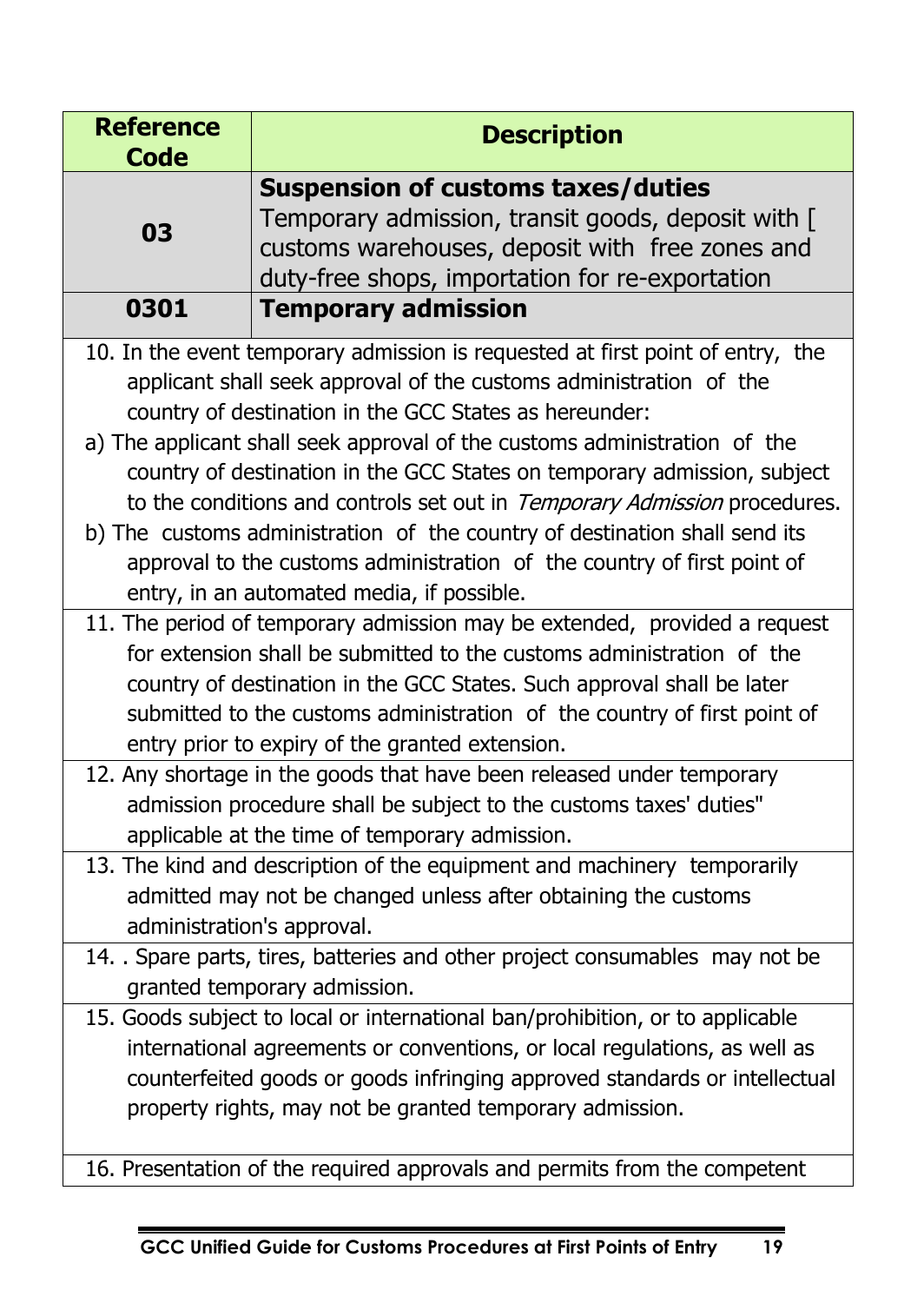| <b>Reference</b><br><b>Code</b>                                              | <b>Description</b>                                                         |  |
|------------------------------------------------------------------------------|----------------------------------------------------------------------------|--|
|                                                                              | <b>Suspension of customs taxes/duties</b>                                  |  |
| 03                                                                           | Temporary admission, transit goods, deposit with [                         |  |
|                                                                              | customs warehouses, deposit with free zones and                            |  |
|                                                                              | duty-free shops, importation for re-exportation                            |  |
| 0301                                                                         | <b>Temporary admission</b>                                                 |  |
|                                                                              | authorities concerning restricted the goods.                               |  |
| <b>Documents required:</b>                                                   |                                                                            |  |
|                                                                              | 1. Original invoice indicating the country of origin.                      |  |
| <b>Documents to be attached:</b>                                             |                                                                            |  |
| 1. Delivery order (for air or sea importation)                               |                                                                            |  |
| 2. Bill of Lading (for air or sea importation)                               |                                                                            |  |
| 3. Manifest (for importation by land or by wooden vessels or the like)       |                                                                            |  |
| 4. Packing List for multiple goods (several articles indicating the HS code, |                                                                            |  |
|                                                                              | as well as the international code for chemicals or hazardous goods to be   |  |
| indicated).                                                                  |                                                                            |  |
| <b>Procedures:</b>                                                           |                                                                            |  |
|                                                                              | 1. The customs/import declaration shall be electronically completed by the |  |
| importer, his representative or the authorized customs broker.               |                                                                            |  |
| 2. All documents and Documents to be attached shall be submitted to the      |                                                                            |  |
| customs office.                                                              |                                                                            |  |
|                                                                              | 3. Presentation of a financial or bank guarantee in an amount equivalent   |  |
| to the amount of customs taxes/duties applicable to the goods, as well       |                                                                            |  |
|                                                                              | as payment of the other applicable charges, or a written undertaking by    |  |
| the government agency or the guaranteeing agency to cover the goods          |                                                                            |  |
|                                                                              | exempted under the GCC Unified Customs Tariff.                             |  |
|                                                                              | 4. The goods shall be subject to inspection, examination and verification  |  |
|                                                                              | based on risk assessment criteria. The customs/import declaration shall    |  |
|                                                                              | be electronically printed according to the automated clearance system      |  |
| applicable at the customs office.                                            |                                                                            |  |
|                                                                              | 5. Issuance of the exit order and release of the goods.                    |  |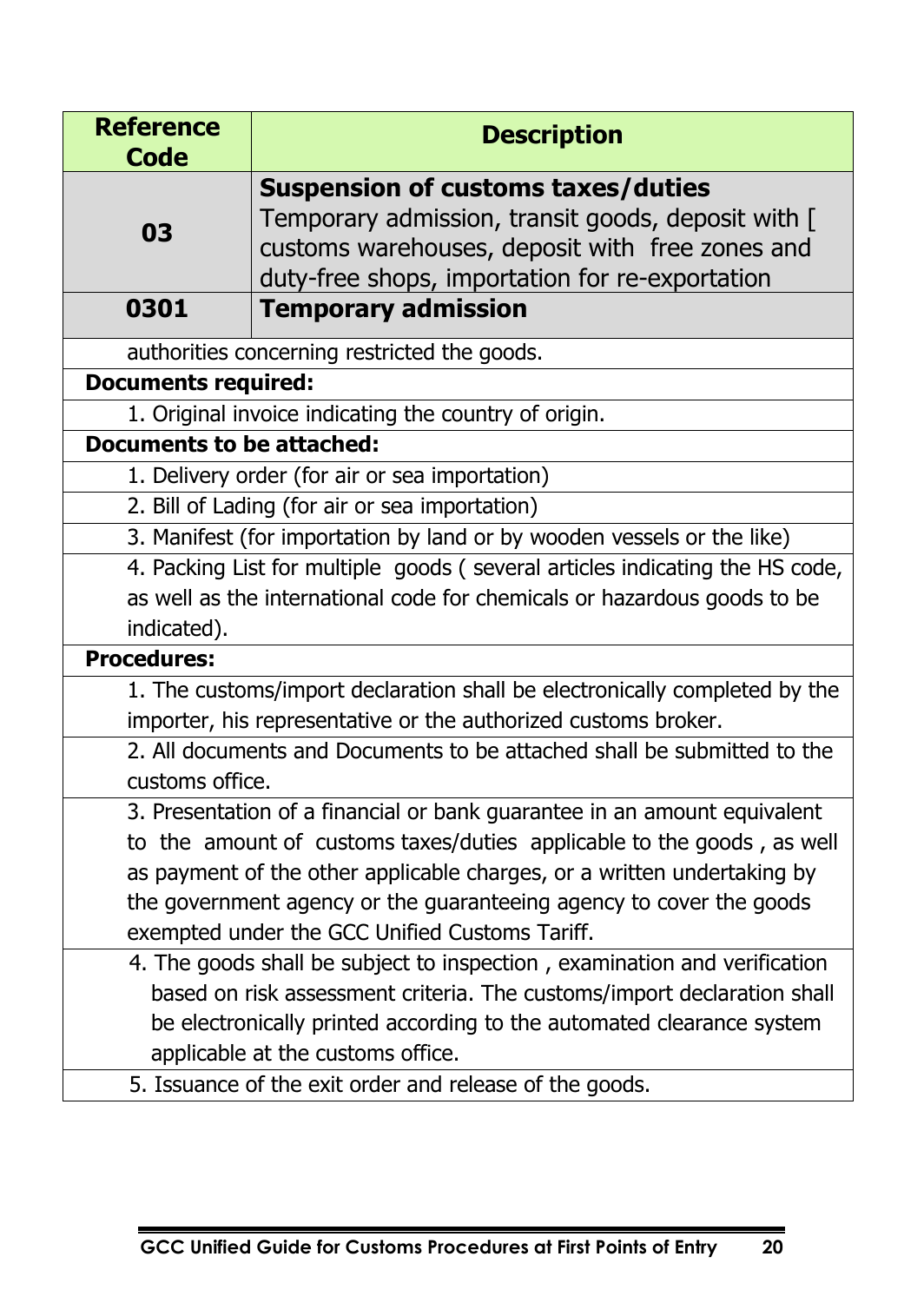| <b>Reference</b><br><b>Code</b>                                             | <b>Description</b>                                                                |  |
|-----------------------------------------------------------------------------|-----------------------------------------------------------------------------------|--|
| 030101                                                                      | <b>ATA Carnet</b>                                                                 |  |
| 03010101                                                                    | <b>Temporary Admission under ATA Carnet</b>                                       |  |
| <b>Controls:</b>                                                            |                                                                                   |  |
|                                                                             | 1- The period for re-exportation of the goods imported under the ATA Carnet       |  |
| shall not exceed six months (180 days), provided that the validity of ATA   |                                                                                   |  |
|                                                                             | Carnet shall not expire during that period.                                       |  |
|                                                                             | 2- The customs endorsements (approvals) on the ATA Carnet shall be subject to     |  |
|                                                                             | service fees when clearing the goods beyond official work hours of the customs    |  |
| office.                                                                     |                                                                                   |  |
|                                                                             | 3. The Temporary Admission procedure shall terminate upon payment of the          |  |
|                                                                             | duties and fines applicable to the goods that were not re-exported for any of the |  |
|                                                                             | following reasons (sale, distribution, loss, theft, damage).                      |  |
| <b>Required documents:</b>                                                  |                                                                                   |  |
|                                                                             | 1- The ATA Carnet issued by the country of origin.                                |  |
| <b>Documents to be attached:</b>                                            |                                                                                   |  |
|                                                                             | 1. Delivery order (for air or sea importation)                                    |  |
|                                                                             | 2. Bill of Lading (for air or sea importation)                                    |  |
| 3. Manifest (for importation by land)                                       |                                                                                   |  |
| <b>Procedures:</b>                                                          |                                                                                   |  |
|                                                                             | 1. The importer, his representative or the authorized customs broker shall        |  |
| file the ATA Carnet.                                                        |                                                                                   |  |
|                                                                             | 2. The customs office shall enter all the information outlined in the ATA         |  |
|                                                                             | Carnet into the automated system.                                                 |  |
| 3. The goods shall be subject to risk assessment criteria. The entry/       |                                                                                   |  |
| inspection / examination order shall be electronically printed according to |                                                                                   |  |
|                                                                             | the automated clearance system applicable at the customs office.                  |  |
|                                                                             | 4. The customs office shall stamp and remove the white copy (voucher)             |  |
|                                                                             | designated for temporary admission, and fill out the boxes (1-8) of the           |  |
| counter foil.                                                               |                                                                                   |  |
|                                                                             | 5. Issuance of the exit order and release of the goods.                           |  |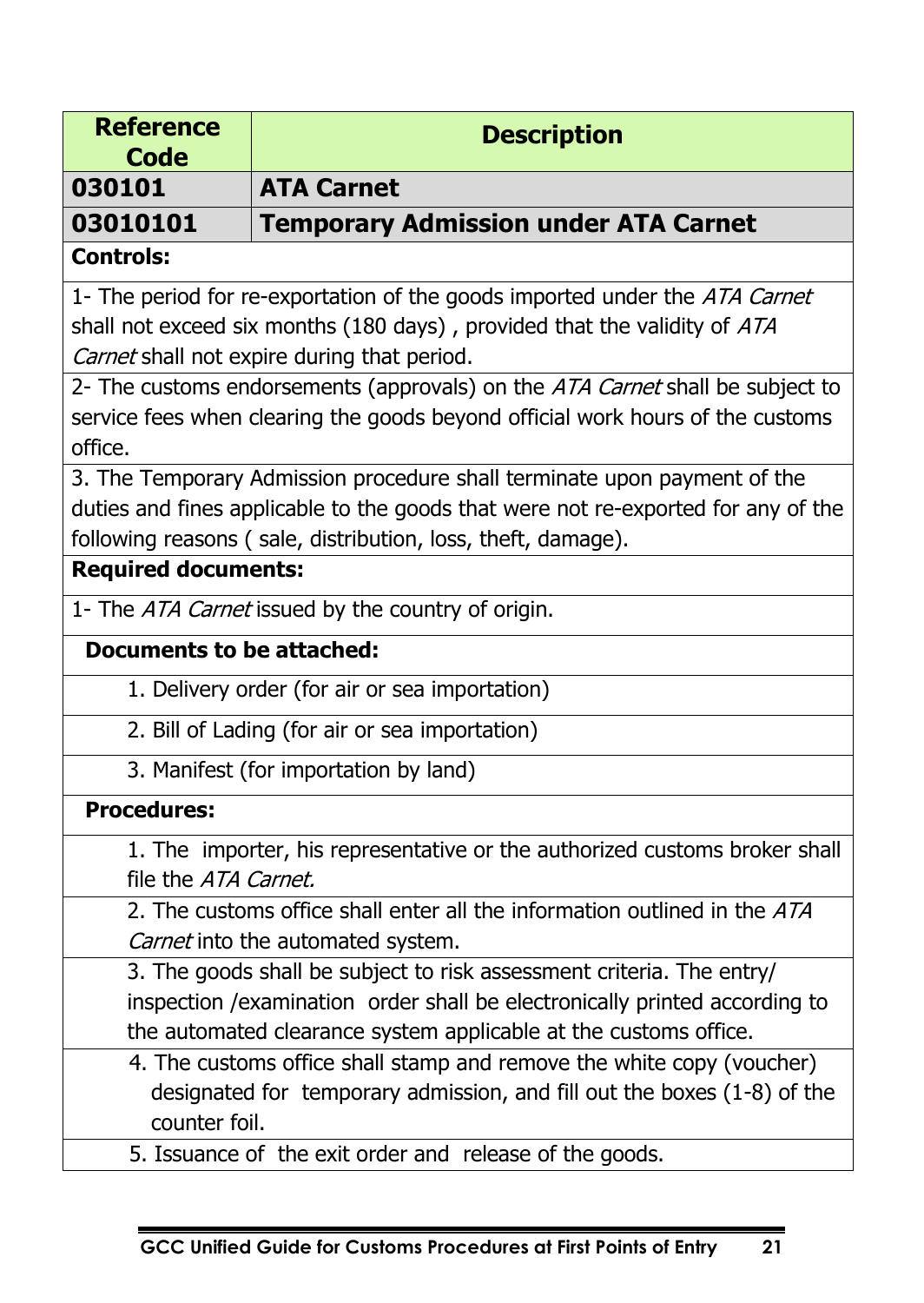| <b>Reference</b>                                                            |                                                                               |  |
|-----------------------------------------------------------------------------|-------------------------------------------------------------------------------|--|
| Code                                                                        | <b>Description</b>                                                            |  |
| 030101                                                                      | <b>ATA Carnet</b>                                                             |  |
| 03010102                                                                    | Re-exportation of the goods admitted under                                    |  |
|                                                                             | the ATA Carnet                                                                |  |
| <b>Controls:</b>                                                            |                                                                               |  |
| or more, may be re-exported.                                                | 1- Goods temporarily admitted under the ATA Carnet, in a single consignment   |  |
| 2- Goods temporarily admitted under the ATA Carnet may be re-exported via a |                                                                               |  |
|                                                                             | customs port other than that of first entry.                                  |  |
|                                                                             | 3. The Temporary Admission procedure shall terminate at payment of the duties |  |
| and fines applicable to the goods that were not re-exported for any of the  |                                                                               |  |
|                                                                             | following reasons (sale, distribution, loss, theft, damage).                  |  |
| <b>Documents to be attached:</b>                                            |                                                                               |  |
| 1- The ATA Carnet.                                                          |                                                                               |  |
| <b>Procedures:</b>                                                          |                                                                               |  |
|                                                                             | 1. The owner of the goods/importer, his representative or the authorized      |  |
|                                                                             | customs broker shall file the <i>ATA Carnet</i> to the customs office.        |  |
|                                                                             | 2. The customs office shall enter all the information outlined in the ATA     |  |
|                                                                             | Carnet into the automated system.                                             |  |
|                                                                             | 3. The goods shall be subject to inspection / examination.                    |  |
|                                                                             | 4. The customs office shall stamp and remove the white copy (voucher)         |  |
|                                                                             | designated for re-exportation, and fill out the boxes (1-8) of the counter    |  |
|                                                                             | foil designated for re-exportation.                                           |  |

5. Issuance of the exit order and release of the goods.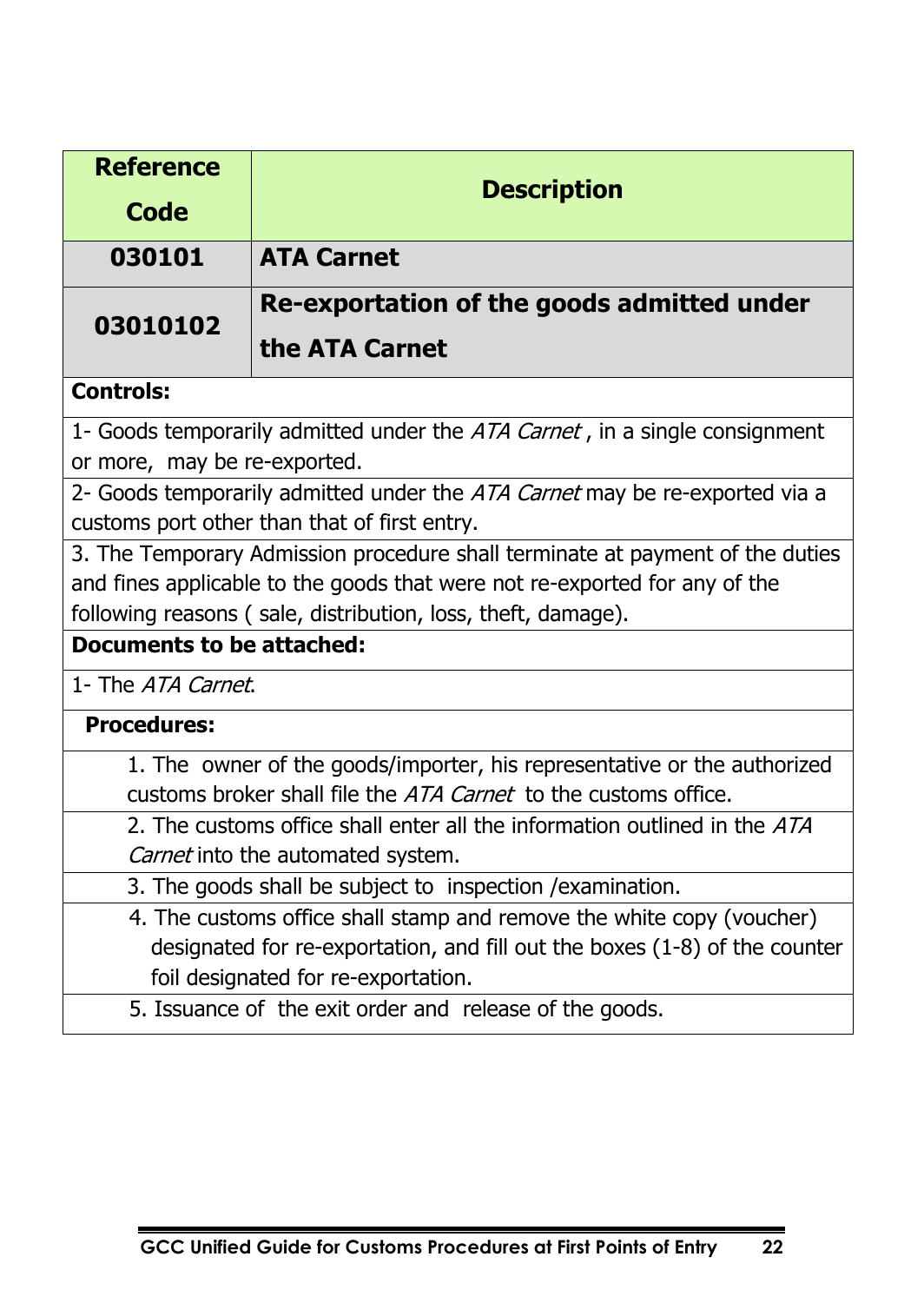| <b>Reference</b>                                                                  |                                                                            |  |
|-----------------------------------------------------------------------------------|----------------------------------------------------------------------------|--|
| <b>Code</b>                                                                       | <b>Description</b>                                                         |  |
| 030101                                                                            | <b>ATA Carnet</b>                                                          |  |
| 03010103                                                                          | Goods in transit under the ATA Carnet                                      |  |
| Carnet).                                                                          | Subject to the International Convention on temporary Admission (ATA        |  |
| <b>Controls:</b>                                                                  |                                                                            |  |
| 1- The exit customs port/office shall ensure that the goods have exited the       |                                                                            |  |
|                                                                                   | country within the authorized transit period.                              |  |
| 2. The Temporary Admission procedure shall terminate upon payment of the          |                                                                            |  |
| duties and fines applicable to the goods that were not re-exported for any of the |                                                                            |  |
| following reasons (sale, distribution, loss, theft, damage).                      |                                                                            |  |
| <b>Required documents:</b>                                                        |                                                                            |  |
| 1- The ATA Carnet.                                                                |                                                                            |  |
| <b>Documents to be attached:</b>                                                  |                                                                            |  |
|                                                                                   | 1. Bill of Lading (for air or sea importation)                             |  |
| 2. Manifest (for importation by land)                                             |                                                                            |  |
| <b>Procedures:</b>                                                                |                                                                            |  |
|                                                                                   | 1. The owner of the goods/importer, his representative or the authorized   |  |
|                                                                                   | customs broker shall file the ATA Carnet to the Entry/Exit customs office. |  |
|                                                                                   | 2. The customs office shall enter all the information outlined in the ATA  |  |
|                                                                                   | Carnet into the automated system.                                          |  |
|                                                                                   | 3. The goods shall be subject to inspection / examination.                 |  |
|                                                                                   | 4. The customs office shall stamp and remove the blue copy (voucher)       |  |
|                                                                                   | designated for transit, of the ATA Carnet, and fill out the boxes (1-7) of |  |
|                                                                                   | the counter foil designated for transit.                                   |  |
|                                                                                   | 5. Issuance of the exit order and release of the goods.                    |  |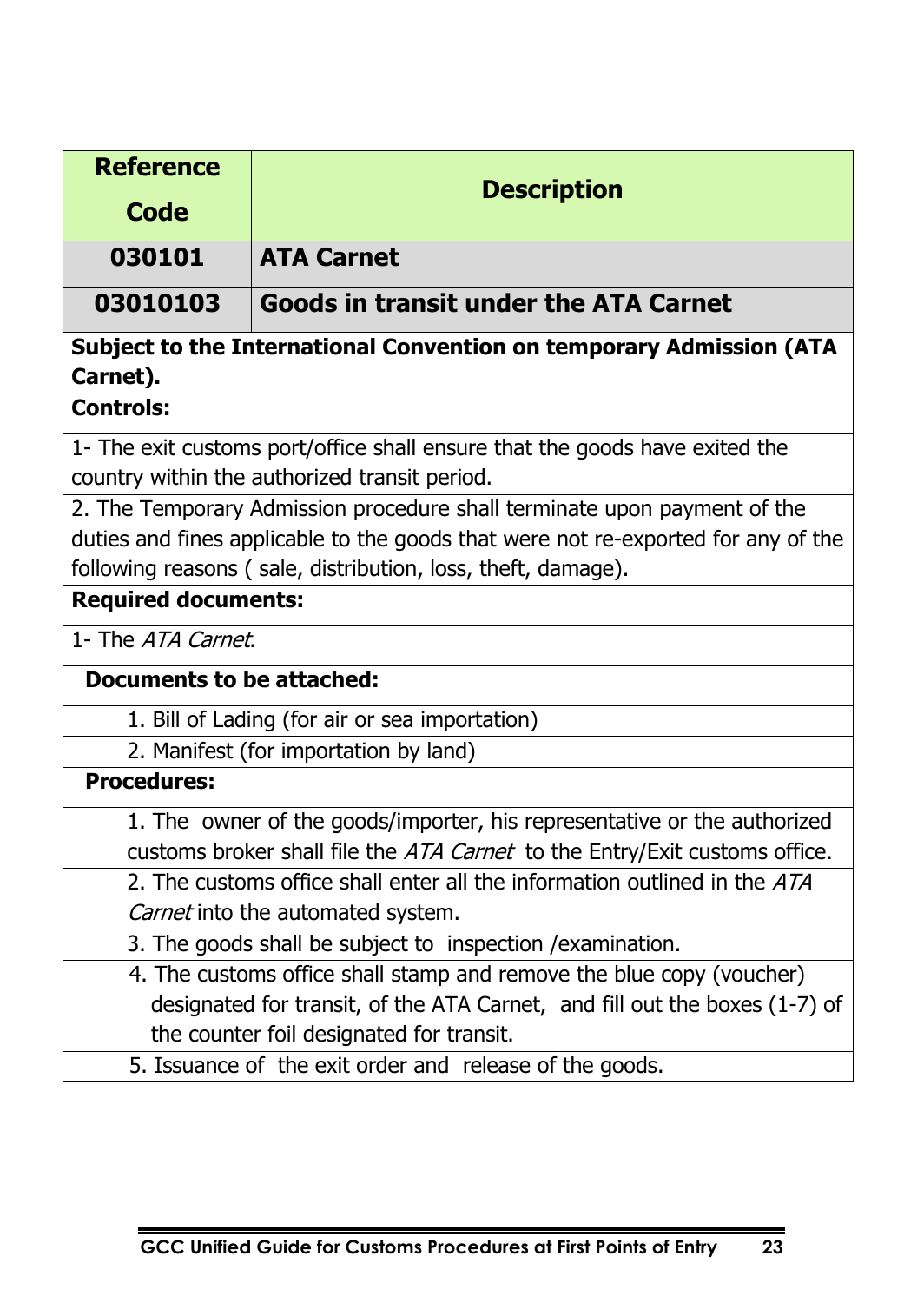| <b>Reference</b><br><b>Code</b>                                              | <b>Description</b>                                                                                                                                                                      |  |  |
|------------------------------------------------------------------------------|-----------------------------------------------------------------------------------------------------------------------------------------------------------------------------------------|--|--|
| 030102                                                                       | <b>Temporary Admission of Foreign Private Motor</b>                                                                                                                                     |  |  |
|                                                                              | <b>Vehicles</b>                                                                                                                                                                         |  |  |
| <b>Controls:</b>                                                             |                                                                                                                                                                                         |  |  |
|                                                                              | 1- Foreign private motor vehicles (other than those registered in any of the GCC                                                                                                        |  |  |
|                                                                              | States) shall be granted temporary admission license as follows:                                                                                                                        |  |  |
|                                                                              | a) Six months (180 days) for motor vehicles guaranteed by a valid                                                                                                                       |  |  |
|                                                                              | international passage carnet.                                                                                                                                                           |  |  |
|                                                                              | b) Three months (90 days) for motor vehicles not guaranteed by a valid                                                                                                                  |  |  |
| CPD,                                                                         |                                                                                                                                                                                         |  |  |
|                                                                              | renewable for similar periods, if the applicant submits a bank guarantee                                                                                                                |  |  |
|                                                                              | or a deposit equivalent to the amount of the customs duties payable on                                                                                                                  |  |  |
| the motor vehicle.                                                           |                                                                                                                                                                                         |  |  |
|                                                                              | 2- In order to benefit from the temporary admission of foreign private motor                                                                                                            |  |  |
|                                                                              | vehicles, the following requirements shall be met:                                                                                                                                      |  |  |
| a- The motor vehicle shall be officially registered in the country licensed  |                                                                                                                                                                                         |  |  |
|                                                                              | therein under a supporting document.                                                                                                                                                    |  |  |
|                                                                              | b- The license shall be valid, and the motor vehicle shall not bear "For                                                                                                                |  |  |
|                                                                              | Export" plates.                                                                                                                                                                         |  |  |
| c- The motor vehicle shall be insured by an approved insurer in the country. |                                                                                                                                                                                         |  |  |
|                                                                              | Insurance shall cover the motor vehicle throughout temporary admission                                                                                                                  |  |  |
| period.                                                                      |                                                                                                                                                                                         |  |  |
|                                                                              | d- An international CPD carnet, approved in any of the GCC States, shall be                                                                                                             |  |  |
|                                                                              | presented to guarantee the amount of customs taxes/duties.                                                                                                                              |  |  |
|                                                                              | 3- For the person to benefit from the temporary admission of foreign private                                                                                                            |  |  |
|                                                                              | motor vehicles, the following requirements shall be met:                                                                                                                                |  |  |
|                                                                              | a- The person shall be the owner of the motor vehicle, or authorized to drive                                                                                                           |  |  |
| of the motor vehicle.                                                        | it under a duly certified special proxy issued by the country of registration                                                                                                           |  |  |
|                                                                              |                                                                                                                                                                                         |  |  |
|                                                                              |                                                                                                                                                                                         |  |  |
|                                                                              |                                                                                                                                                                                         |  |  |
|                                                                              | b- He shall have a valid residence permit in the country of registration of the<br>motor vehicle, if he is not a national of that country.<br>c- He shall have a valid driving license. |  |  |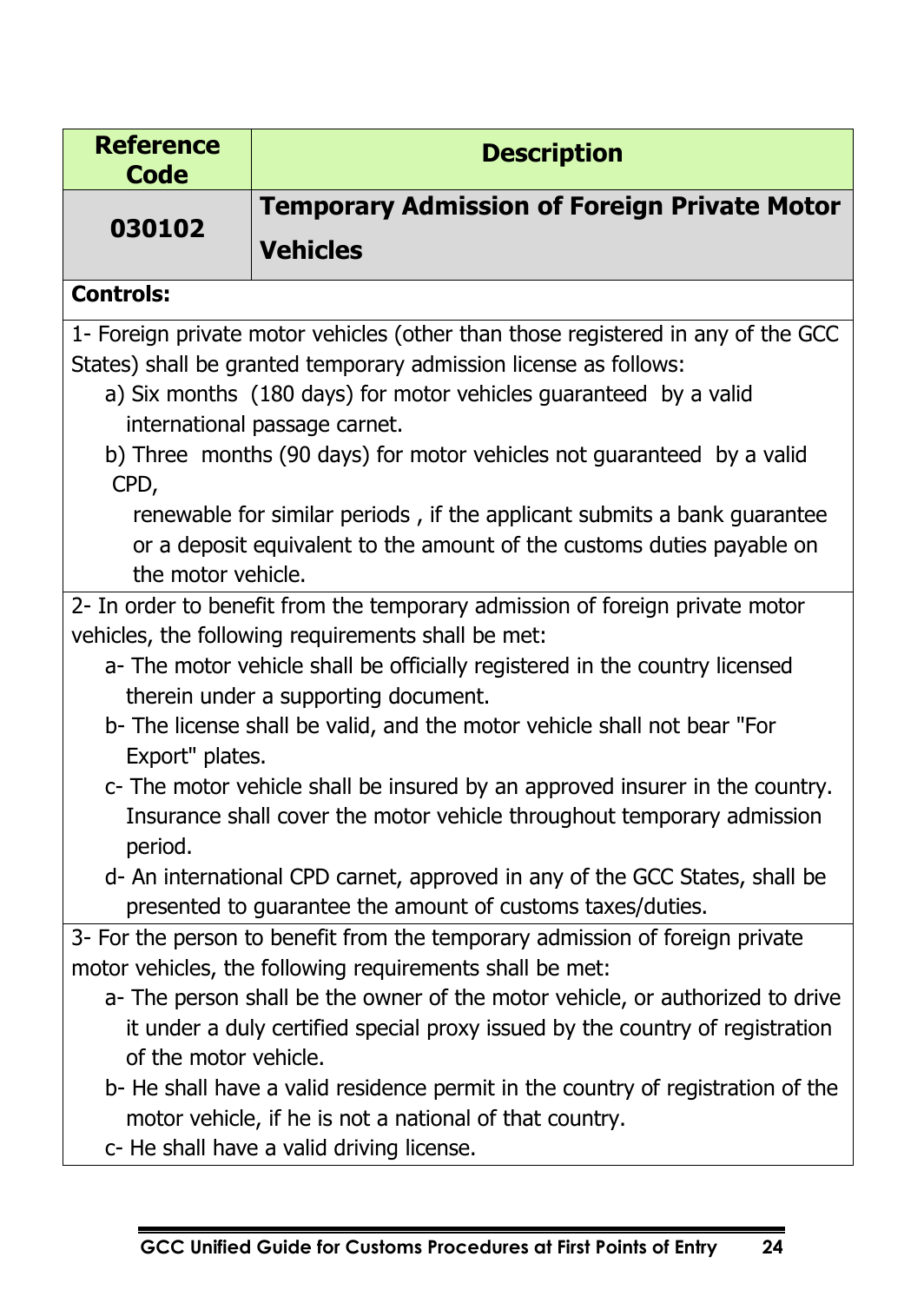| <b>Reference</b><br><b>Code</b>                                                                                                                                                                                                                                                                       | <b>Description</b>                                                                                                                          |  |
|-------------------------------------------------------------------------------------------------------------------------------------------------------------------------------------------------------------------------------------------------------------------------------------------------------|---------------------------------------------------------------------------------------------------------------------------------------------|--|
| 030102                                                                                                                                                                                                                                                                                                | <b>Temporary Admission of Foreign Private Motor</b>                                                                                         |  |
|                                                                                                                                                                                                                                                                                                       | <b>Vehicles</b>                                                                                                                             |  |
| 4- The international passage carnet or any other carnet approved by the GCC<br>States shall be acceptable to the customs administration, and the validity of the<br>carnet shall cover the temporary admission period.                                                                                |                                                                                                                                             |  |
| 5- Foreign students (other than GCC nationals), studying in any university or<br>institute in the country, may renew the temporary admission period of their<br>motor vehicles during their study or scholarship period, provided that such<br>motor vehicles shall be covered by a valid CPD carnet. |                                                                                                                                             |  |
|                                                                                                                                                                                                                                                                                                       | 6- The following actions shall be taken upon the temporary admission of motor                                                               |  |
| vehicles:<br>a) The number, date and admission period of the temporary admission<br>license shall be recorded on the CPD carnet.<br>b) The respective voucher (foil) shall be taken out from CPD carnet at both<br>Entry and Exit.                                                                    |                                                                                                                                             |  |
|                                                                                                                                                                                                                                                                                                       | 7- The Temporary Admission procedure of foreign motor vehicles shall                                                                        |  |
|                                                                                                                                                                                                                                                                                                       | terminate once the motor vehicle has exited the country through any GCC                                                                     |  |
| customs ports, at placing the motor vehicle in one of the GCC free zones, or at                                                                                                                                                                                                                       |                                                                                                                                             |  |
|                                                                                                                                                                                                                                                                                                       | clearing the motor vehicle for home use after payment of the applicable customs                                                             |  |
| taxes/duties, subject to the customs administration' approval.<br><b>Required documents:</b>                                                                                                                                                                                                          |                                                                                                                                             |  |
| 1- A valid international CPD Carnet.                                                                                                                                                                                                                                                                  |                                                                                                                                             |  |
| 2- A valid driving license.                                                                                                                                                                                                                                                                           |                                                                                                                                             |  |
| <b>Procedures:</b>                                                                                                                                                                                                                                                                                    |                                                                                                                                             |  |
|                                                                                                                                                                                                                                                                                                       | 1. The driver shall present an international CPD Carnet approved to the                                                                     |  |
| customs office.                                                                                                                                                                                                                                                                                       |                                                                                                                                             |  |
| 2- The customs office shall stamp and remove the respective copy (foil)                                                                                                                                                                                                                               |                                                                                                                                             |  |
|                                                                                                                                                                                                                                                                                                       | of the approved CPD Carnet.                                                                                                                 |  |
|                                                                                                                                                                                                                                                                                                       | 3. The customs office shall enter all the information recorded in the                                                                       |  |
|                                                                                                                                                                                                                                                                                                       | approved CPD Carnet into the automated system. Then the customs<br>office shall issue the temporary admission license for the motor vehicle |  |
|                                                                                                                                                                                                                                                                                                       | containing all information related to the motor vehicle and the driver (i.e.                                                                |  |
|                                                                                                                                                                                                                                                                                                       |                                                                                                                                             |  |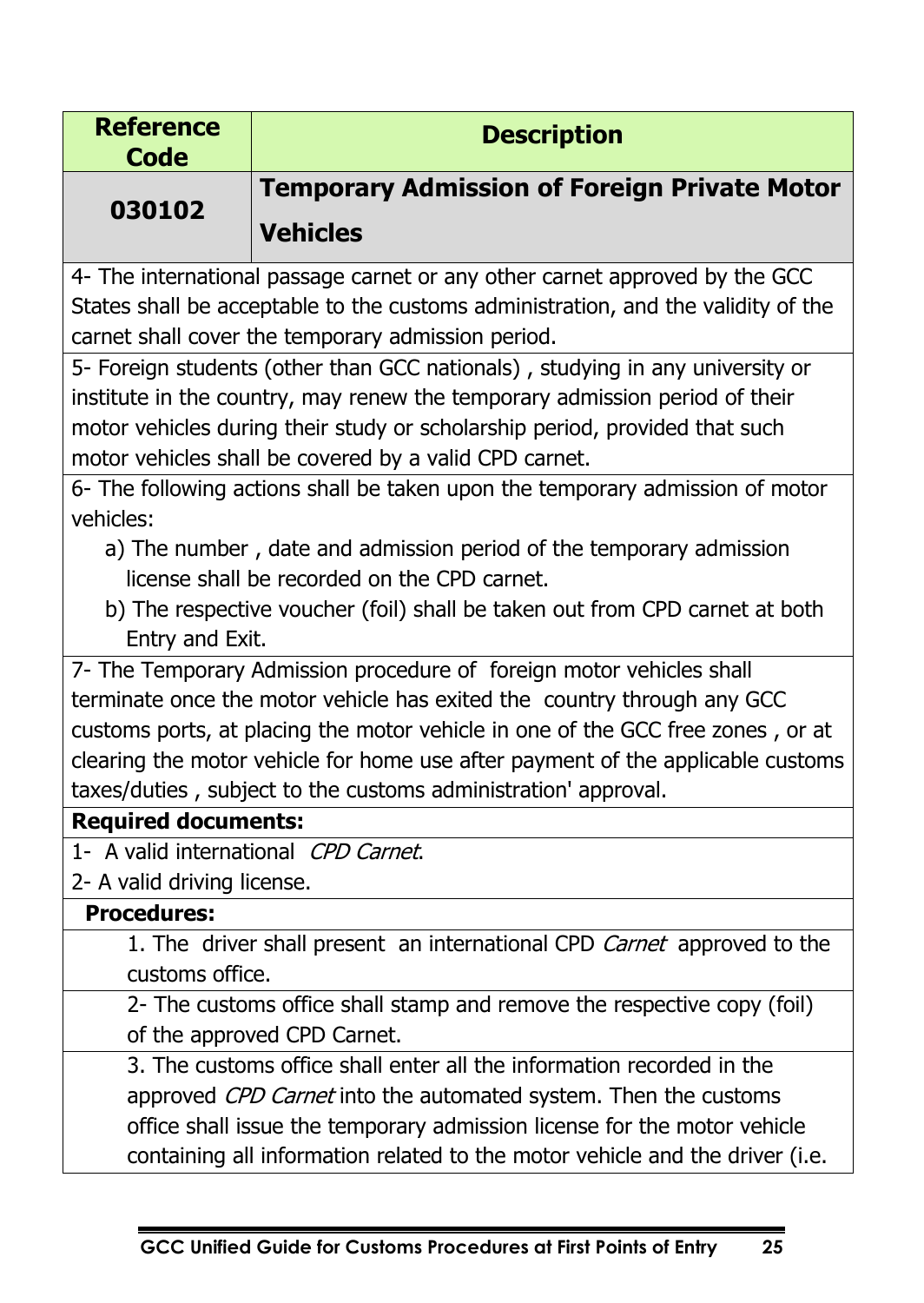| <b>Reference</b><br><b>Code</b>                                            | <b>Description</b>                                                    |
|----------------------------------------------------------------------------|-----------------------------------------------------------------------|
| 030102                                                                     | <b>Temporary Admission of Foreign Private Motor</b>                   |
|                                                                            | <b>Vehicles</b>                                                       |
| plate number, chassis No., engine number, type of motor vehicle, color, as |                                                                       |
| well as name and nationality of the driver and his passport number.        |                                                                       |
| 4. The motor vehicle shall be subject to inspection/examination based on   |                                                                       |
| risk assessment criteria.                                                  |                                                                       |
|                                                                            | 5. Issuance of the entry/exit order and release of the motor vehicle. |
|                                                                            | 6. Present an evidence proving registration of the students.          |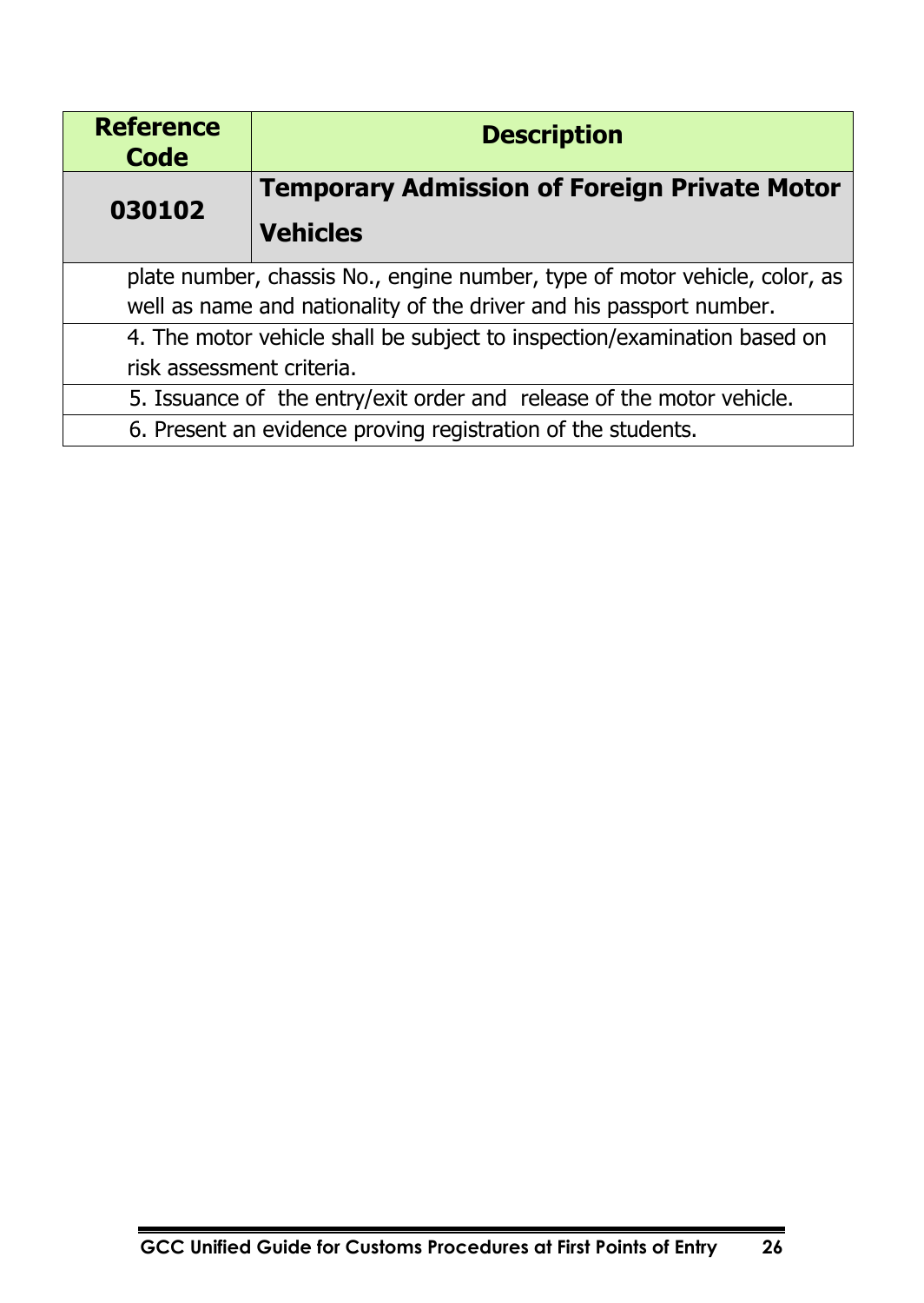| <b>Reference</b><br><b>Code</b>                                                     | <b>Description</b>                                                               |  |
|-------------------------------------------------------------------------------------|----------------------------------------------------------------------------------|--|
| 0302                                                                                | <b>Goods in transit</b>                                                          |  |
|                                                                                     | Subject to the conventions regulating transit of goods                           |  |
|                                                                                     | Controls and conditions to be met in the modes of transport used for             |  |
| transit:                                                                            |                                                                                  |  |
|                                                                                     | 1. Motor vehicles shall be duly licensed under a valid traffic license.          |  |
|                                                                                     | 2. Lead and customs seal shall be easily affixed thereon.                        |  |
|                                                                                     | 3- A partition shall be installed between driver's cabin and the goods           |  |
|                                                                                     | compartment, to ensure proper placement of packing and canvas under              |  |
| procedures of this policy.                                                          |                                                                                  |  |
|                                                                                     | 4. No goods can be taken out or placed in the part of the motor vehicle on       |  |
|                                                                                     | which the lead or customs seal is affixed without breaking or leaving obvious    |  |
| tampering traces.                                                                   |                                                                                  |  |
|                                                                                     | 5. The motor vehicle shall not contain hidden compartments wherein goods can     |  |
| be concealed.                                                                       |                                                                                  |  |
|                                                                                     | 6. The floor and sides of the load compartment shall be firmly secured to the    |  |
|                                                                                     | chassis in such a manner that it can be separated only from inside. In addition, |  |
|                                                                                     | metal rings shall be welded on the sides.                                        |  |
|                                                                                     | 7. Open modes of transport shall be covered with canvas firmly secured by        |  |
|                                                                                     | ropes, wrapped from outside with a wire that allows affixing of the lead or the  |  |
| customs seal in a way that prevents access to the goods.                            |                                                                                  |  |
|                                                                                     | Modes of transport to be fitted with canvas that meets the following             |  |
| conditions:                                                                         |                                                                                  |  |
|                                                                                     | 1. Canvas shall be intact and made of strong fabric, plastic coated fabric or    |  |
|                                                                                     | reinforced rubber, consisting of a single piece.                                 |  |
|                                                                                     | 2. Canvas shall cover the whole load and roll down the sides of the load         |  |
|                                                                                     | compartment being wrapped.                                                       |  |
| 3. Canvas shall be fitted with metal rings secured into the fabric on its length at |                                                                                  |  |
|                                                                                     | equal distances to prevent leakage of the goods.                                 |  |
|                                                                                     | Roping (lead rope) shall meet the following conditions:                          |  |
|                                                                                     | 1. Rope shall consist of a single piece ending with a metal piece on both sides. |  |
|                                                                                     | The metal piece shall be hollowed to accommodate the customs seal.               |  |
|                                                                                     | 2. Rope shall be of a length that allows its ends to be combined after passing   |  |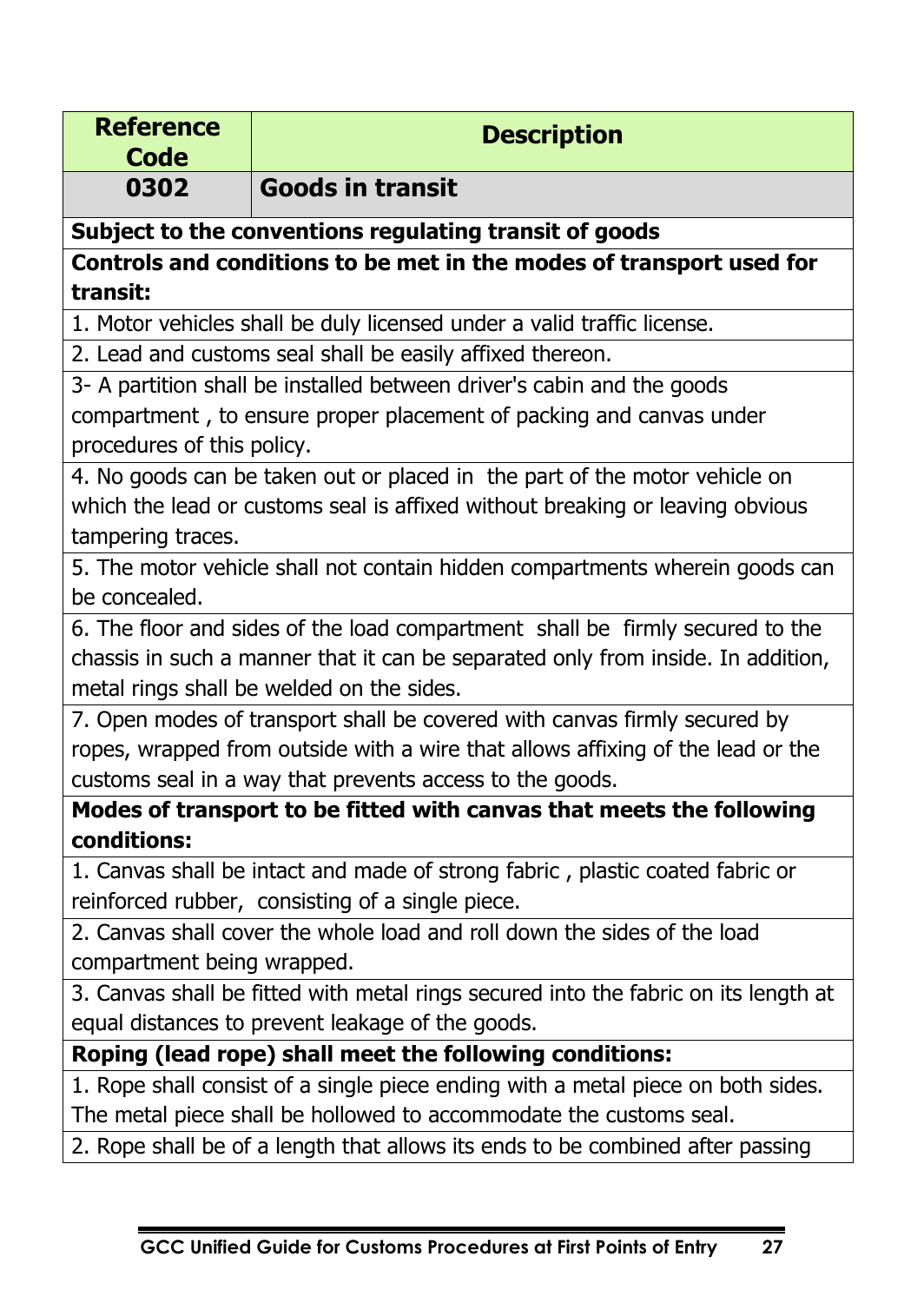| <b>Reference</b>                                                                | <b>Description</b>                                                            |  |
|---------------------------------------------------------------------------------|-------------------------------------------------------------------------------|--|
| <b>Code</b><br>0302                                                             | <b>Goods in transit</b>                                                       |  |
|                                                                                 |                                                                               |  |
|                                                                                 | through all canvas rings, as well as compartment hooks.                       |  |
|                                                                                 | 3. Rope to be firmly secured to prevent access to any part of the load        |  |
|                                                                                 | compartment or the load itself without cutting or damaging it.                |  |
|                                                                                 | The customs seal (lead) shall meet the following conditions:                  |  |
|                                                                                 | 1. It shall be made from robust metal or plastic weatherproof material that   |  |
| prevents breaking or wear.                                                      |                                                                               |  |
|                                                                                 | 2. It shall be of an adequate form and size to allow visibility.              |  |
|                                                                                 | 3. It shall be difficult to imitate or forge.                                 |  |
|                                                                                 | 4. It shall bear the word : customs' and the name of the country.             |  |
| 5. It shall bear serial numbers.                                                |                                                                               |  |
|                                                                                 | 6. It shall be designed for a single use only (disposable).                   |  |
|                                                                                 | The load compartment/container shall meet the following conditions:           |  |
| 1. Constituent components (sides, covers, top, columns, partitions) shall be    |                                                                               |  |
|                                                                                 | impossible to remove or replace from outside without leaving obvious traces.  |  |
|                                                                                 | 2. The doors and closing/locking systems shall be designed in such a way that |  |
|                                                                                 | would easily allow affixing of the customs seal/lead thereon.                 |  |
|                                                                                 | 3. The closing/locking system shall be impossible to remove or replace from   |  |
| outside.                                                                        |                                                                               |  |
| 4. The door shall be designed in such a way that it cannot be opened without    |                                                                               |  |
| removing of the customs seal/lead.                                              |                                                                               |  |
| 5. Ventilation ducts (louvers) shall be designed in such a way that they cannot |                                                                               |  |
|                                                                                 | be opened from outside, and goods cannot be taken out through them.           |  |
| Documents to be attached:                                                       |                                                                               |  |
|                                                                                 | 1. Bill of Lading (for air or sea transport)                                  |  |
|                                                                                 | 2. Manifest (land transport)                                                  |  |
| 3. The invoice, if any.                                                         |                                                                               |  |
| <b>Procedures:</b>                                                              |                                                                               |  |
|                                                                                 | 1. The customs declaration shall be electronically completed by the           |  |
|                                                                                 | freight agent or the authorized customs broker.                               |  |
| 2. Presentation of a financial security or bank guarantee in an amount          |                                                                               |  |
|                                                                                 | equivalent to the amount of customs taxes/duties applicable to the            |  |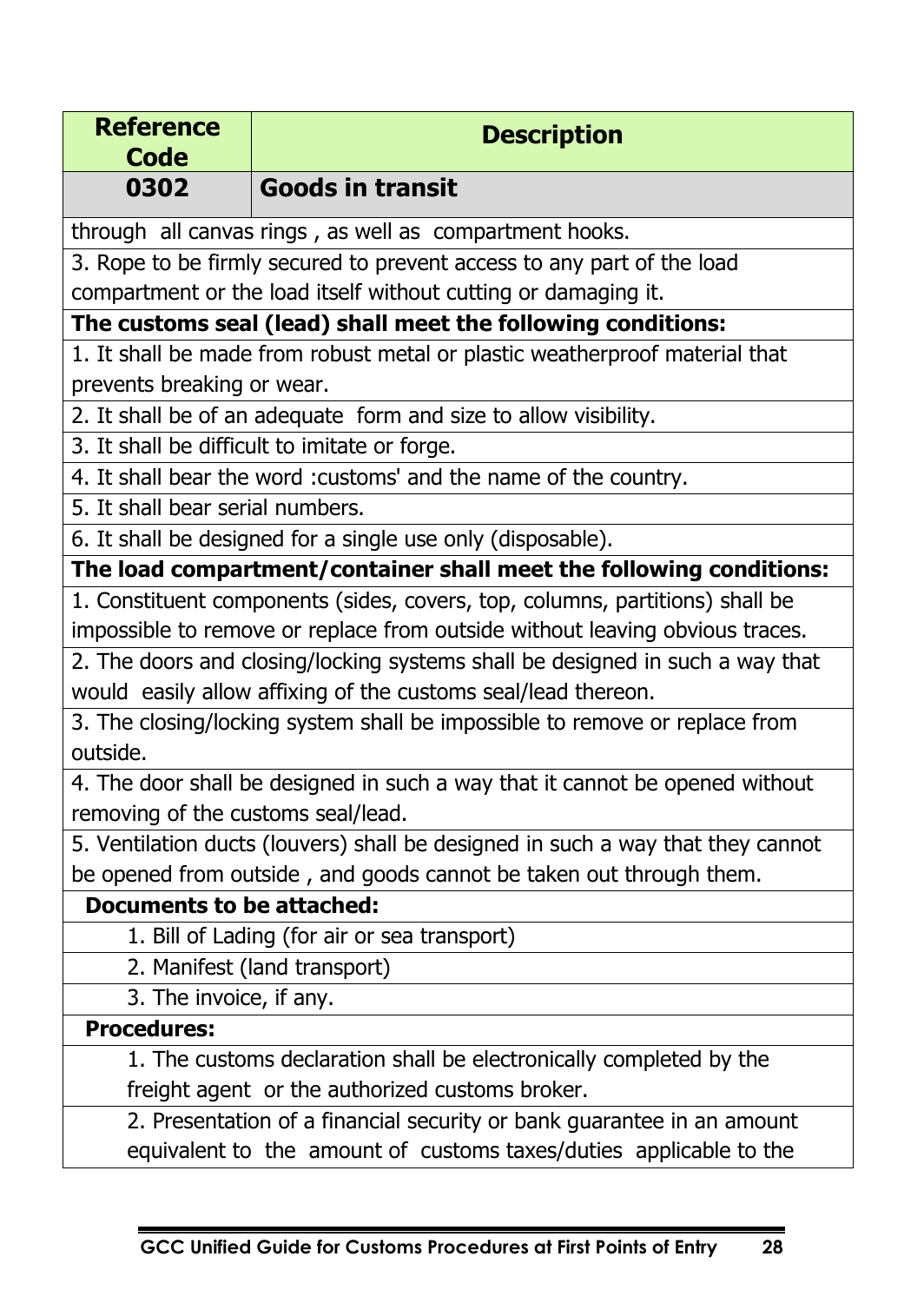| <b>Reference</b><br><b>Code</b>                                           | <b>Description</b>      |
|---------------------------------------------------------------------------|-------------------------|
| 0302                                                                      | <b>Goods in transit</b> |
| goods, as well as payment of the other applicable charges.                |                         |
| 3. All documents and documents to be attached shall be submitted to the   |                         |
| customs office.                                                           |                         |
| 4. The goods shall be subject to inspection and examination based on risk |                         |
| assessment criteria. Sealing and printing of the customs declaration      |                         |
| shall be completed according to the automated clearance system            |                         |
| applicable at the customs office.                                         |                         |
| 5. Issuance of the exit order and release of the goods.                   |                         |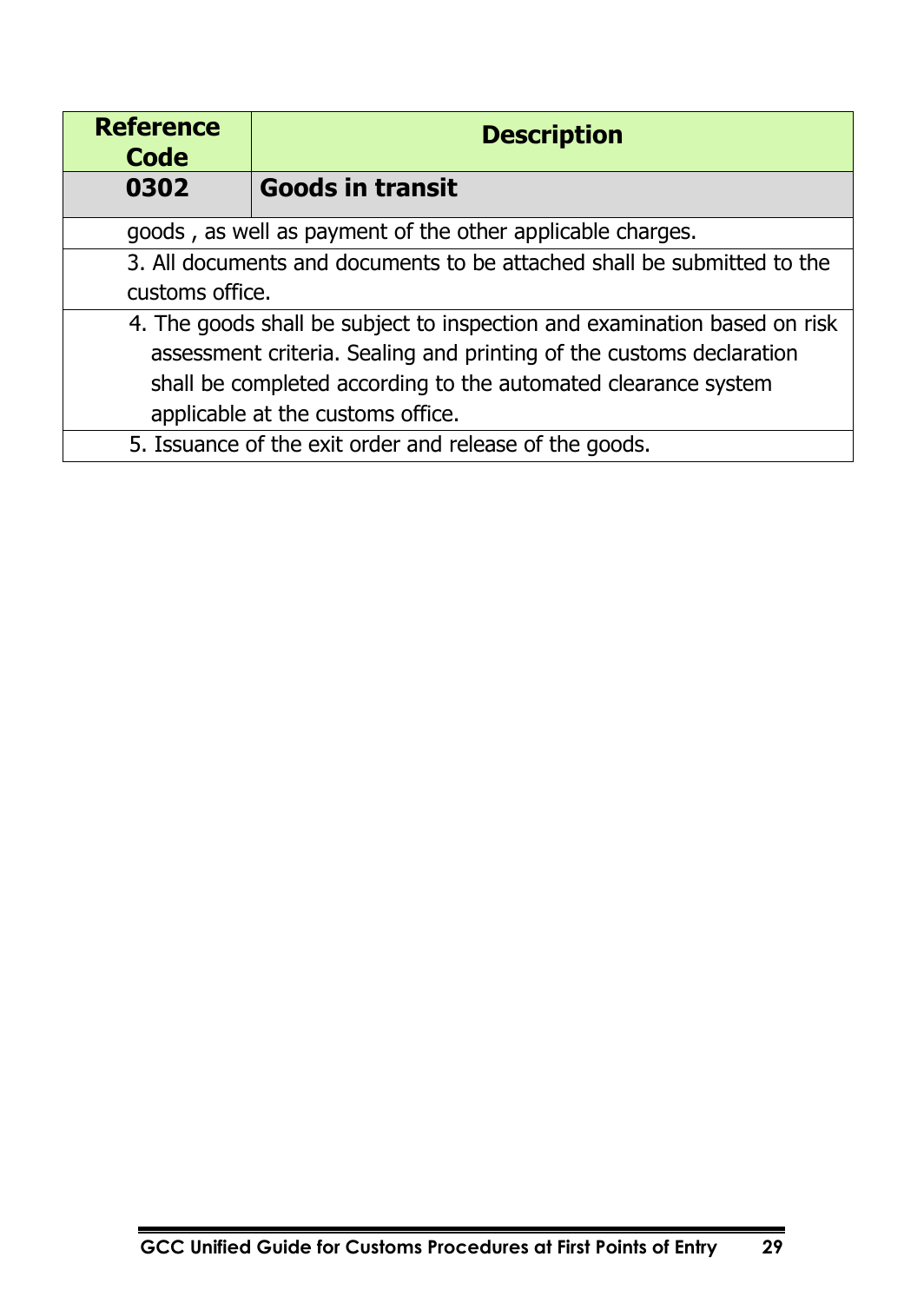| <b>Reference</b><br>Code                                                     | <b>Description</b>                                                               |  |
|------------------------------------------------------------------------------|----------------------------------------------------------------------------------|--|
| 0303                                                                         | Deposit/placement of goods in customs                                            |  |
|                                                                              | warehouses                                                                       |  |
| <b>Controls of customs warehousing:</b>                                      |                                                                                  |  |
| 1. warehouse to be located within or outside the customs office according to |                                                                                  |  |
|                                                                              | the conditions endorsed by the GCC States.                                       |  |
|                                                                              | 2. warehouse to be designated as a "customs warehouse" and notified to all       |  |
| GCC States.                                                                  |                                                                                  |  |
|                                                                              | 3- goods may be deposited in the customs warehouses without payment of due       |  |
| customs taxes/duties.                                                        |                                                                                  |  |
|                                                                              | 4. Goods shall be allowed to stay in customs warehouses for a period of one      |  |
| year (365 days), renewable for similar periods, total of which not to exceed |                                                                                  |  |
|                                                                              | three years, provided that applicable customs taxes/duties to be collected after |  |
| expiry of the designated period.                                             |                                                                                  |  |
|                                                                              | 5. Presentation of the required approvals and permits from the competent         |  |
|                                                                              | authorities concerning restricted goods.                                         |  |
|                                                                              | 6. infringing or prohibited goods (under national laws or legislation) may not   |  |
|                                                                              | be deposited in a customs warehouse.                                             |  |
|                                                                              | Documents to be attached with the customs declaration:                           |  |
| 1. Original invoice                                                          |                                                                                  |  |
| 2. Original certificate of origin.                                           |                                                                                  |  |
| <b>Documents to be attached:</b>                                             |                                                                                  |  |
|                                                                              | 1. Delivery order (for air or sea importation)                                   |  |
|                                                                              | 2. Bill of Lading (for air or sea importation)                                   |  |
|                                                                              | 3. Manifest (for importation by land or by wooden vessels or the like)           |  |
|                                                                              | 4. Packing List for multiple goods (several articles indicating the HS code,     |  |
| as well as the international code for chemicals or hazardous goods to be     |                                                                                  |  |
| indicated).                                                                  |                                                                                  |  |
| <b>Procedures:</b>                                                           |                                                                                  |  |
|                                                                              | 1. The customs declaration shall be electronically completed by the              |  |
| exporter, his representative or the authorized customs broker.               |                                                                                  |  |
| 2. All documents and Documents to be attached shall be shall be attached.    |                                                                                  |  |
|                                                                              | 3. Payment of the other applicable charges.                                      |  |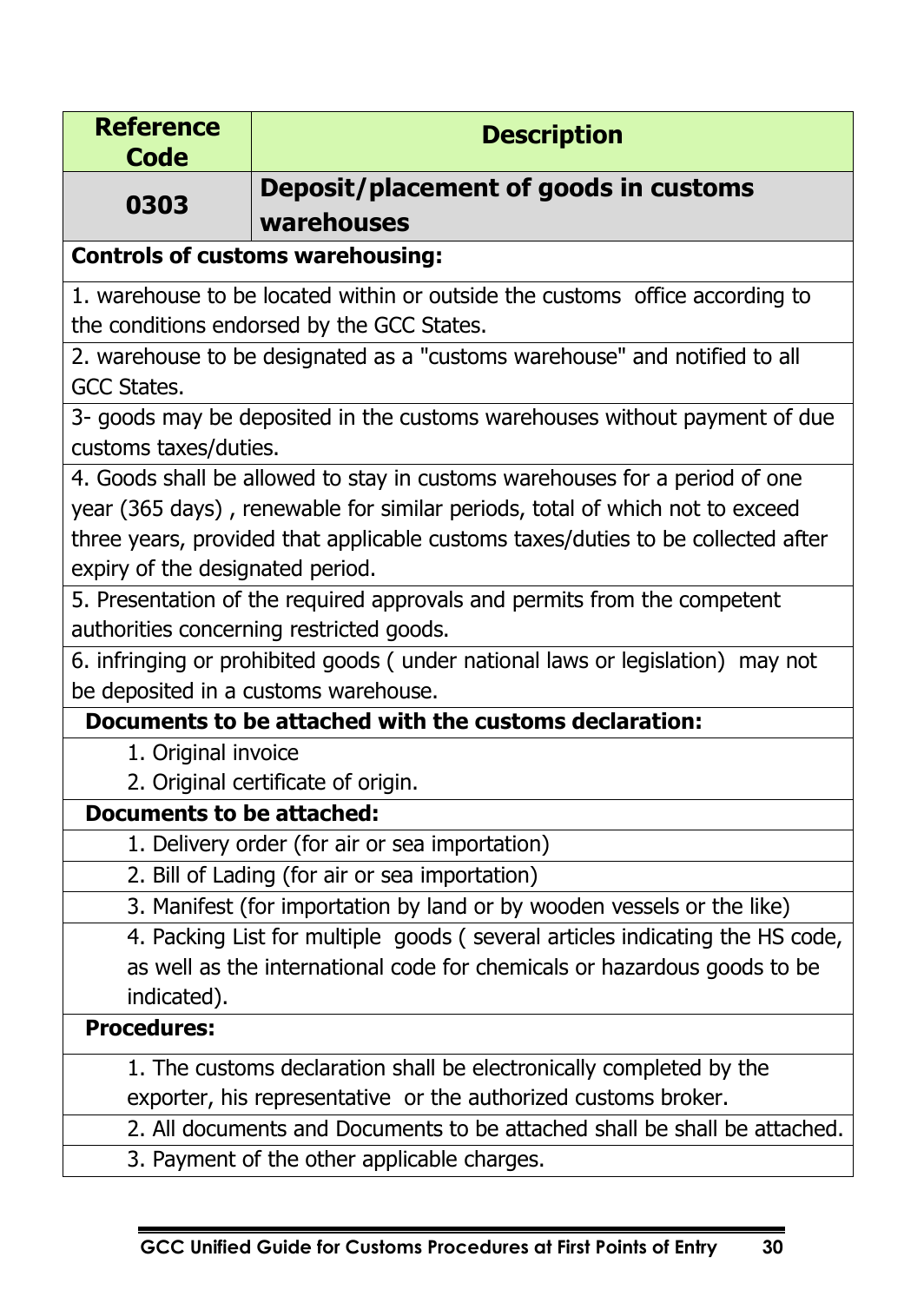| <b>Reference</b><br><b>Code</b>                                           | <b>Description</b>                    |
|---------------------------------------------------------------------------|---------------------------------------|
| 0303                                                                      | Deposit/placement of goods in customs |
|                                                                           | warehouses                            |
| 4. The goods shall be subject to inspection and examination based on risk |                                       |
| assessment criteria. Sealing and printing of the customs declaration      |                                       |
| shall be completed according to the automated clearance system            |                                       |
| applicable at the customs office.                                         |                                       |
| 5. Issuance of the exit order and release of the goods.                   |                                       |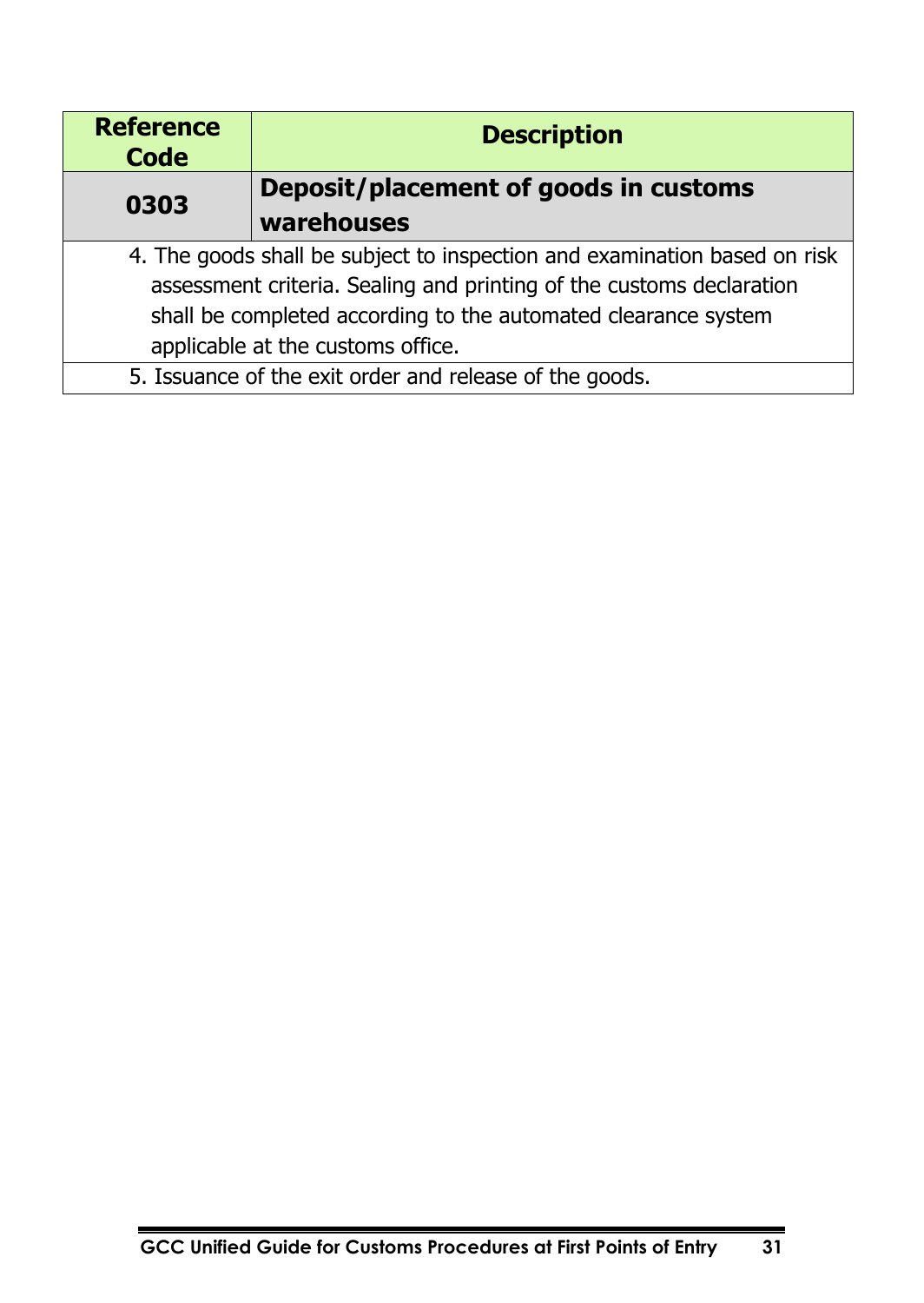| <b>Reference</b><br>Code                                                         | <b>Description</b>                                                              |  |
|----------------------------------------------------------------------------------|---------------------------------------------------------------------------------|--|
| 0304                                                                             | Deposit/placement of goods in free zones and                                    |  |
|                                                                                  | duty-free shops                                                                 |  |
| <b>Controls of free zones and duty-free shops:</b>                               |                                                                                 |  |
| 1. Free zones and duty-free shops should have been officially designated as      |                                                                                 |  |
| such and notified to all GCC States.                                             |                                                                                 |  |
|                                                                                  | 2. Goods may be deposited in the free zones and duty-free shops without         |  |
|                                                                                  | payment of due customs taxes/duties.                                            |  |
|                                                                                  | 3- Foreign goods re-exported from inside the country to free zones and duty-    |  |
|                                                                                  | free shops may be admitted into the country, subject to export restrictions and |  |
| customs procedures applicable at re-exportation.                                 |                                                                                 |  |
| 4. Deposited goods leaving/entering the free zones and duty-free shops shall be  |                                                                                 |  |
| treated as foreign goods.                                                        |                                                                                 |  |
| 5. Infringing or prohibited goods (under national laws or legislation) may not   |                                                                                 |  |
| be deposited in the free zones and duty-free shops.                              |                                                                                 |  |
| 6. The following goods are prohibited from entering the free zones and duty-     |                                                                                 |  |
| free shops:                                                                      |                                                                                 |  |
|                                                                                  | a) Flammable goods (other than fuel)                                            |  |
| b) Radioactive materials                                                         |                                                                                 |  |
| c) Weapons, ammunition and explosives, of any type.                              |                                                                                 |  |
| d) Goods violating commercial, industrial, literary and art regulations.         |                                                                                 |  |
| e) Drugs (narcotics), of all kinds and derivatives thereof.                      |                                                                                 |  |
| f) Goods originating in an economically boycotted country.                       |                                                                                 |  |
| g) Goods prohibited from entering the GCC Customs Union or the country of        |                                                                                 |  |
| final destination or transit.                                                    |                                                                                 |  |
| 7. Goods indicated in the unified customs declaration or the manifest may not    |                                                                                 |  |
| be transported or imported into the free zones and duty-free shops without       |                                                                                 |  |
| approval of the Director General.                                                |                                                                                 |  |
| 8. Goods deposited in the free zones and duty-free shops shall not be subject to |                                                                                 |  |
| any restriction in terms of the period allowed therein.                          |                                                                                 |  |
| Documents to be attached with the customs declaration:                           |                                                                                 |  |
| 1. Original invoice                                                              |                                                                                 |  |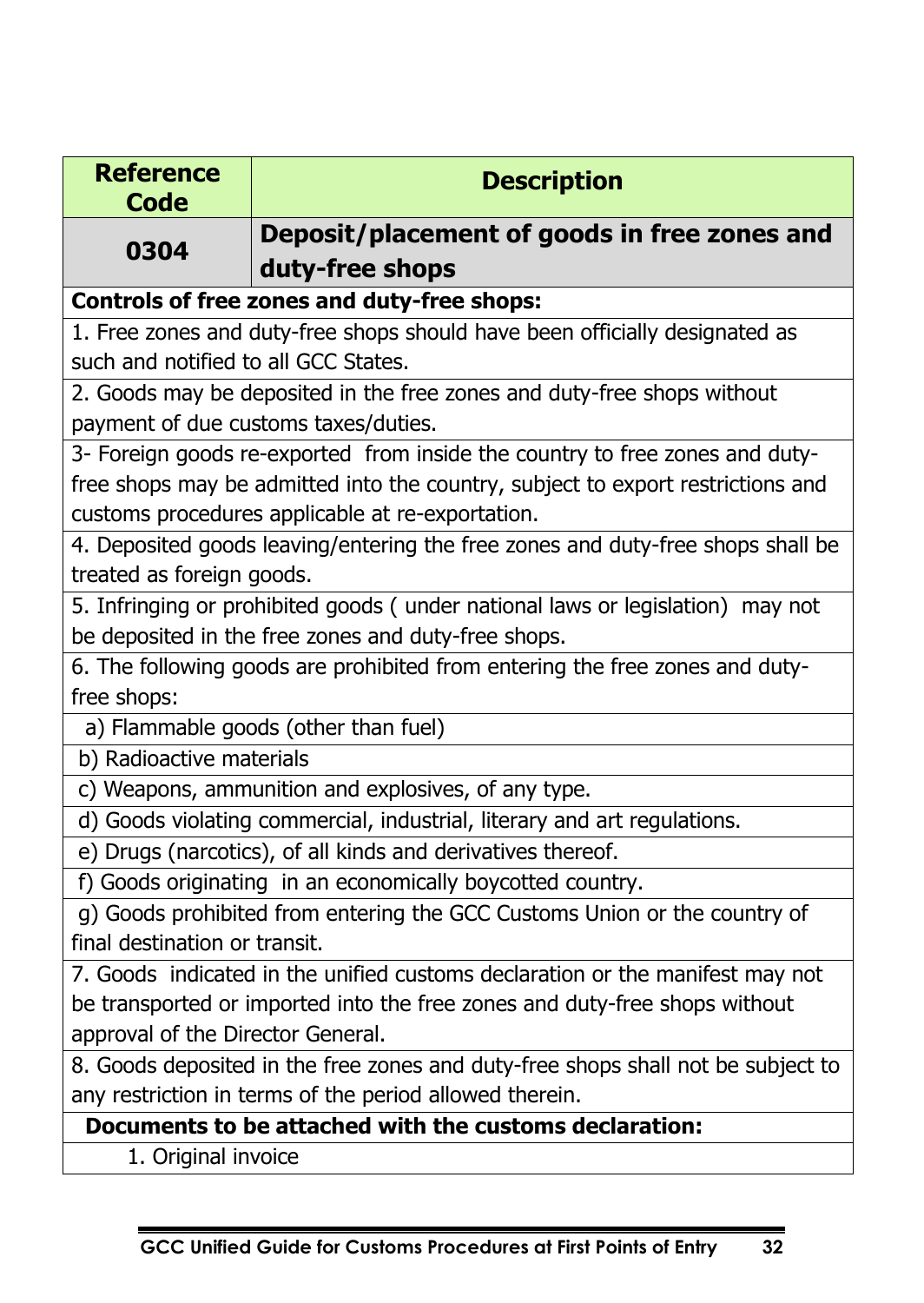| <b>Reference</b><br><b>Code</b>                                             | <b>Description</b>                                                        |  |
|-----------------------------------------------------------------------------|---------------------------------------------------------------------------|--|
| 0304                                                                        | Deposit/placement of goods in free zones and                              |  |
|                                                                             | duty-free shops                                                           |  |
| 2. Original certificate of origin.                                          |                                                                           |  |
| <b>Documents to be attached:</b>                                            |                                                                           |  |
| 1. Delivery order (for air or sea importation)                              |                                                                           |  |
| 2. Bill of Lading (for air or sea importation)                              |                                                                           |  |
| 3. Manifest (for importation by land)                                       |                                                                           |  |
| 4. Packing List for multiple goods (several articles indicating the HS code |                                                                           |  |
| , as well as the international code for chemicals or hazardous goods to be  |                                                                           |  |
| indicated).                                                                 |                                                                           |  |
| <b>Procedures:</b>                                                          |                                                                           |  |
|                                                                             | 1. The customs declaration shall be electronically completed by the owner |  |
|                                                                             | of the goods, his representative or the authorized customs broker.        |  |
|                                                                             | 2. All documents and Documents to be attached shall be shall be attached. |  |
|                                                                             | 3. Presentation of a financial security or bank guarantee in an amount    |  |
| equivalent to the amount of customs taxes/duties applicable to the          |                                                                           |  |
| goods at the time of clearing the goods via a customs port of the           |                                                                           |  |
| country other than the country licensing the free zones and duty-free       |                                                                           |  |
| shops, upon payment of the other applicable charges.                        |                                                                           |  |
| 4. The goods shall be subject to inspection and examination based on risk   |                                                                           |  |
|                                                                             | assessment criteria. Printing of the customs declaration shall be         |  |
|                                                                             | completed according to the automated clearance system applicable at       |  |
| the customs office.                                                         |                                                                           |  |
| 5. Issuance of the exit order and release of the goods.                     |                                                                           |  |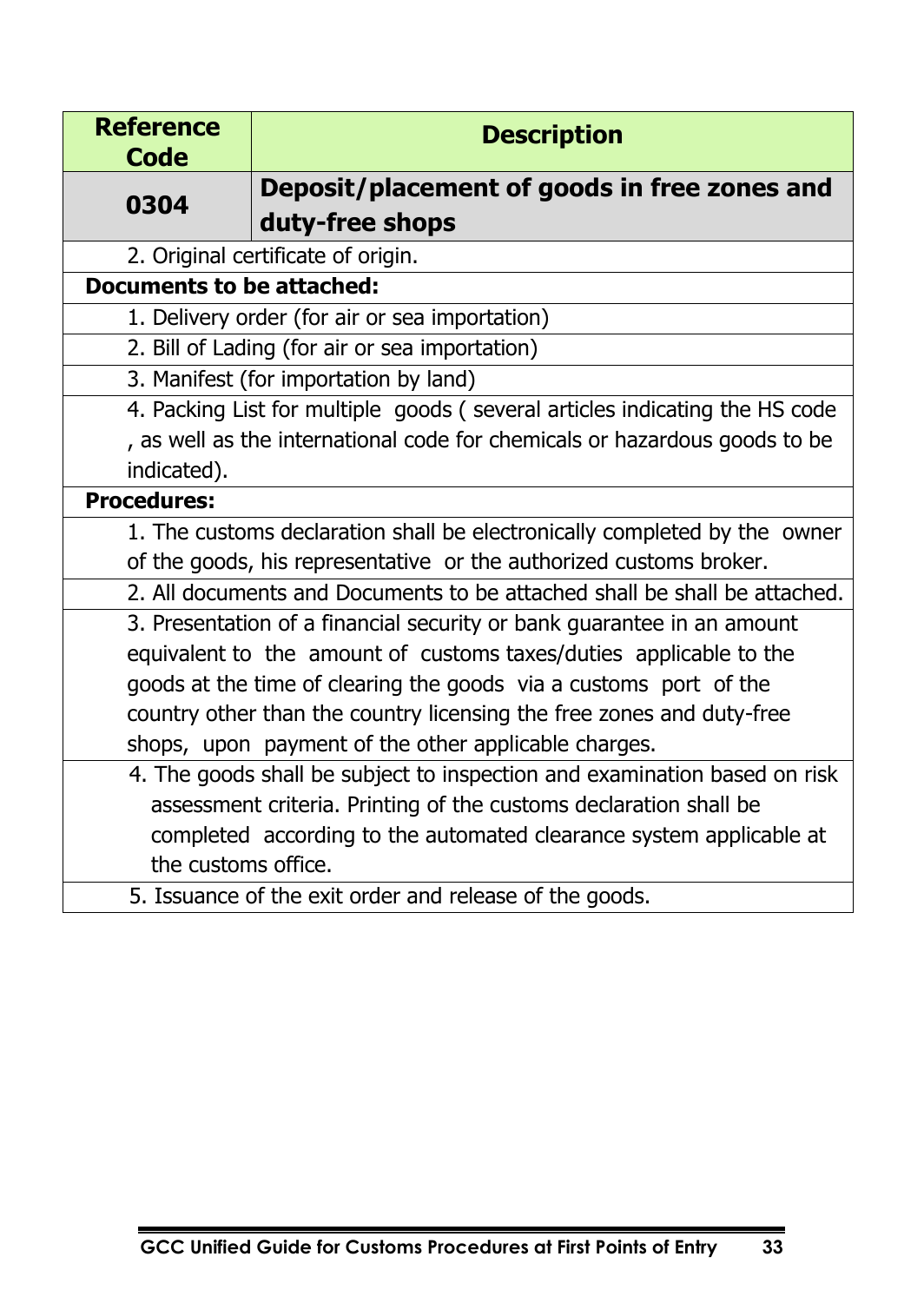| <b>Reference</b><br><b>Code</b>                                                                                                                                                                                                                                                                                                        | <b>Description</b>                                                                                                   |
|----------------------------------------------------------------------------------------------------------------------------------------------------------------------------------------------------------------------------------------------------------------------------------------------------------------------------------------|----------------------------------------------------------------------------------------------------------------------|
|                                                                                                                                                                                                                                                                                                                                        | <b>Import for re-exportation</b>                                                                                     |
| 0305                                                                                                                                                                                                                                                                                                                                   | Air, land, sea, wooden vessels/ships, express                                                                        |
|                                                                                                                                                                                                                                                                                                                                        | couriers, post offices, free zones, duty-free                                                                        |
|                                                                                                                                                                                                                                                                                                                                        | shops, customs warehouses                                                                                            |
| <b>Controls:</b>                                                                                                                                                                                                                                                                                                                       |                                                                                                                      |
| 1.                                                                                                                                                                                                                                                                                                                                     | An evidence proving the importer's activity to obtain the customs code.                                              |
|                                                                                                                                                                                                                                                                                                                                        | 2. Presentation of the required approvals and permits from the competent<br>authorities concerning restricted goods. |
|                                                                                                                                                                                                                                                                                                                                        | 3. The customs office may request translation of the foreign<br>invoices/documents into Arabic.                      |
| 4. The owner of the goods, his representative or authorized customs broker<br>shall maintain the records for a period of five years from completion of the<br>customs operation for submission to the customs office, when so<br>requested.                                                                                            |                                                                                                                      |
| 5. The owner of the goods, his representative or the authorized customs<br>broker may submit the customs documents and information to the<br>customs office on line. However, original documents shall be submitted to<br>the customs office prior to/ or after release of the goods, when so<br>requested.                            |                                                                                                                      |
| 6. Originals of the customs documents shall be submitted to the customs<br>office. However, a copy of the invoice may be accepted against an<br>undertaking by the importer to present the original within a period not to<br>exceed (90) days from the date of such undertaking, or a financial or<br>bank guarantee to be submitted. |                                                                                                                      |
| 7. Forwarding agents (sea/air) shall submit the manifest to the customs<br>office in paper or electronic format (hard copy or soft copy) according to<br>the automated clearance system applicable at the customs office for<br>finalization of the customs operation.                                                                 |                                                                                                                      |
| 8. The carrier or the authorized customs broker shall submit the manifest<br>and the registration of the mode of transport to the customs office<br>pertaining to the goods transported by land or sea, or by wooden vessels,                                                                                                          |                                                                                                                      |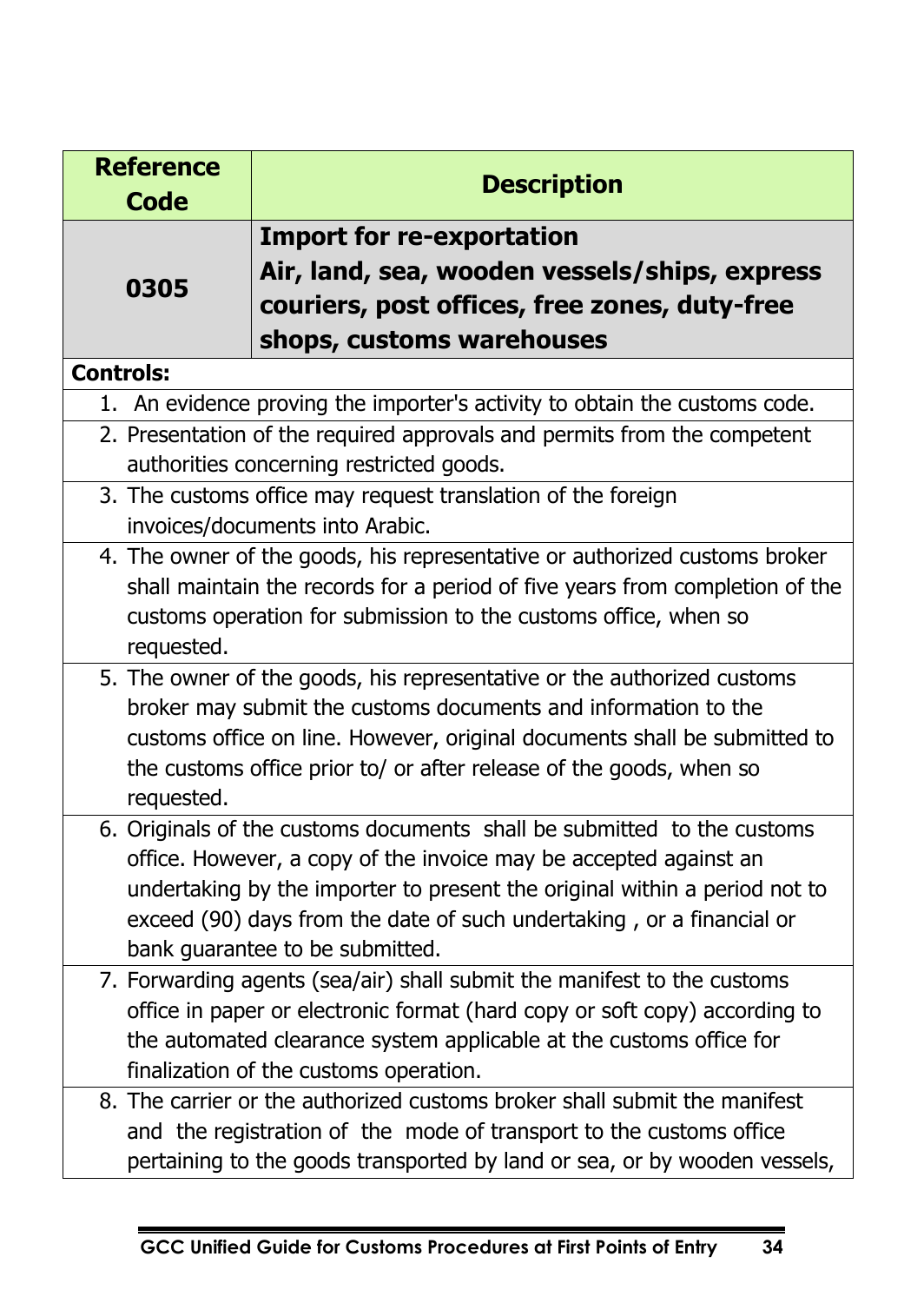| <b>Reference</b>                                                             | <b>Description</b>                                                            |  |
|------------------------------------------------------------------------------|-------------------------------------------------------------------------------|--|
| <b>Code</b>                                                                  |                                                                               |  |
|                                                                              | <b>Import for re-exportation</b>                                              |  |
|                                                                              | Air, land, sea, wooden vessels/ships, express                                 |  |
| 0305                                                                         | couriers, post offices, free zones, duty-free                                 |  |
|                                                                              | shops, customs warehouses                                                     |  |
|                                                                              | that do not operate regular trips, for finalization of the customs operation. |  |
| 9. Presentation of a financial security or bank guarantee in an amount       |                                                                               |  |
|                                                                              | equivalent to the amount of customs taxes/duties applicable to the            |  |
|                                                                              | goods, and prepayment of the customs taxes/duties and other charges           |  |
|                                                                              | according to the automated clearance system applicable at each customs        |  |
| office.                                                                      |                                                                               |  |
| Possibility of pre-clearance according to the automated clearance<br>10.     |                                                                               |  |
| system applicable at each customs office.                                    |                                                                               |  |
| Applicable customs tariffs shall be imposed on the damaged goods<br>11.      |                                                                               |  |
|                                                                              | based on its value at its current state at the time of lodging the customs    |  |
| declaration.                                                                 |                                                                               |  |
| 12.                                                                          | Goods subject to local or international ban/prohibition, or to                |  |
| applicable international agreements or conventions, or local regulations, as |                                                                               |  |
|                                                                              | well as counterfeit goods or goods not conforming to approved standards       |  |
|                                                                              | or intellectual property rights, may not be imported for re-exportation.      |  |
| 13.                                                                          | The customs office may request Conformity Certificates from the               |  |
|                                                                              | country of origin or a report from a public or private laboratory approved    |  |
|                                                                              | by the competent authorities, along with taking random samples (based         |  |
| on risk assessment criteria).                                                |                                                                               |  |
| 14.                                                                          | The period of import for re-exportation may not exceed six months             |  |
| (180 days).                                                                  |                                                                               |  |
| 15.                                                                          | Goods imported under import for re-export procedure may not be                |  |
| used or disposed, in the event the importer wishes to re-export the goods.   |                                                                               |  |
| 16.                                                                          | The customs office may take necessary actions and measures                    |  |
|                                                                              | utilizing appropriate means (e.g. photos, electronic barcoding, sampling,     |  |
| sample sealing, etc.) that would enable the customs office to identify       |                                                                               |  |
| those goods when re-exported.                                                |                                                                               |  |
| 17.                                                                          | Goods imported under import for re-export procedure may be re-                |  |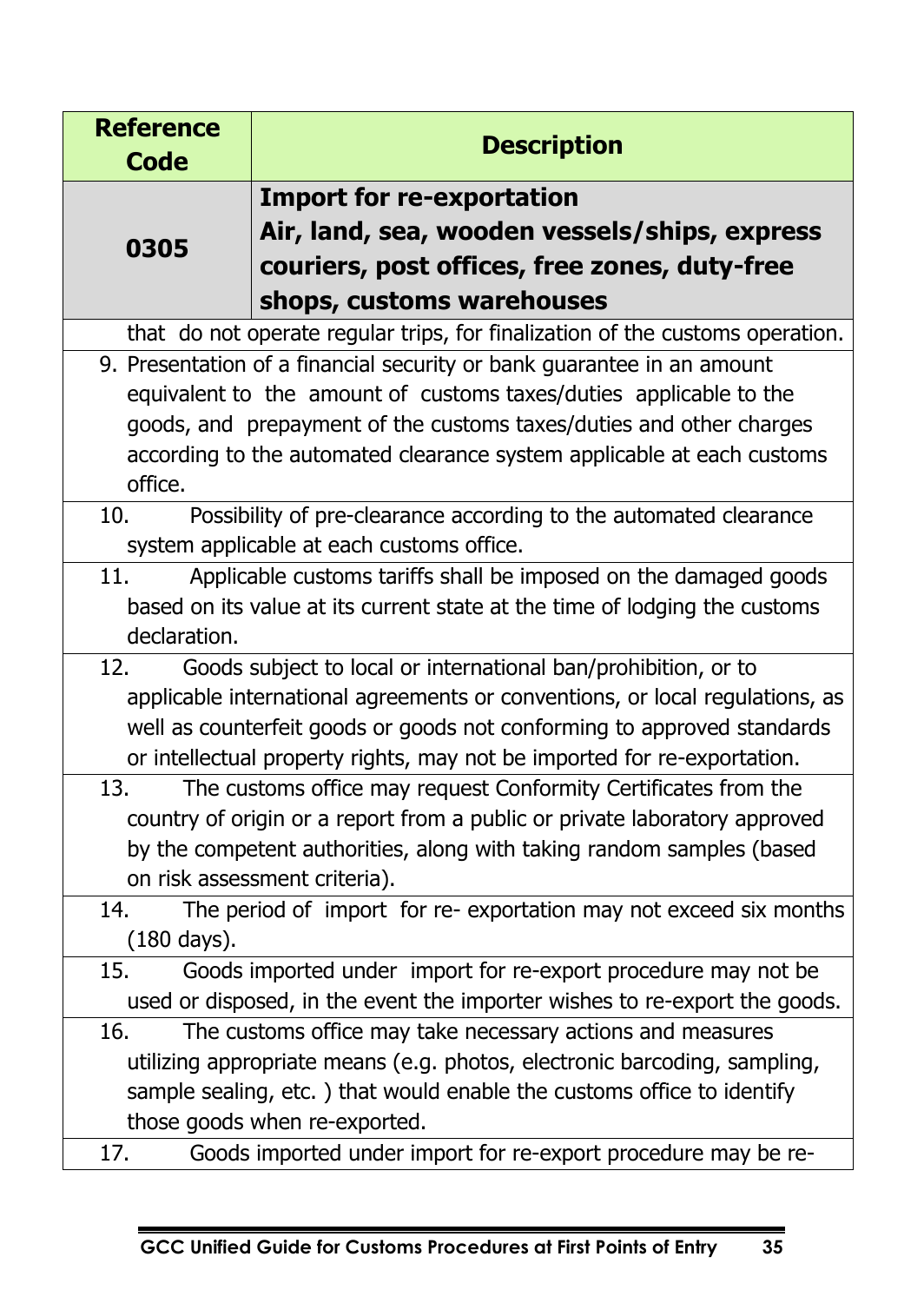| <b>Reference</b>                                                            | <b>Description</b>                                                           |  |
|-----------------------------------------------------------------------------|------------------------------------------------------------------------------|--|
| <b>Code</b>                                                                 |                                                                              |  |
|                                                                             | <b>Import for re-exportation</b>                                             |  |
| 0305                                                                        | Air, land, sea, wooden vessels/ships, express                                |  |
|                                                                             | couriers, post offices, free zones, duty-free                                |  |
|                                                                             | shops, customs warehouses                                                    |  |
|                                                                             | exported outside the GCC States, or placed in the free zones, duty-free      |  |
| shops or customs warehouses.                                                |                                                                              |  |
| Goods imported under import for re-export procedure may be split in<br>18.  |                                                                              |  |
|                                                                             | more than one Re-exportation Declaration, or partially cleared for home      |  |
| use.                                                                        |                                                                              |  |
| part of, or all entries of bank guarantees shall be cleared when the<br>19. |                                                                              |  |
| goods are placed for local consumption, in part or whole, or otherwise      |                                                                              |  |
|                                                                             | disposed, upon expiry of the designated period of six months (180 days)      |  |
| and payment of the due customs taxes "duties".                              |                                                                              |  |
| 20.                                                                         | The customs office will forfeit all or part of the cash deposits/            |  |
|                                                                             | securities, as customs taxes "duties", in the event the goods are placed,    |  |
|                                                                             | in part or whole, for local consumption, or otherwise disposed, or upon      |  |
|                                                                             | expiry of the designated period (180 days).                                  |  |
|                                                                             | Documents to be attached with the single customs declaration:                |  |
| 1. Original invoice                                                         |                                                                              |  |
|                                                                             | 2. Original certificate of origin.                                           |  |
| <b>Documents to be attached:</b>                                            |                                                                              |  |
|                                                                             | 1. Delivery order (for air or sea importation)                               |  |
|                                                                             | 2. Bill of Lading (for air or sea importation)                               |  |
|                                                                             | 3. Manifest (for importation by land or by wooden vessels or the like)       |  |
|                                                                             | 4. Packing List for multiple goods (several articles indicating the HS code, |  |
| as well as the international code for chemicals or hazardous goods to be    |                                                                              |  |
| indicated).                                                                 |                                                                              |  |
| <b>Procedures:</b>                                                          |                                                                              |  |
|                                                                             | 1. The customs declaration shall be electronically completed by the          |  |
|                                                                             | importer, his representative or the authorized customs broker.               |  |
| 2. All documents and deliverables shall be shall be attached.               |                                                                              |  |
| 3. Presentation of a financial security or bank guarantee in an amount      |                                                                              |  |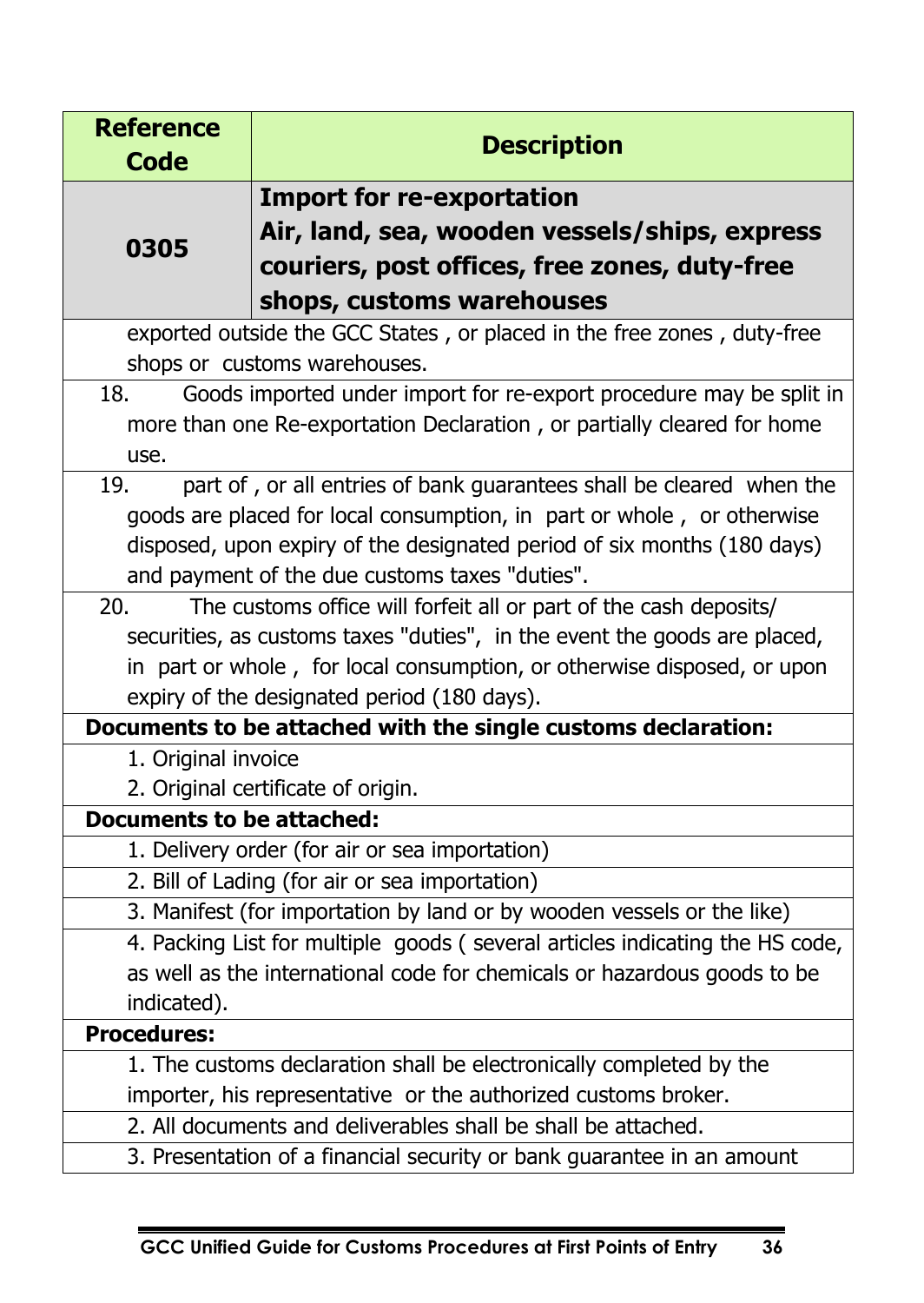| <b>Reference</b><br>Code                                                  | <b>Description</b>                                                                             |  |
|---------------------------------------------------------------------------|------------------------------------------------------------------------------------------------|--|
|                                                                           | <b>Import for re-exportation</b>                                                               |  |
| 0305                                                                      | Air, land, sea, wooden vessels/ships, express<br>couriers, post offices, free zones, duty-free |  |
|                                                                           | shops, customs warehouses                                                                      |  |
|                                                                           | equivalent to the amount of customs taxes "duties" applicable to the                           |  |
|                                                                           | goods under the GCC Common Customs Law, the GCC Unified Economic                               |  |
|                                                                           | Agreement or any other international agreement within the framework of                         |  |
| the GCC.                                                                  |                                                                                                |  |
| 4. The goods shall be subject to inspection and examination based on risk |                                                                                                |  |
| criteria. Printing of the customs declaration shall be processed          |                                                                                                |  |
| according to the automated clearance system applicable at the customs     |                                                                                                |  |
| office.                                                                   |                                                                                                |  |
|                                                                           | 5. Issuance of the exit order and release of the goods.                                        |  |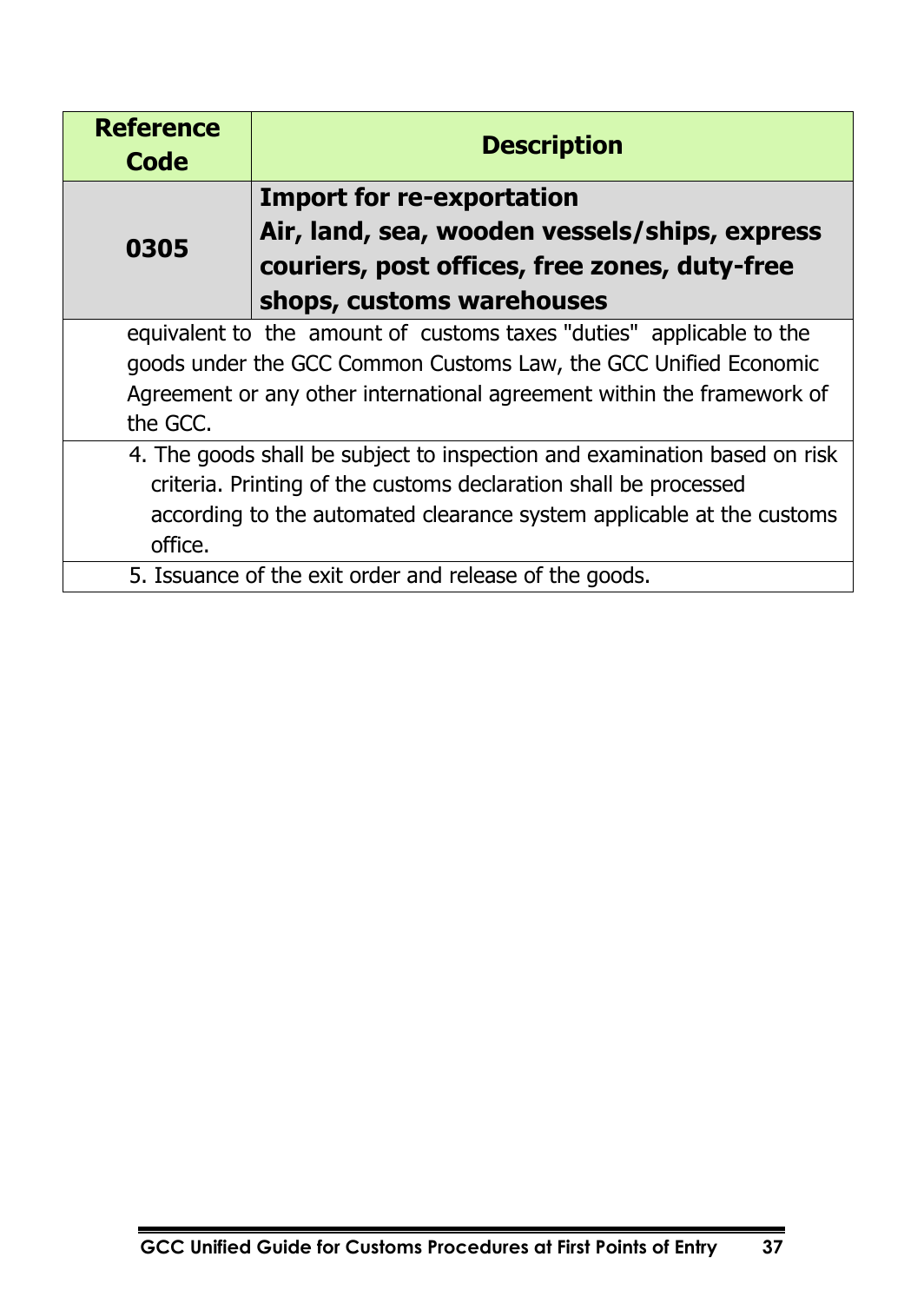| <b>Reference</b><br><b>Code</b>                                        | <b>Description</b>                                                                                     |  |
|------------------------------------------------------------------------|--------------------------------------------------------------------------------------------------------|--|
| 04                                                                     | <b>Drawback (Refund of customs duties)</b>                                                             |  |
| <b>Controls:</b>                                                       |                                                                                                        |  |
|                                                                        | 1. Re-exporter shall be the original importer of the foreign goods, or any                             |  |
| other person who proves to the satisfaction of customs that he has     |                                                                                                        |  |
|                                                                        | purchased the goods in question.                                                                       |  |
|                                                                        | 2. Foreign goods to be re-exported within one year (365 days) from the                                 |  |
|                                                                        | date of payment of the customs taxes/duties collected on them when they                                |  |
|                                                                        | were first imported into the GCC States.                                                               |  |
|                                                                        | 3. The claim for refund of the customs taxes/duties shall be filed within                              |  |
|                                                                        | six months (180 days) from the date re-exported.                                                       |  |
|                                                                        | 4. Foreign goods to be re-exported shall constitute a single consignment,                              |  |
|                                                                        | for ease of identification and verification. Such consignment may be re-                               |  |
|                                                                        | exported in parts once proved to the customs office that such parts<br>belong to the same consignment. |  |
|                                                                        | 5. The claim for refund of the customs taxes/duties shall pertain to foreign                           |  |
|                                                                        | goods that have not been cleared for home use which are in the same                                    |  |
| state when imported into the GCC States.                               |                                                                                                        |  |
|                                                                        | 6. Drawback shall be limited to those customs taxes/duties actually                                    |  |
|                                                                        | collected on the foreign goods at importation.                                                         |  |
|                                                                        | 7. The customs taxes/duties shall be refunded after re-exportation of the                              |  |
|                                                                        | foreign goods and verification of all supporting documents.                                            |  |
| 8. The value of the foreign goods to be re-exported, for which customs |                                                                                                        |  |
| taxes/duties will be refunded, shall not be less than five thousand US |                                                                                                        |  |
| Dollars (or its equivalent in the local currency).                     |                                                                                                        |  |
|                                                                        | 9. The documents and details of the goods to be re-exported shall match                                |  |
|                                                                        | those attached with the import declaration of the goods to be re-                                      |  |
| exported.                                                              |                                                                                                        |  |
| <b>Required documents:</b>                                             |                                                                                                        |  |
|                                                                        | 1. Copy of the import declaration                                                                      |  |
|                                                                        | 2. Copy of the Re-export Declaration, to be signed and stamped by the                                  |  |
|                                                                        | competent customs officer at the Exit Customs Office indicating that the                               |  |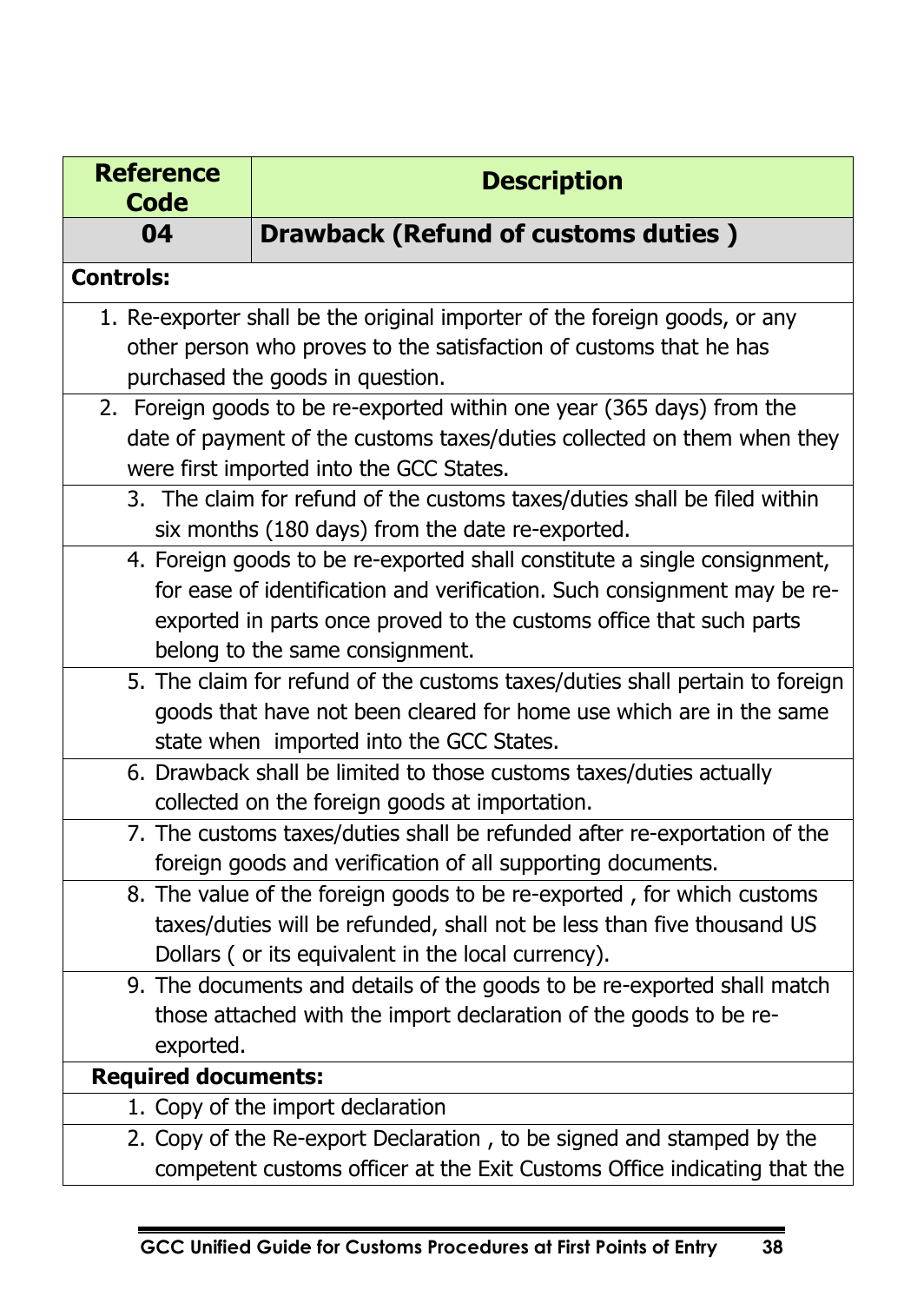| <b>Reference</b><br><b>Code</b>                                                                               | <b>Description</b>                  |
|---------------------------------------------------------------------------------------------------------------|-------------------------------------|
| 04                                                                                                            | Drawback (Refund of customs duties) |
|                                                                                                               | goods have exited the GCC States.   |
| <b>Procedures:</b>                                                                                            |                                     |
| 1. Filing an application for "drawback" to the customs office of first point of<br>entry.                     |                                     |
| 2. Presentation of an evidence of the payment of the customs taxes/duties<br>applicable to the foreign goods. |                                     |
| 3. Customs taxes/duties will be refunded after verification of all required<br>documents.                     |                                     |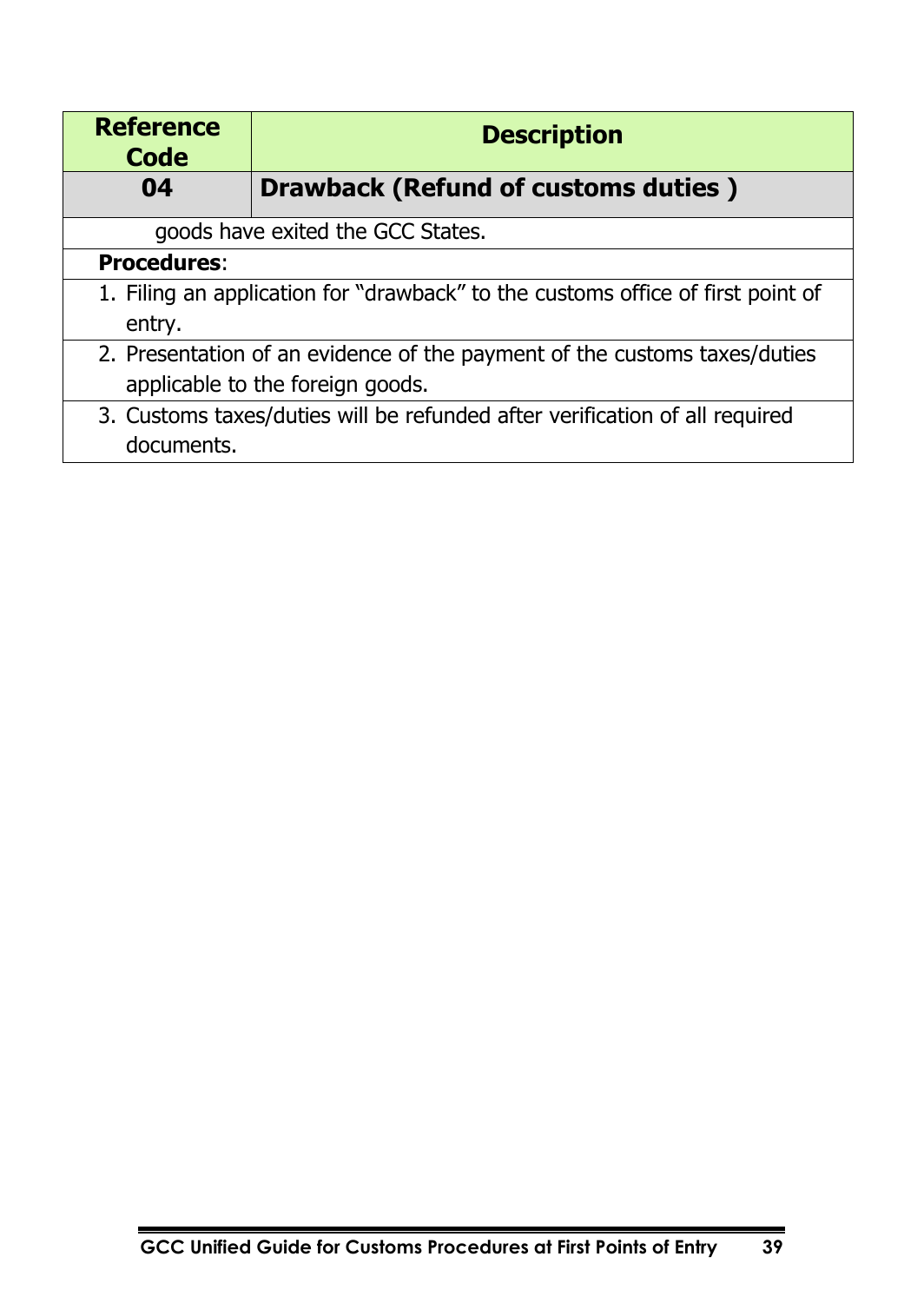| <b>Reference</b>                                                      | <b>Description</b>                                                                                                    |  |  |
|-----------------------------------------------------------------------|-----------------------------------------------------------------------------------------------------------------------|--|--|
| <b>Code</b><br>05                                                     | <b>Exemptions</b>                                                                                                     |  |  |
| 0501                                                                  | <b>Diplomatic Exemptions (Foreign Missions)</b>                                                                       |  |  |
| <b>Target category:</b>                                               |                                                                                                                       |  |  |
|                                                                       | a. Embassies and consulates accredited to the GCC States (based on                                                    |  |  |
| reciprocity principle).                                               |                                                                                                                       |  |  |
|                                                                       | b. International foreign organizations and corps accredited to the GCC                                                |  |  |
| States.                                                               |                                                                                                                       |  |  |
|                                                                       | c. Heads and members of the diplomatic and consular bodies accredited to                                              |  |  |
|                                                                       | the GCC States( based on reciprocity principle).                                                                      |  |  |
|                                                                       | <b>Controls of diplomatic exemptions</b>                                                                              |  |  |
|                                                                       | 1. Exempted goods may not be utilized/assigned for a purpose other than                                               |  |  |
|                                                                       | for which it have been exempted, subject to notification of the customs                                               |  |  |
|                                                                       | office and payment of applicable customs taxes/duties.                                                                |  |  |
|                                                                       | 2. Customs taxes/duties shall not be levied on the exempted goods, if the                                             |  |  |
|                                                                       | beneficiary has disposed the goods after expiry of three years (1095 days)                                            |  |  |
|                                                                       | from the date cleared from the customs office (based on reciprocity                                                   |  |  |
| principle).                                                           |                                                                                                                       |  |  |
|                                                                       | 3. Exempted motor vehicles may not be disposed prior to expiry of three                                               |  |  |
|                                                                       | years (1095 days) from the date exempted at first point of entry,                                                     |  |  |
|                                                                       | excluding the following cases:                                                                                        |  |  |
|                                                                       | a. Termination of the office term of the diplomatic/ consular member<br>benefiting from the exemption in the country. |  |  |
| b. If the exempted motor vehicles had a serious traffic accident that |                                                                                                                       |  |  |
|                                                                       | renders it unusable by the diplomatic/ consular member, based on a                                                    |  |  |
|                                                                       | joint recommendation by the Traffic Department and the Customs                                                        |  |  |
|                                                                       | Administration.                                                                                                       |  |  |
|                                                                       | c. The sale of the motor vehicle by a diplomatic/ consular member to                                                  |  |  |
|                                                                       | another diplomatic/ consular member, provided that the assignee shall                                                 |  |  |
|                                                                       | enjoy the right of exemption.                                                                                         |  |  |
|                                                                       | 4. The right of exemption shall take effect from the date the beneficiaries                                           |  |  |
|                                                                       | commence their jobs at their places of office in the country.                                                         |  |  |
|                                                                       |                                                                                                                       |  |  |
|                                                                       |                                                                                                                       |  |  |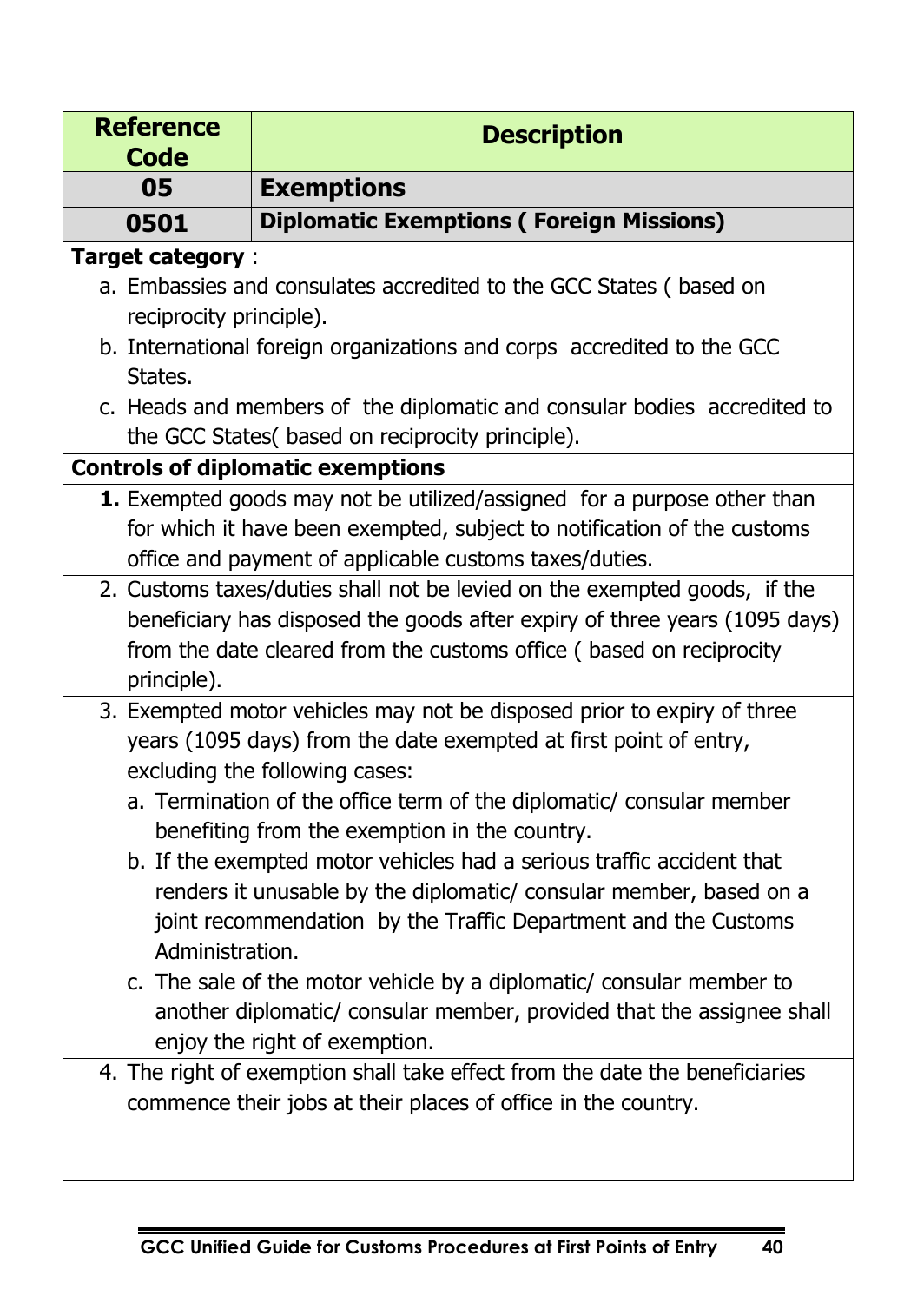| <b>Reference</b><br>Code                                                  | <b>Description</b>                                                       |  |
|---------------------------------------------------------------------------|--------------------------------------------------------------------------|--|
| 05                                                                        | <b>Exemptions</b>                                                        |  |
| 0501                                                                      | <b>Diplomatic Exemptions (Foreign Missions)</b>                          |  |
| Documents to be attached with the customs declaration:                    |                                                                          |  |
| 1. Diplomatic exemption Form issued by the Ministry of Foreign Affairs to |                                                                          |  |
| foreign missions.                                                         |                                                                          |  |
| 2. Invoice.                                                               |                                                                          |  |
| Documents to be attached:                                                 |                                                                          |  |
|                                                                           | 1. Delivery order (for air or sea importation)                           |  |
|                                                                           | 2. Bill of Lading (for air or sea importation)                           |  |
|                                                                           | 3. Manifest (for importation by land)                                    |  |
| 4. Packing List for used or hazardous goods.                              |                                                                          |  |
| <b>Procedures:</b>                                                        |                                                                          |  |
|                                                                           | 1. The customs declaration shall be electronically completed by the      |  |
| exporter of the goods, his representative or the authorized customs       |                                                                          |  |
| broker.                                                                   |                                                                          |  |
| 2. All documents and Documents to be attached shall be attached.          |                                                                          |  |
|                                                                           | 3. Payment of the other applicable charges.                              |  |
|                                                                           | 4. The goods shall be subject to inspection and examination according to |  |
|                                                                           | commonly applicable diplomatic practices. Customs declaration shall be   |  |
|                                                                           | printed according to the automated clearance system applicable at the    |  |
|                                                                           | customs office.                                                          |  |
| 5. Issuance of the exit order and release of the goods.                   |                                                                          |  |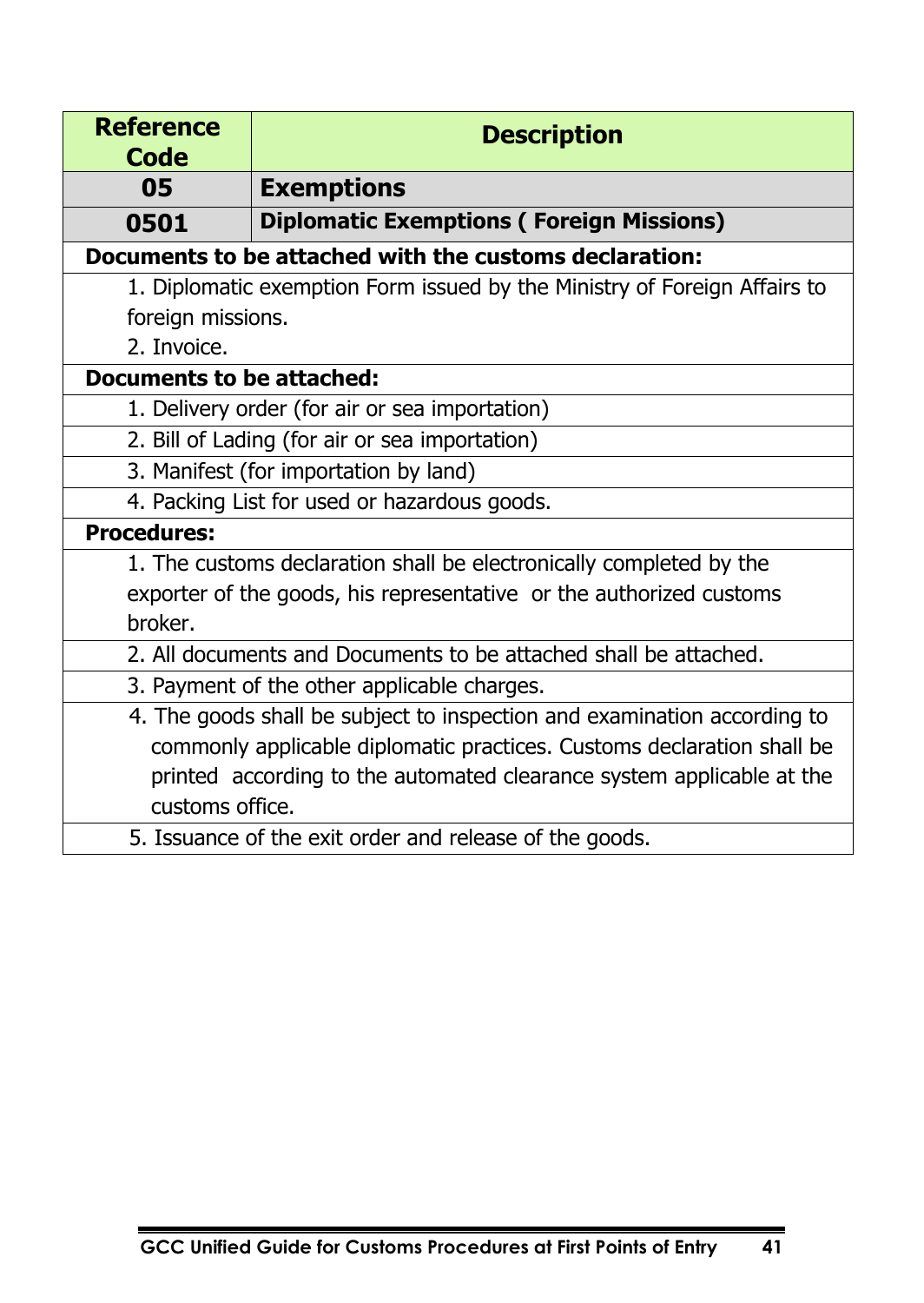| <b>Reference</b>                                                       | <b>Description</b>                                                          |  |
|------------------------------------------------------------------------|-----------------------------------------------------------------------------|--|
| <b>Code</b>                                                            |                                                                             |  |
| 05                                                                     | <b>Exemptions</b>                                                           |  |
| 0502                                                                   | <b>Military exemptions</b>                                                  |  |
| <b>Target category:</b>                                                |                                                                             |  |
|                                                                        | a. Armed forces of the GCC States.                                          |  |
| b. All sectors of the internal security forces of the GCC States.      |                                                                             |  |
| <b>Controls of military exemptions</b>                                 |                                                                             |  |
|                                                                        | 1. The following materials: ammunition, arms, military equipment,           |  |
|                                                                        | military means of transport, military spare parts and any other             |  |
|                                                                        | materials shall be exempted per a decision by the competent authority       |  |
| of any GCC State.                                                      |                                                                             |  |
|                                                                        | 2. For the sale of the exempted materials, the competent authority shall    |  |
|                                                                        | submit a written request to the customs administration for approval of      |  |
|                                                                        | the sale, subject to physical examination of such materials and             |  |
|                                                                        | payment of applicable customs taxes/duties.                                 |  |
|                                                                        | Documents to be attached with the customs declaration:                      |  |
|                                                                        | 1. A letter from the Armed Forces or the Internal Security Forces in any of |  |
|                                                                        | the GCC States stating that the imports belong to them.                     |  |
| 2. Invoice.                                                            |                                                                             |  |
|                                                                        | 3. Certificate of Origin (in the case of indirect importation)              |  |
| <b>Documents to be attached:</b>                                       |                                                                             |  |
|                                                                        | 1. Delivery order (for air or sea importation)                              |  |
|                                                                        | 2. Bill of Lading (for air or sea importation)                              |  |
|                                                                        | 3. Manifest (for importation by land)                                       |  |
| <b>Procedures:</b>                                                     |                                                                             |  |
|                                                                        | 1. The customs declaration shall be electronically completed by the         |  |
| exporter of the goods, his representative or the authorized customs    |                                                                             |  |
| broker.                                                                |                                                                             |  |
| 2. All required documents shall be shall be submitted to the customs   |                                                                             |  |
| office.                                                                |                                                                             |  |
|                                                                        | 3. Payment of the other applicable charges.                                 |  |
|                                                                        | 4. The goods shall be subject to inspection and examination based on risk   |  |
| assessment criteria. Customs declaration shall be printed according to |                                                                             |  |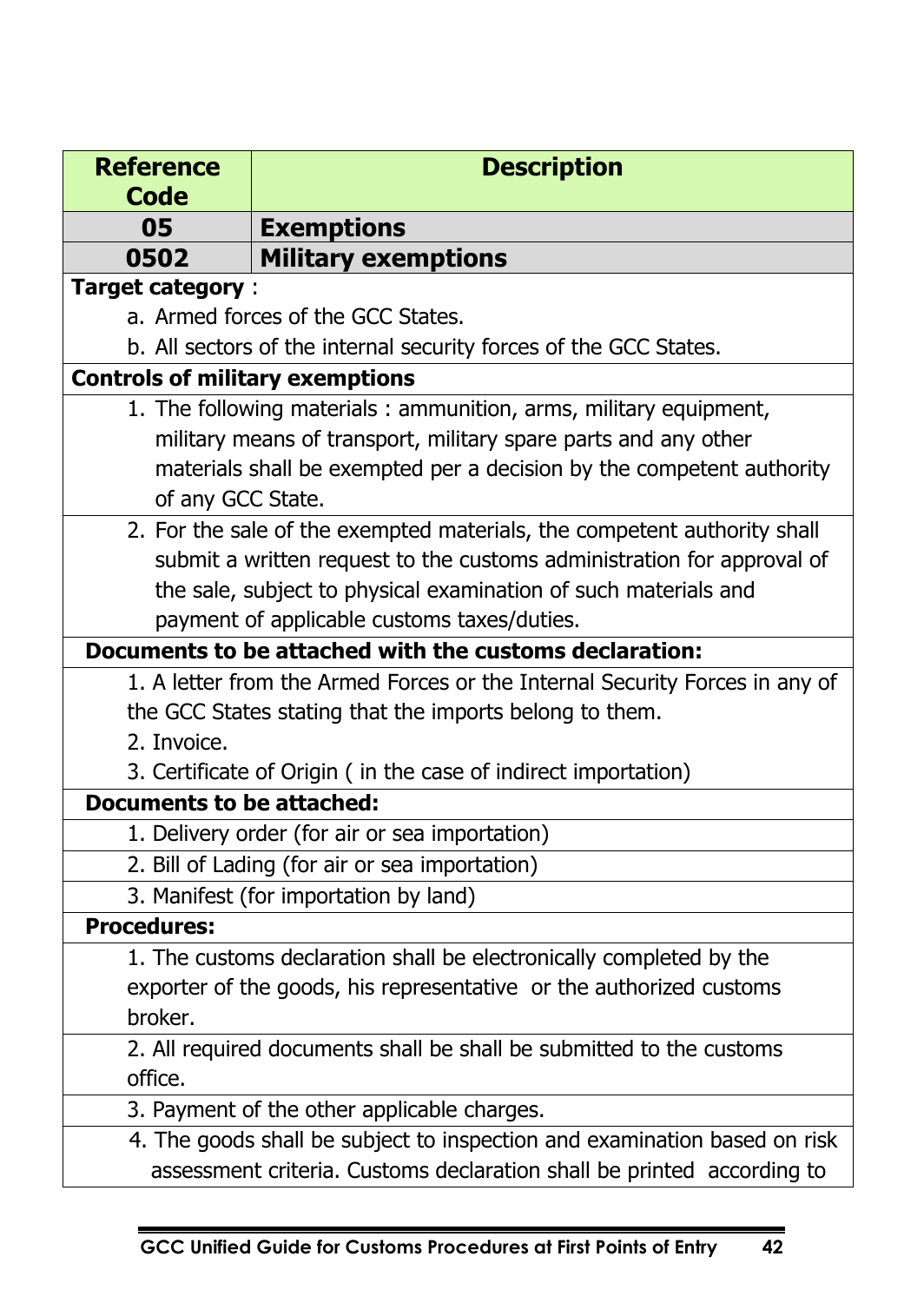| <b>Reference</b><br><b>Code</b>                                  | <b>Description</b>         |
|------------------------------------------------------------------|----------------------------|
| 05                                                               | <b>Exemptions</b>          |
| 0502                                                             | <b>Military exemptions</b> |
| the automated clearance system applicable at the customs office. |                            |
| 5. Issuance of the exit order and release of the goods.          |                            |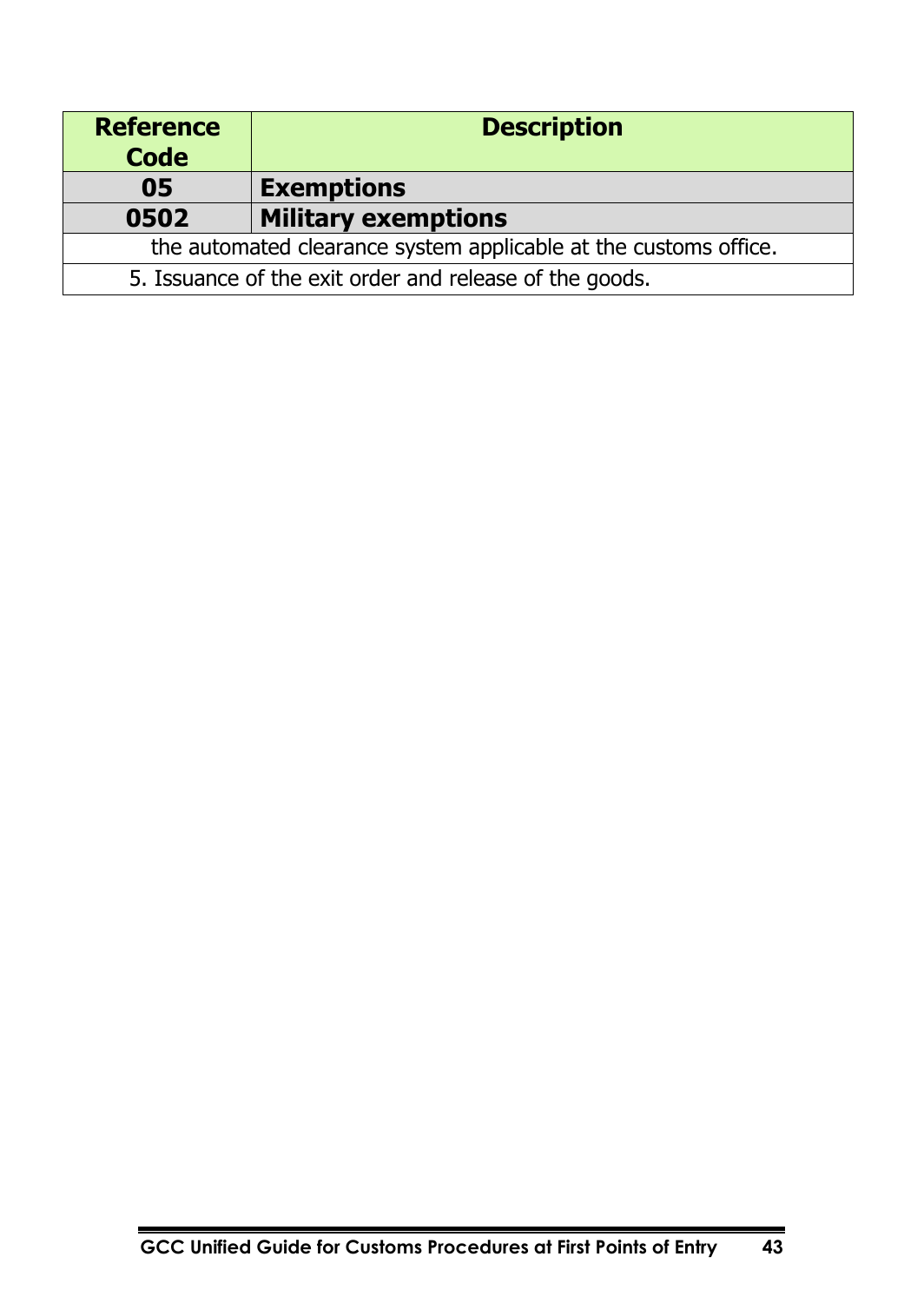| <b>Reference</b>                                                                                                                     | <b>Description</b>                                                               |  |  |
|--------------------------------------------------------------------------------------------------------------------------------------|----------------------------------------------------------------------------------|--|--|
| <b>Code</b>                                                                                                                          |                                                                                  |  |  |
| 05                                                                                                                                   | <b>Exemptions</b>                                                                |  |  |
| 0503                                                                                                                                 | <b>Industrial exemptions</b>                                                     |  |  |
|                                                                                                                                      | <b>Target category:</b>                                                          |  |  |
|                                                                                                                                      | 1. Projects licensed under " GCC Unified Industrial Regulatory Law" and          |  |  |
| Implementing Rules thereof.                                                                                                          |                                                                                  |  |  |
|                                                                                                                                      | <b>Controls of industrial exemptions</b>                                         |  |  |
|                                                                                                                                      | 1. The industrial enterprise shall have obtained a valid industrial license from |  |  |
| the competent authority.                                                                                                             |                                                                                  |  |  |
|                                                                                                                                      | 2. The owner of the industrial enterprise, who has been granted customs          |  |  |
|                                                                                                                                      | exemption, shall maintain a registration record (Forms "C" and "D")              |  |  |
|                                                                                                                                      | according to the controls of industry inputs in the GCC States.                  |  |  |
|                                                                                                                                      | 3. Exemption shall be granted to the equipment and machinery, parts, raw         |  |  |
|                                                                                                                                      | materials, semi-manufactured materials and immediately required packing          |  |  |
|                                                                                                                                      | materials throughout the operation of the enterprise.                            |  |  |
|                                                                                                                                      | 4. The industrial enterprise may not dispose the equipment and machinery,        |  |  |
|                                                                                                                                      | parts, raw materials, semi-manufactured materials and packing materials,         |  |  |
|                                                                                                                                      | which have been exempted from customs taxes/duties, for a purpose                |  |  |
|                                                                                                                                      | other than for which they have been exempted. The Customs Office shall           |  |  |
|                                                                                                                                      | have the right to further control for verification. Should it be impossible to   |  |  |
|                                                                                                                                      | use these equipment and materials for a purpose for which they have been         |  |  |
| exempted, the enterprise shall apply to the customs office for approval after                                                        |                                                                                  |  |  |
| payment of the applicable customs taxes/duties.<br>5. The licensed enterprise shall import the specified quantities according to the |                                                                                  |  |  |
| capacity (quota) licensed for industrial production.                                                                                 |                                                                                  |  |  |
|                                                                                                                                      | 6. Only the quantities specified per the industrial exemption decision shall be  |  |  |
|                                                                                                                                      | exempted. Should those quantities be exceeded, applicable customs                |  |  |
|                                                                                                                                      | taxes/duties shall be collected on the extra quantities.                         |  |  |
|                                                                                                                                      | 7. Customs taxes/duties may be paid under deposit, pending the issuance of       |  |  |
|                                                                                                                                      | the industrial exemption decision, for a period of six months (180 days)         |  |  |
|                                                                                                                                      | renewable for a similar period (but one year "365 days" at the latest) from      |  |  |
|                                                                                                                                      | the date of customs declaration, based on a recommendation by the                |  |  |
|                                                                                                                                      |                                                                                  |  |  |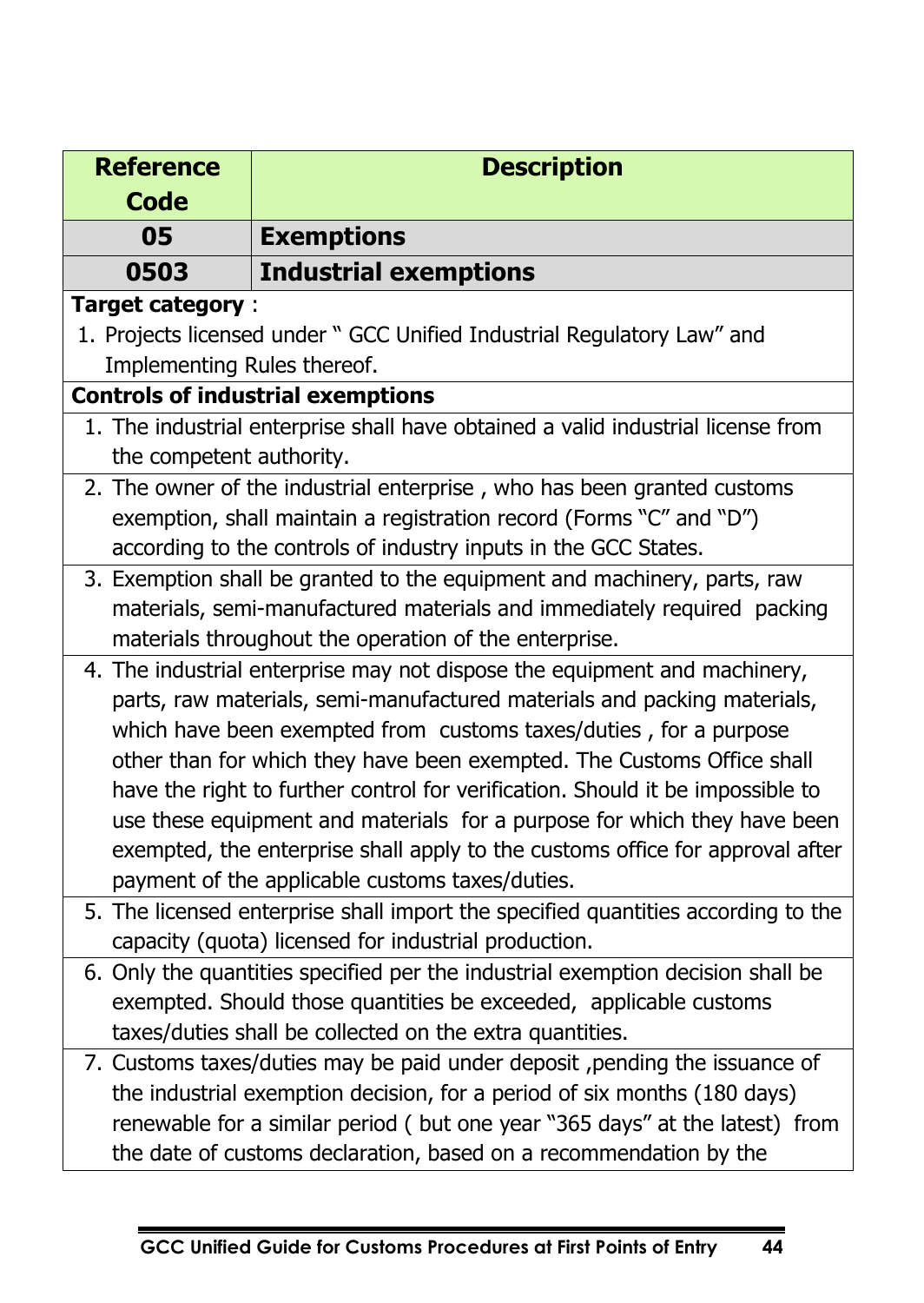| <b>Reference</b>                                                            | <b>Description</b>                                                           |  |
|-----------------------------------------------------------------------------|------------------------------------------------------------------------------|--|
| <b>Code</b>                                                                 |                                                                              |  |
| 05                                                                          | <b>Exemptions</b>                                                            |  |
| 0503                                                                        | <b>Industrial exemptions</b>                                                 |  |
|                                                                             | competent authority or according to the procedure applicable in each         |  |
|                                                                             | Member State.                                                                |  |
| 8. Customs taxes/duties may be paid under deposit, until industrial         |                                                                              |  |
|                                                                             | exemption Form (B) has been obtained, for a period of three months (90       |  |
|                                                                             | days) renewable for a similar period (but one year "365 days" at the latest) |  |
|                                                                             | from the date of customs declaration                                         |  |
|                                                                             | Documents to be attached with the customs declaration:                       |  |
|                                                                             | 1. Certificate of Customs Exemption of the imports of an industrial          |  |
|                                                                             | enterprise to the first point of entry, to be issued by the competent        |  |
| authority of the country of final destination of the GCC States (Form "B"). |                                                                              |  |
| 2. Original Invoice.                                                        |                                                                              |  |
|                                                                             | 3. Original Certificate of Origin.                                           |  |
|                                                                             |                                                                              |  |
| <b>Documents to be attached:</b>                                            |                                                                              |  |
|                                                                             | 1. Delivery order (for air or sea importation)                               |  |
|                                                                             | 2. Bill of Lading (for air or sea importation)                               |  |
| 3. Manifest (for importation by land)                                       |                                                                              |  |
| 3. Packing List                                                             |                                                                              |  |
| <b>Procedures:</b>                                                          |                                                                              |  |
|                                                                             | 1. The customs declaration shall be electronically completed by the          |  |
| exporter of the goods, his representative or the authorized customs         |                                                                              |  |
| broker.                                                                     |                                                                              |  |
| 2. All documents and Documents to be attached shall be shall be attached.   |                                                                              |  |
|                                                                             | 3. Payment of the other applicable charges.                                  |  |
|                                                                             | 4. The goods shall be subject to inspection and examination based on risk    |  |
|                                                                             | assessment criteria. Customs declaration shall be printed according to       |  |
| the automated clearance system applicable at the customs office.            |                                                                              |  |
|                                                                             | 5. Issuance of the exit order and release of the goods.                      |  |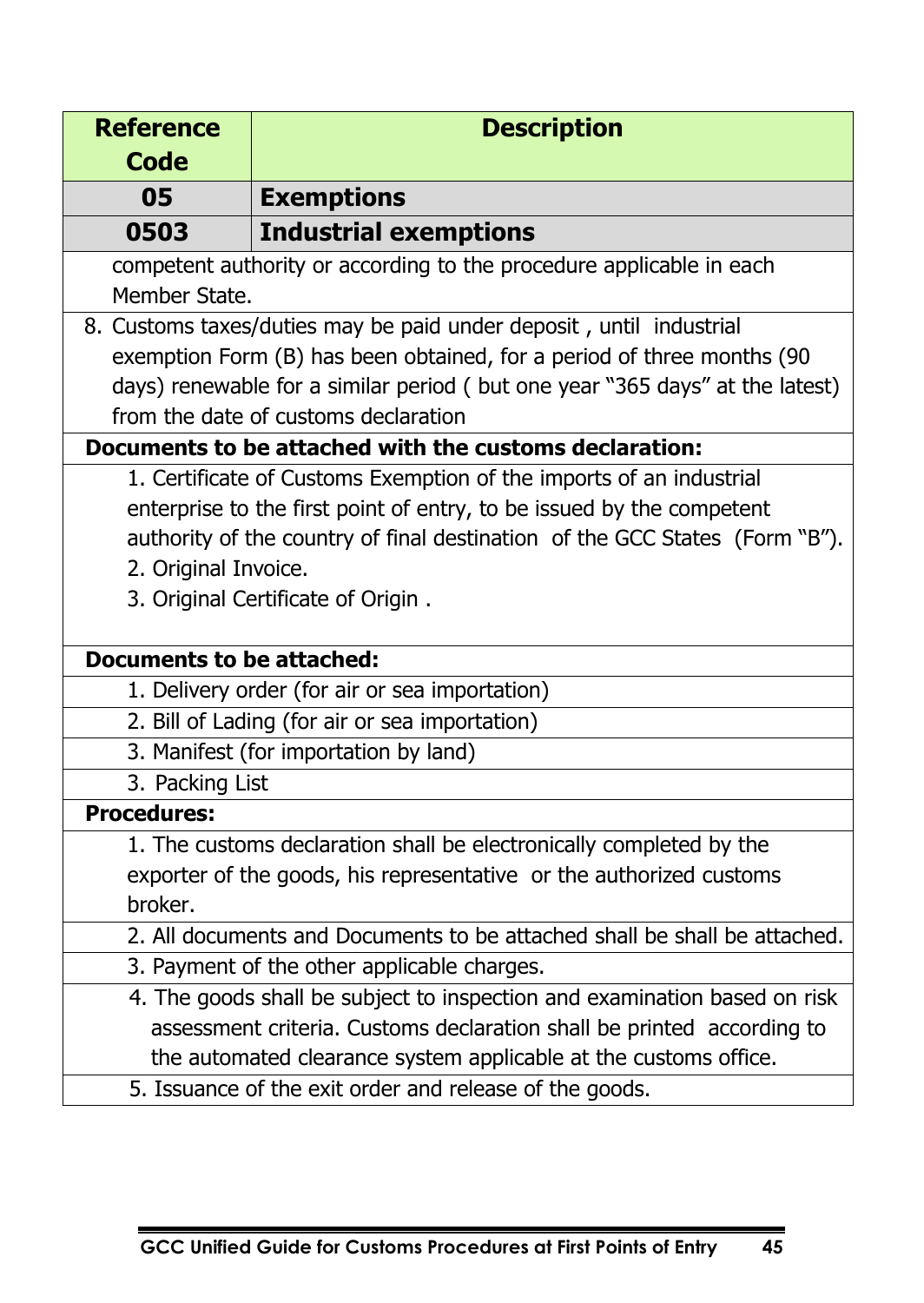| <b>Reference</b>                                                    |                                                                                 |  |  |
|---------------------------------------------------------------------|---------------------------------------------------------------------------------|--|--|
| <b>Code</b>                                                         | <b>Description</b>                                                              |  |  |
| 0504                                                                | <b>Personal exemption</b>                                                       |  |  |
| 050401                                                              | <b>Exemption of personal effects and used household</b>                         |  |  |
|                                                                     | items                                                                           |  |  |
| <b>Controls of personal exemption</b>                               |                                                                                 |  |  |
|                                                                     | 1. Exemption shall be granted to the GCC nationals residing outside the         |  |  |
|                                                                     | GCC States and the expatriates arriving in the GCC States for the first         |  |  |
| time for residence.                                                 |                                                                                 |  |  |
|                                                                     | 2. The personal effects and household items shall be used, of a personal        |  |  |
|                                                                     | nature, in non-commercial quantities and imported from the country of           |  |  |
| residence.                                                          |                                                                                 |  |  |
|                                                                     | 3. Expatriates shall present evidence of their arrival for work or residence in |  |  |
|                                                                     | the GCC States for a period of one year (365 days) in the minimum, as a         |  |  |
|                                                                     | prerequisite for the exemption of their personal effects and household          |  |  |
| items.                                                              |                                                                                 |  |  |
|                                                                     | 4. Exemption does not cover the means of transport, of any type, and the        |  |  |
| goods of special nature.                                            |                                                                                 |  |  |
|                                                                     | 5. The personal effects and household items shall be subject to the             |  |  |
|                                                                     | provisions of prohibition/restriction provided for in the GCC Common            |  |  |
|                                                                     | Customs Law and national legislations.                                          |  |  |
|                                                                     | Documents to be attached with the customs declaration:                          |  |  |
|                                                                     | 1. Copy of I.D., passport or residence visa.                                    |  |  |
|                                                                     | 2. Detail packing list of used household items.                                 |  |  |
|                                                                     | 3. Commercial invoice of the new personal effects and household items.          |  |  |
| <b>Documents to be attached:</b>                                    |                                                                                 |  |  |
|                                                                     | 1. Delivery order (for air or sea importation)                                  |  |  |
|                                                                     | 2. Bill of Lading (for air or sea importation)                                  |  |  |
|                                                                     | 3. Manifest (for importation by land)                                           |  |  |
| <b>Procedures:</b>                                                  |                                                                                 |  |  |
|                                                                     | 1. The customs declaration shall be electronically completed by the             |  |  |
| exporter of the goods, his representative or the authorized customs |                                                                                 |  |  |
| broker.                                                             |                                                                                 |  |  |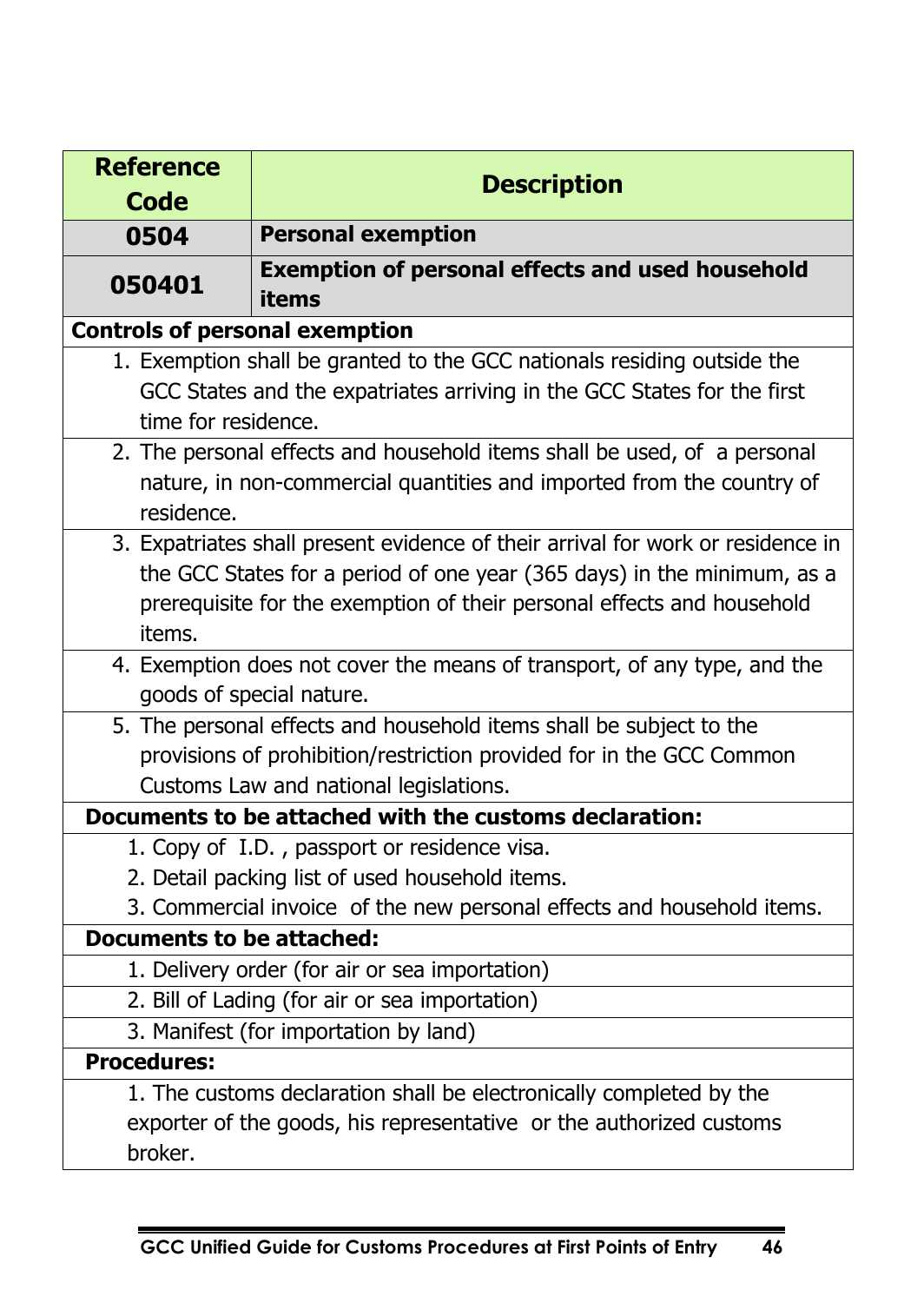| <b>Reference</b><br>Code                                                  | <b>Description</b>                                                        |
|---------------------------------------------------------------------------|---------------------------------------------------------------------------|
| 0504                                                                      | <b>Personal exemption</b>                                                 |
| 050401                                                                    | <b>Exemption of personal effects and used household</b>                   |
|                                                                           | items                                                                     |
|                                                                           | 2. All documents and Documents to be attached shall be shall be attached. |
| 3. Payment of the other applicable charges.                               |                                                                           |
| 4. The goods shall be subject to inspection and examination based on risk |                                                                           |
| assessment criteria. Customs declaration shall be printed according to    |                                                                           |
| the automated clearance system applicable at the customs office.          |                                                                           |
|                                                                           | 5. Issuance of the exit order and release of the goods.                   |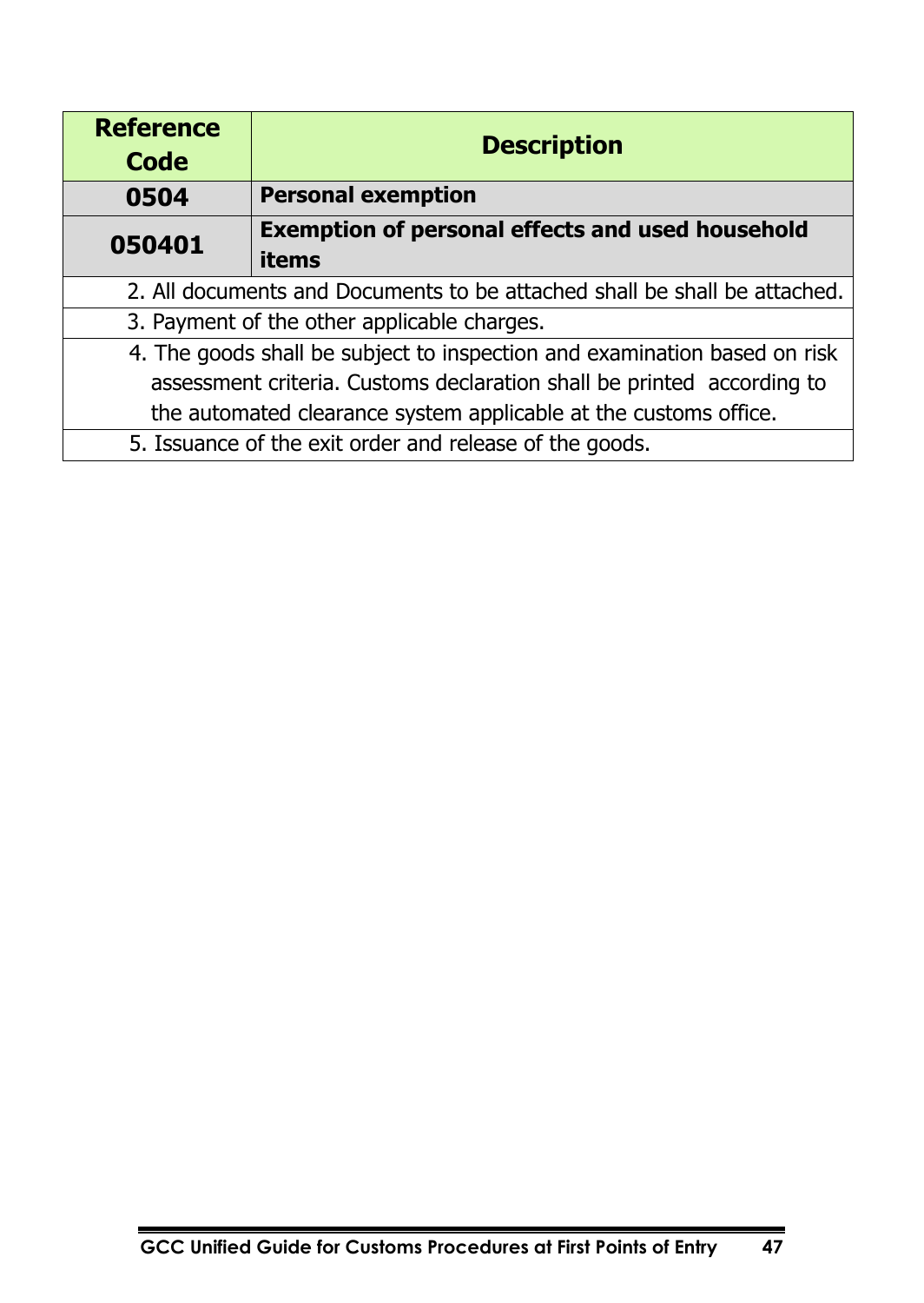| <b>Reference</b>                                                      | <b>Description</b>                                                             |  |  |
|-----------------------------------------------------------------------|--------------------------------------------------------------------------------|--|--|
| <b>Code</b>                                                           |                                                                                |  |  |
| 0504                                                                  | <b>Personal exemption</b>                                                      |  |  |
| 050402                                                                | <b>Exemption of personal effects and gifts</b>                                 |  |  |
|                                                                       | accompanying passengers                                                        |  |  |
| <b>Controls of exemption</b>                                          |                                                                                |  |  |
|                                                                       | 1. The value of the personal effects and gifts accompanying passengers         |  |  |
|                                                                       | shall not exceed SR 3000 or its equivalent in the currencies of the States.    |  |  |
|                                                                       | 2. The personal effects and gifts shall be of a personal nature and in non-    |  |  |
| commercial quantities.                                                |                                                                                |  |  |
|                                                                       | 3. The passenger shall not be a frequent traveler through the customs          |  |  |
|                                                                       | office or a trader or a member of the crew of the means of transport.          |  |  |
|                                                                       | 4. The number of cigarettes to be exempted shall not be greater than "400"     |  |  |
| cigarettes.                                                           |                                                                                |  |  |
|                                                                       | 5. If the exemption controls are not satisfied, the personal effects and gifts |  |  |
|                                                                       | accompanying passengers shall be subject to the customs taxes/duties           |  |  |
| according to the applicable tariff rates                              |                                                                                |  |  |
| 6. The personal effects and gifts shall be subject to the             |                                                                                |  |  |
|                                                                       | prohibition/restriction provisions set forth in the GCC Common Customs         |  |  |
|                                                                       | Law, pursuant to the unified or individual lists of prohibited/ restricted     |  |  |
| commodities agreed on within the GCC framework.                       |                                                                                |  |  |
|                                                                       | Documents to be attached with the customs declaration:                         |  |  |
|                                                                       | 1. Copy of I.D., passport or residence visa.                                   |  |  |
| <b>Procedures:</b>                                                    |                                                                                |  |  |
|                                                                       | 1. The passenger shall proceed to the "something to Declare " lanes to         |  |  |
| declare the accompanying effects, if any, and fill out the respective |                                                                                |  |  |
| customs declaration.                                                  |                                                                                |  |  |
|                                                                       | 2. The goods shall be subject to inspection and examination based on risk      |  |  |
|                                                                       | assessment criteria. The simplified Customs Declaration (immediate             |  |  |
| release) shall be printed according to the automated clearance system |                                                                                |  |  |
| applicable at the customs office.                                     |                                                                                |  |  |
|                                                                       | 3. Issuance of the exit order and release of the goods.                        |  |  |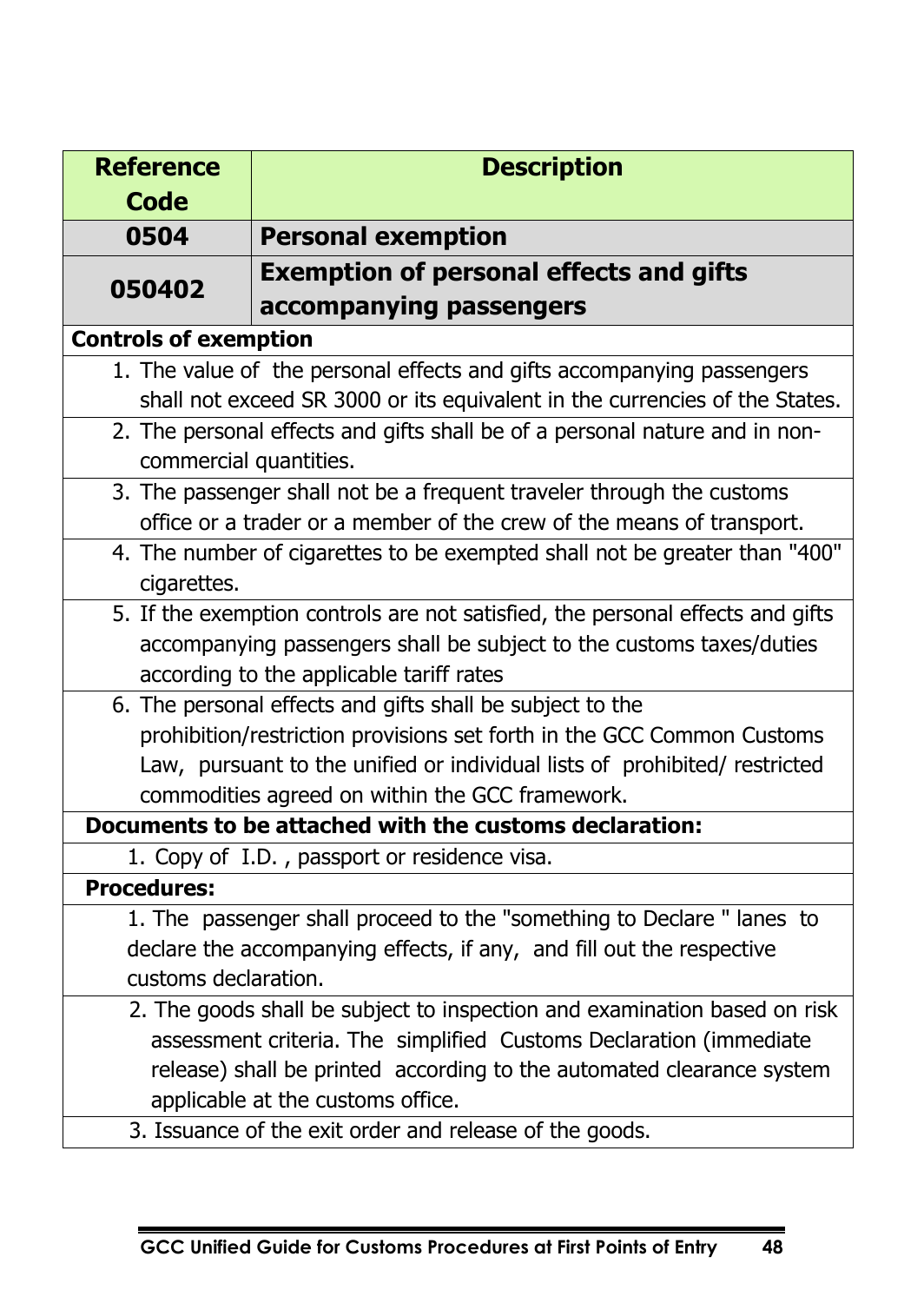| <b>Reference</b>                                                       | <b>Description</b>                                                        |  |  |
|------------------------------------------------------------------------|---------------------------------------------------------------------------|--|--|
| <b>Code</b>                                                            |                                                                           |  |  |
| 0505                                                                   | <b>Exemption of the imports of Foundations</b>                            |  |  |
|                                                                        | (Charities)                                                               |  |  |
|                                                                        | Controls of exemption of the imports of the approved                      |  |  |
| <b>Foundations/Charities</b>                                           |                                                                           |  |  |
|                                                                        | 1. To benefit from exemption, the Foundation/Charity shall be registered  |  |  |
|                                                                        | with the competent authority in the GCC States. The objective of the      |  |  |
|                                                                        | foundation/charity shall be to provide services in humanitarian, social,  |  |  |
|                                                                        | cultural, scientific. religious areas or any other non-profit charitable  |  |  |
| objective.                                                             |                                                                           |  |  |
|                                                                        | 2. The nature of the imports shall match the purposes and activity of the |  |  |
|                                                                        | Foundation, as outlined in its bylaw.                                     |  |  |
| 3. The volume and quantity of the imports shall be consistent with the |                                                                           |  |  |
| actual needs of the Foundation to enable it to run its activity.       |                                                                           |  |  |
|                                                                        | 4. The materials and items to be directly imported in the name of the     |  |  |
| Foundation.                                                            |                                                                           |  |  |
|                                                                        | 5. The Foundation/Charity may not dispose the exempted imports for a      |  |  |
|                                                                        | purpose other than for which they have been exempted. The Foundation      |  |  |
| management shall be responsible for such disposal to the customs.      |                                                                           |  |  |
|                                                                        | 6. Should the foundation/ charity intend to sell the used or consumed     |  |  |
|                                                                        | materials that have been exempted from customs taxes/duties, it shall     |  |  |
| submit a written request for approval to the customs office, after     |                                                                           |  |  |
| conducting the necessary examination and payment of the applicable     |                                                                           |  |  |
| customs taxes/duties.                                                  |                                                                           |  |  |
|                                                                        | 7. The government agency shall write to the customs office regarding the  |  |  |
|                                                                        | exemption of the Foundation's imports, on a case by case basis.           |  |  |
|                                                                        | Documents to be attached with the customs declaration:                    |  |  |
|                                                                        | 1. The exemption letter from the accredited competent government body     |  |  |
| in any of the GCC States.                                              |                                                                           |  |  |
| 2. Original invoice                                                    |                                                                           |  |  |
| 3. Certificate of Origin                                               |                                                                           |  |  |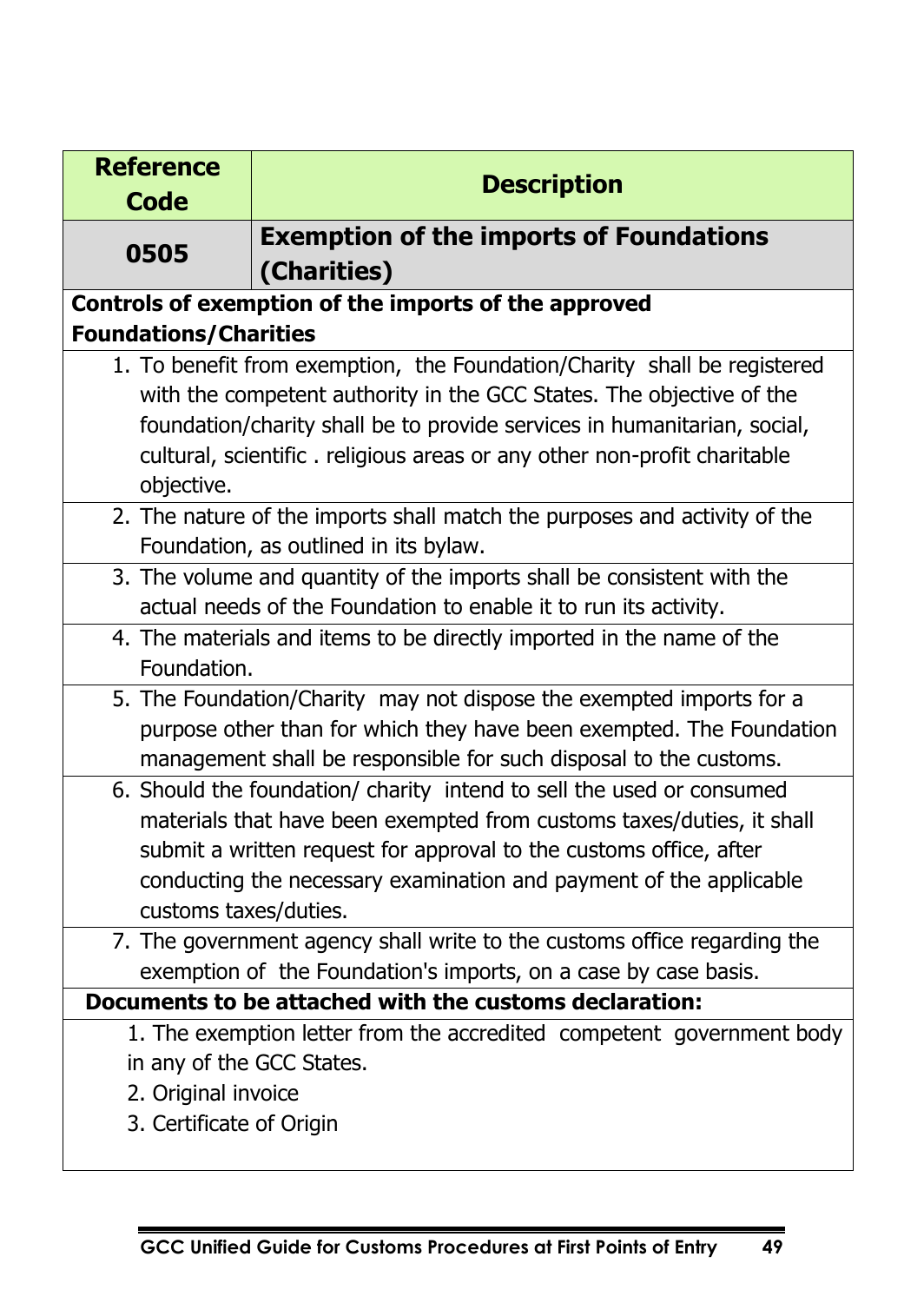| <b>Reference</b><br><b>Code</b>                                         | <b>Description</b>                                                        |  |
|-------------------------------------------------------------------------|---------------------------------------------------------------------------|--|
| 0505                                                                    | <b>Exemption of the imports of Foundations</b><br>(Charities)             |  |
| <b>Documents to be attached:</b>                                        |                                                                           |  |
|                                                                         | 1. Delivery order (for air or sea importation)                            |  |
|                                                                         | 2. Bill of Lading (for air or sea importation)                            |  |
|                                                                         | 3. Manifest (for importation by land)                                     |  |
| 4. Packing list of multiple items                                       |                                                                           |  |
| <b>Procedures:</b>                                                      |                                                                           |  |
| 1. The customs declaration shall be electronically completed by the     |                                                                           |  |
| exporter, his representative. Or authorized customs broker.             |                                                                           |  |
| 2. All documents and Documents to be attached shall be furnished to the |                                                                           |  |
| customs office.                                                         |                                                                           |  |
| 3. Payment of the other applicable charges.                             |                                                                           |  |
|                                                                         | 4. The goods shall be subject to inspection and examination based on risk |  |
| assessment criteria. Customs declaration shall be printed according to  |                                                                           |  |
|                                                                         | the automated clearance system applicable at the customs office.          |  |
|                                                                         | 5. Issuance of the exit order and release of the goods.                   |  |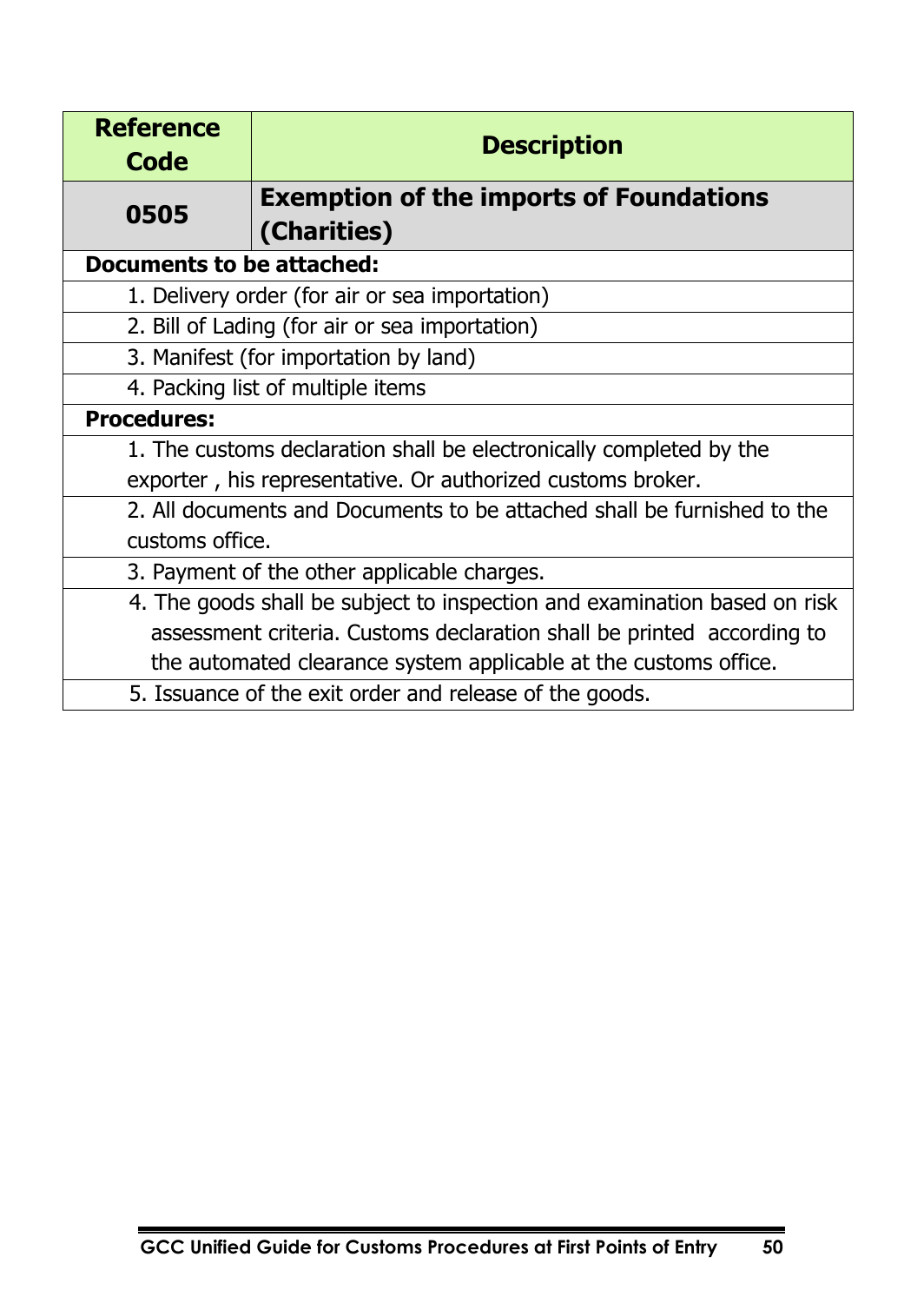| <b>Reference</b>                                                        | <b>Description</b>                                                          |  |
|-------------------------------------------------------------------------|-----------------------------------------------------------------------------|--|
| <b>Code</b>                                                             |                                                                             |  |
| 0506                                                                    | <b>Exemption of re-imported goods</b>                                       |  |
|                                                                         | Controls for the exemption of re-imported goods                             |  |
|                                                                         | 1. GCC originating re-imported goods, previously exported, shall be         |  |
|                                                                         | exempted from customs taxes/duties, provided such re-imported goods         |  |
| are the same goods that were exported under the original export         |                                                                             |  |
|                                                                         | declarations (in terms of origin, specifications and distinguishing marks). |  |
|                                                                         | 2. Foreign re-imported goods, previously exported, shall be exempted from   |  |
|                                                                         | customs taxes/duties, subject to the following controls:                    |  |
|                                                                         | i. Foreign goods to be re-imported within one year (365 days) from the      |  |
|                                                                         | date of re-exportation.                                                     |  |
|                                                                         | ii. customs taxes/duties shall have been collected on such goods when       |  |
|                                                                         | imported.                                                                   |  |
| iii. customs taxes/duties shall not have been refunded when the goods   |                                                                             |  |
| were re-exported.                                                       |                                                                             |  |
| iv. Goods shall have been re-exported under original export             |                                                                             |  |
| declarations indicating their origin, specifications and distinguishing |                                                                             |  |
| marks. Re-imported goods shall have the same origin, specifications     |                                                                             |  |
| and distinguishing marks.                                               |                                                                             |  |
|                                                                         | 3. Goods temporarily exported outside the GCC States shall be exempted      |  |
| from customs taxes/duties according to temporary exportation controls   |                                                                             |  |
| for the following goods:                                                |                                                                             |  |
| a) Heavy equipment and machinery for the completion of projects or for  |                                                                             |  |
|                                                                         | conducting field or scientific experiments related to those projects.       |  |
|                                                                         | b) Foreign goods exported for completion of manufacturing/processing.       |  |
| c) Temporary exported articles for playgrounds, theatres, exhibitions   |                                                                             |  |
| and the like.                                                           |                                                                             |  |
|                                                                         | d) Equipment and machinery exported outside the country for repair.         |  |
|                                                                         | e) Containers and packaging exported for refilling.                         |  |
|                                                                         | f) Animals exported for grazing.                                            |  |
|                                                                         | g) Commercial samples for display.                                          |  |
|                                                                         | h) Other cases requiring temporary exportation.                             |  |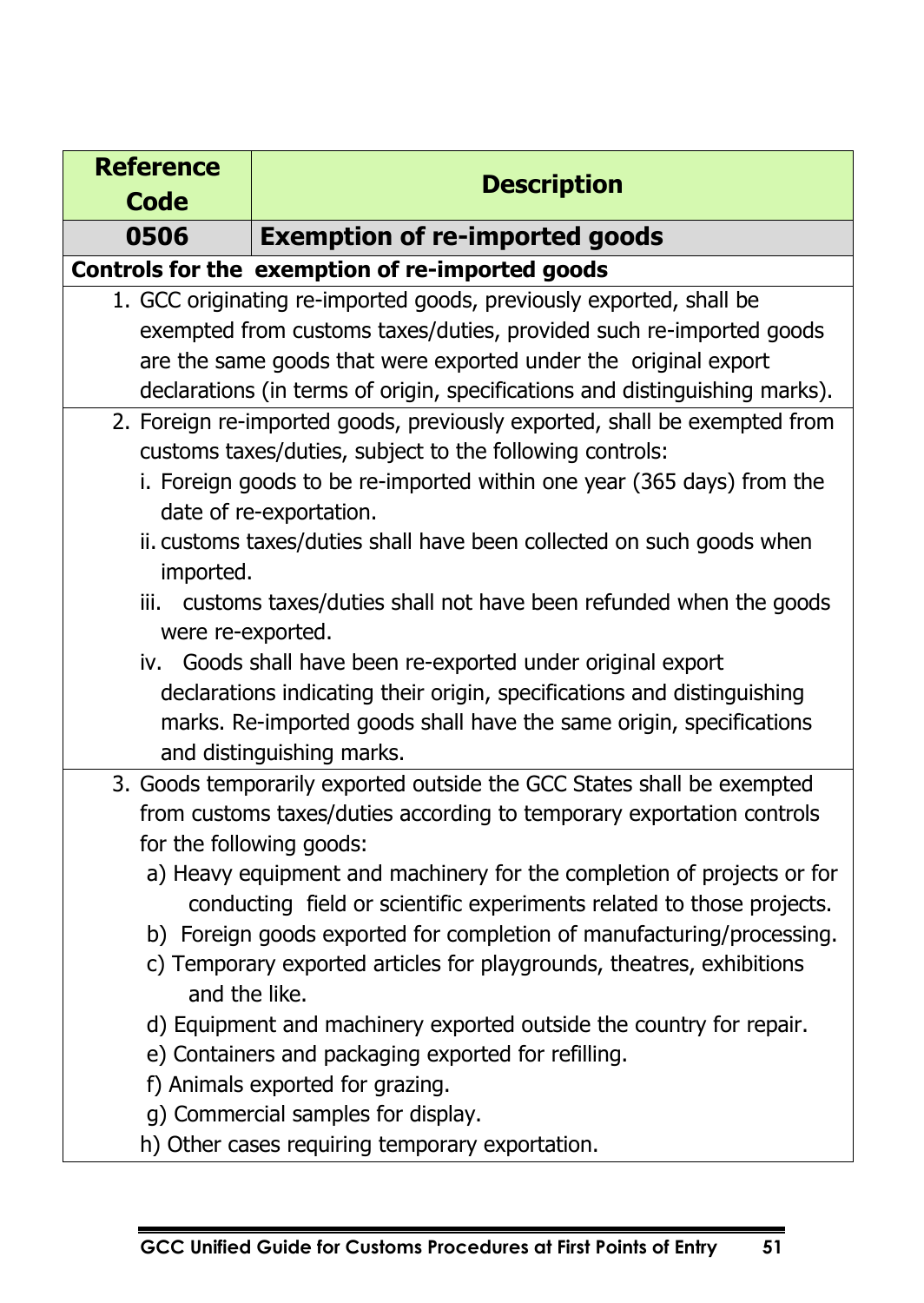| <b>Reference</b><br><b>Code</b>      | <b>Description</b>                                                                                                         |
|--------------------------------------|----------------------------------------------------------------------------------------------------------------------------|
| 0506                                 | <b>Exemption of re-imported goods</b>                                                                                      |
|                                      | 4. Goods that have been changed and are difficult to identify, shall be                                                    |
| subject to the customs taxes/duties. |                                                                                                                            |
|                                      | 5. customs taxes/duties shall be collected on the value of the increase                                                    |
|                                      | resulting from the completion of manufacturing/processing or repair of                                                     |
| the goods.                           |                                                                                                                            |
|                                      | 6. Licensed means of transport, registered in the GCC States, including,                                                   |
|                                      | inter alia, trip ships, picnic boats, yachts and entertainment vessels, that                                               |
|                                      | have previously exited the country, shall be exempted from customs                                                         |
|                                      | taxes/duties, subject to the following conditions:<br>a. Such means of transport shall be documented in the records of the |
|                                      | GCC competent authorities at exit and re-entry.                                                                            |
|                                      | b. customs taxes/duties shall have been collected on them when they                                                        |
|                                      | were first imported.                                                                                                       |
|                                      | c. customs taxes/duties shall have been refunded when they were re-                                                        |
|                                      | exported and exited the country.                                                                                           |
|                                      | d. customs taxes/duties shall be collected on the value of the increase                                                    |
|                                      | effected to such means of transport.                                                                                       |
|                                      | e. In the event license plates of such means of transport have been                                                        |
|                                      | cancelled by the competent authority and then re-imported within                                                           |
|                                      | one year (365 days) from the date re-exported, subject to the                                                              |
|                                      | provisions of clauses (a, b, c) above.<br>f. Means of transport whose license plates have been cancelled by the            |
|                                      | competent authorities are to be excluded from exemption, and                                                               |
|                                      | customs taxes/duties shall be collected on them when re-imported                                                           |
|                                      | within one year (365 days) from the date re-exported.                                                                      |
|                                      | 7. Exemption shall not be granted to re-imported goods (that were                                                          |
|                                      | temporarily exported), if such goods have exceeded the specified                                                           |
|                                      | temporary exportation period, on a case by case basis, in which case                                                       |
|                                      | customs taxes/duties shall be collected on them.                                                                           |
|                                      | Documents to be attached with the customs declaration:                                                                     |
|                                      | 1. Copy of the Export, Re-export or Temporary Export declaration and the                                                   |
|                                      | documents attached therewith.                                                                                              |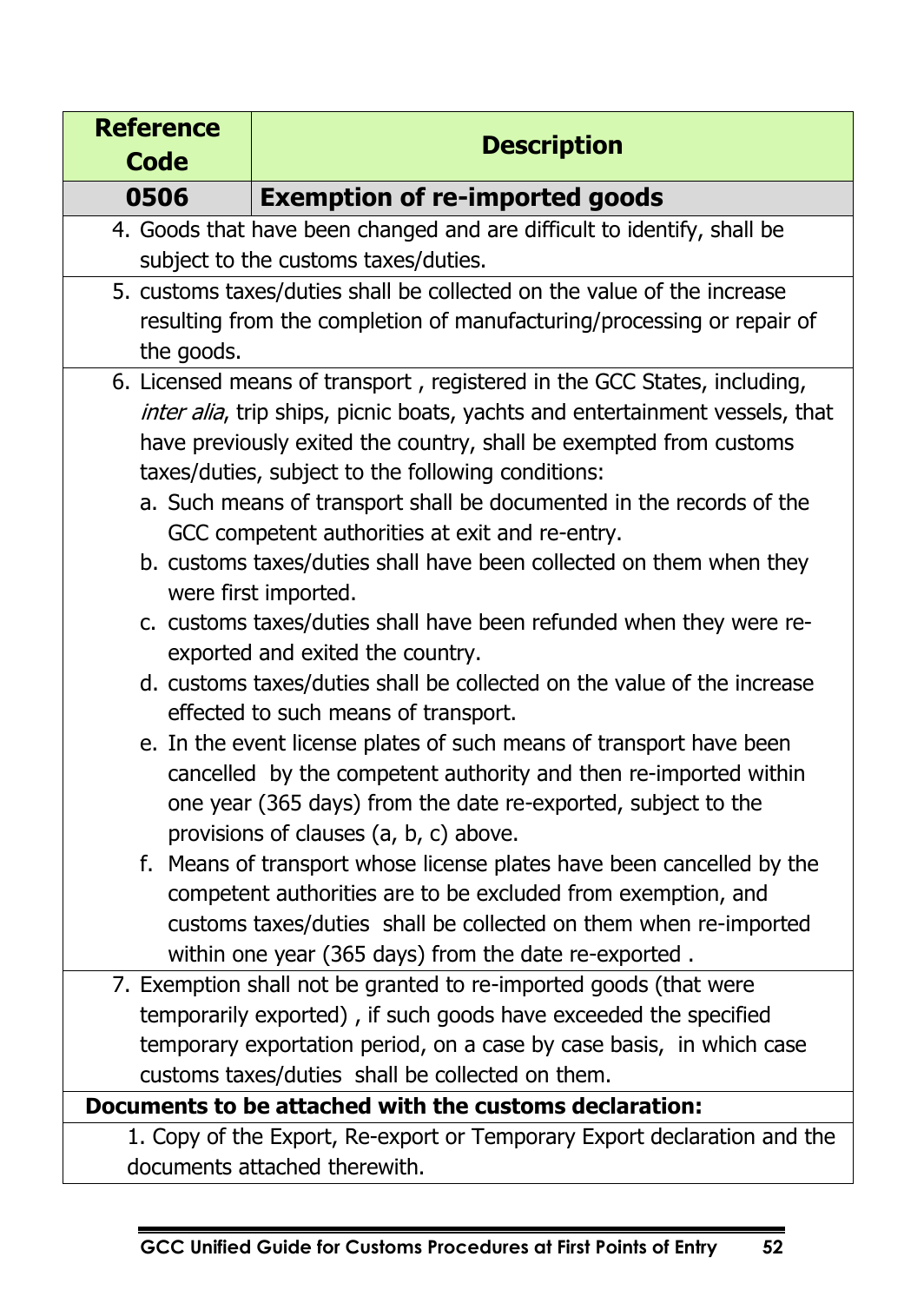| <b>Reference</b>                                                           | <b>Description</b>                                                        |  |  |
|----------------------------------------------------------------------------|---------------------------------------------------------------------------|--|--|
| <b>Code</b>                                                                |                                                                           |  |  |
| 0506                                                                       | <b>Exemption of re-imported goods</b>                                     |  |  |
| 2. Invoice of the value of the increase effected to the goods/means of     |                                                                           |  |  |
| transport                                                                  |                                                                           |  |  |
| 3. Copy of the ownership document of the means of transport registered     |                                                                           |  |  |
| in the GCC States.                                                         |                                                                           |  |  |
| <b>Documents to be attached:</b>                                           |                                                                           |  |  |
|                                                                            | 1. Delivery order (for air or sea importation)                            |  |  |
|                                                                            | 2. Bill of Lading (for air or sea importation)                            |  |  |
|                                                                            | 2. Manifest (for importation by land)                                     |  |  |
| <b>Procedures:</b>                                                         |                                                                           |  |  |
| 1. The customs declaration shall be electronically completed by the owner  |                                                                           |  |  |
| of the goods, his representative or the authorized customs broker. No      |                                                                           |  |  |
|                                                                            | customs declaration shall be filed for registered means of transport when |  |  |
| exiting and entering through land customs ports. However. customs          |                                                                           |  |  |
| declarations shall be filed for the means of transport when re-exported or |                                                                           |  |  |
|                                                                            | re-imported through air, sea or land ports.                               |  |  |
| 2. All documents and Documents to be attached shall be furnished to the    |                                                                           |  |  |
| customs office.                                                            |                                                                           |  |  |
| 3. Payment of the other applicable charges. The resultant increase in the  |                                                                           |  |  |
| value of the goods/means of transport shall be subject to the customs      |                                                                           |  |  |
|                                                                            | taxes/duties provided for in the Common Customs Tariff, with the          |  |  |
|                                                                            | exception of those exempted under the provisions of GCC Common            |  |  |
| Customs Law or under the effective GCC Economic Agreement or any           |                                                                           |  |  |
|                                                                            | other international agreement within the GCC framework.                   |  |  |
|                                                                            | 4. The goods shall be subject to inspection and examination based on risk |  |  |
|                                                                            | assessment criteria. Customs declaration shall be printed according to    |  |  |
| the automated clearance system applicable at the customs office.           |                                                                           |  |  |
|                                                                            | 5. Issuance of the exit order and release of the goods.                   |  |  |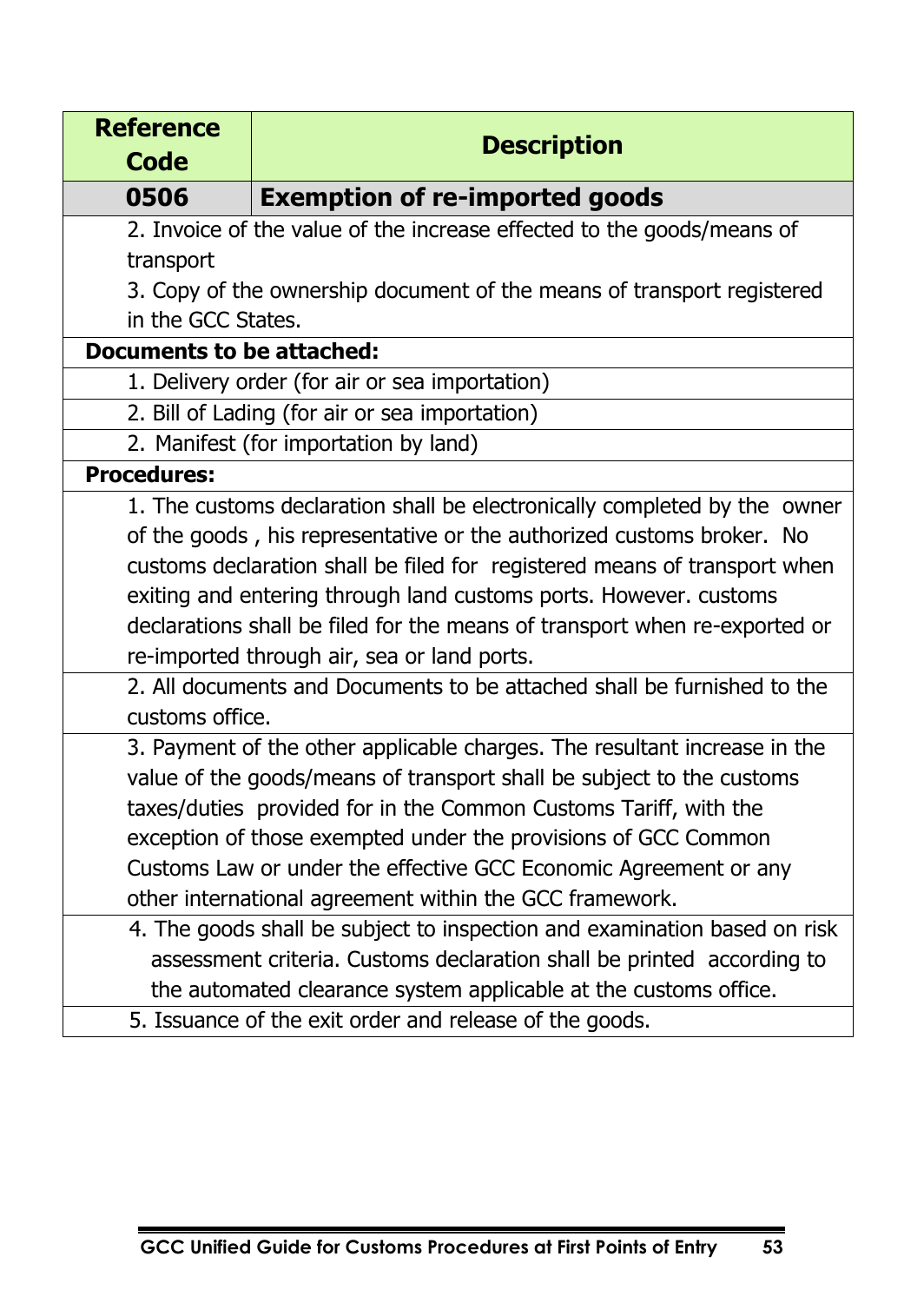| <b>Reference</b>                                                           | <b>Description</b>                                                                |  |
|----------------------------------------------------------------------------|-----------------------------------------------------------------------------------|--|
| <b>Code</b>                                                                |                                                                                   |  |
| 0507                                                                       | <b>Exemption of imports of people with special</b>                                |  |
|                                                                            | needs                                                                             |  |
|                                                                            | Controls for the exemption of imports of people with special needs                |  |
| 1. Target category:                                                        |                                                                                   |  |
| i.                                                                         | Government entities concerned with people with special needs                      |  |
| ii.                                                                        | Foundations / societies licensed to take care of people with special              |  |
|                                                                            | needs, for the foundation's purposes only.                                        |  |
| iii.                                                                       | GCC nationals holding "people with special need cards", for personal              |  |
|                                                                            | use based on the type of disability.                                              |  |
| 2. Imports of people with special needs shall be exempted according to the |                                                                                   |  |
|                                                                            | provisions set forth in the GCC Common Customs Law and the                        |  |
| Implementing Rules thereof.                                                |                                                                                   |  |
| 3. The foundations/societies benefiting from exemption shall be registered |                                                                                   |  |
| with the competent government entities in the GCC States. The purpose      |                                                                                   |  |
|                                                                            | of such foundations/societies shall be to provide services to the people          |  |
| with special needs.                                                        |                                                                                   |  |
|                                                                            | 4. The individuals benefiting from this exemption shall be GCC nationals          |  |
|                                                                            | holding "people with special need cards".                                         |  |
|                                                                            | 5. The volume, quantity and kind of the imports shall match the actual            |  |
|                                                                            | needs that would enable the foundation/society perform its activity.              |  |
|                                                                            | <b>6.</b> The volume, quantity and kind of the imports shall be conforming to the |  |
|                                                                            | actual needs, based on the type of disability.                                    |  |
|                                                                            | 7. Imports for the people with special needs shall be directly imported in        |  |
|                                                                            | the name of the target agencies.                                                  |  |
|                                                                            | 8. The individuals benefiting from exemption may not dispose the imported         |  |
|                                                                            | motor vehicles prior to the expiry of three years from the date imported,         |  |
| otherwise applicable customs taxes/duties shall be collected on these      |                                                                                   |  |
|                                                                            | motor vehicles as presented.                                                      |  |
|                                                                            | <b>9.</b> The government agency shall write to the customs office regarding the   |  |
|                                                                            | exemption of the imports for the people with special needs, on a case             |  |
| by case basis.                                                             |                                                                                   |  |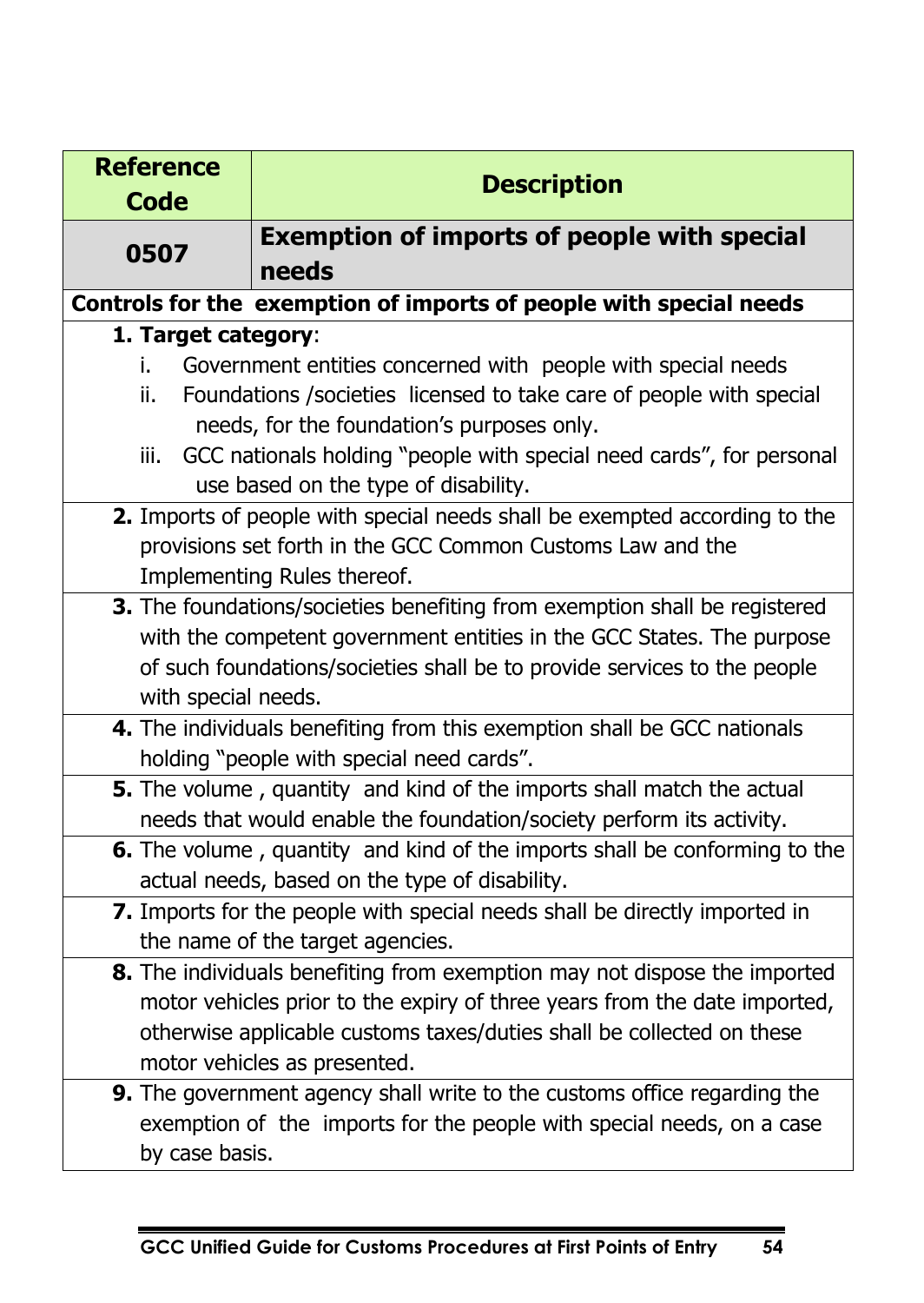| <b>Reference</b><br><b>Code</b>                                     | <b>Description</b>                                                        |  |
|---------------------------------------------------------------------|---------------------------------------------------------------------------|--|
| 0507                                                                | <b>Exemption of imports of people with special</b><br>needs               |  |
|                                                                     | Documents to be attached with the customs declaration:                    |  |
|                                                                     | 1. The exemption letter from the competent government body in any of      |  |
| the GCC States.                                                     |                                                                           |  |
|                                                                     | 2. Original invoice                                                       |  |
|                                                                     | 3. Certificate of Origin, excluding individuals.                          |  |
| <b>Documents to be attached:</b>                                    |                                                                           |  |
| 1. Delivery order (for air or sea importation)                      |                                                                           |  |
| 2. Bill of Lading (for air or sea importation)                      |                                                                           |  |
| 3. Manifest (for importation by land)                               |                                                                           |  |
| 4. Packing list of multiple items                                   |                                                                           |  |
| <b>Procedures:</b>                                                  |                                                                           |  |
|                                                                     | 1. The customs declaration shall be electronically completed by the       |  |
|                                                                     | importer, his representative or the authorized customs broker.            |  |
| 2. All required documents shall be furnished to the customs office. |                                                                           |  |
|                                                                     | 3. Payment of the other applicable charges.                               |  |
|                                                                     | 4. The goods shall be subject to inspection and examination based on risk |  |
|                                                                     | assessment criteria. Customs declaration shall be printed according to    |  |
|                                                                     | the automated clearance system applicable at the customs office.          |  |
|                                                                     | 5. Issuance of the exit order and release of the goods.                   |  |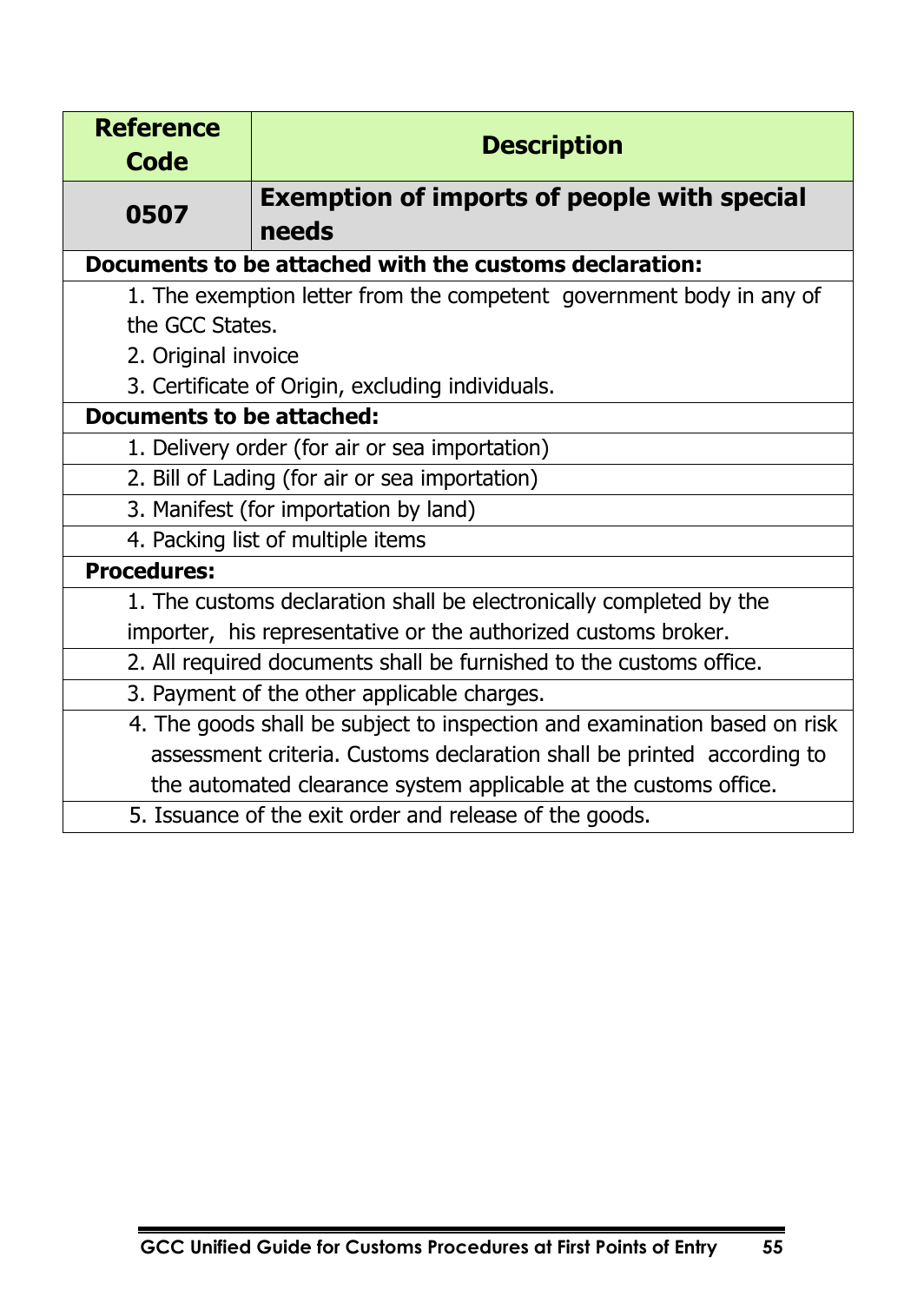| <b>Reference</b>                                                        | <b>Description</b>                                                           |  |  |
|-------------------------------------------------------------------------|------------------------------------------------------------------------------|--|--|
| <b>Code</b>                                                             |                                                                              |  |  |
| 06                                                                      | Declaration of currencies, coins, negotiable monetary                        |  |  |
|                                                                         | instruments, precious metals or precious stones                              |  |  |
| <b>Controls:</b>                                                        |                                                                              |  |  |
|                                                                         | 1. All passengers arriving/departing in/from any GCC State shall declare to  |  |  |
|                                                                         | customs any currencies, coins, negotiable monetary instruments,              |  |  |
|                                                                         | precious metals or precious stones exchangeable into cash money in           |  |  |
|                                                                         | their possession, which exceed the permitted limit.                          |  |  |
|                                                                         | 2. All institutions (banks, exchanges, money remittance offices) shall abide |  |  |
| by the procedures for declaring currencies, coins, negotiable monetary  |                                                                              |  |  |
| instruments, precious metals or precious stones exchangeable into cash  |                                                                              |  |  |
|                                                                         | money, irrespective of imported/exported amount of cash or money             |  |  |
| instruments.                                                            |                                                                              |  |  |
| 3. Threshold of the currencies, coins, negotiable monetary instruments, |                                                                              |  |  |
|                                                                         | precious metals or precious stones exchangeable into cash money to be        |  |  |
|                                                                         | declared shall be specified as the GCC States may agree.                     |  |  |
|                                                                         | 4. Currencies, coins, negotiable monetary instruments, precious metals or    |  |  |
| precious stones exchangeable into cash money, imported/transiting       |                                                                              |  |  |
|                                                                         | through consignments or postal parcels carried by licensed carriers for      |  |  |
| the interest of companies or natural persons, shall be declared to      |                                                                              |  |  |
| customs.                                                                |                                                                              |  |  |
|                                                                         | 5. Licensed companies shall follow the customs clearance procedures, as      |  |  |
|                                                                         | well as the declaration procedures.                                          |  |  |
|                                                                         | 6. Foundations may not import currencies, coins or negotiable monetary       |  |  |
|                                                                         | instruments, unless authorized to do so by the competent body in the         |  |  |
| GCC States.                                                             |                                                                              |  |  |
|                                                                         | 7. Customs administrations may use and implement electronic systems to       |  |  |
|                                                                         | facilitate declaration and electronic exchange procedures.                   |  |  |
| <b>Procedures:</b>                                                      |                                                                              |  |  |
|                                                                         | 1. Arriving/departing passengers shall declare to customs any currencies,    |  |  |
|                                                                         | coins, negotiable monetary instruments, precious metals or precious          |  |  |
|                                                                         | stones exchangeable into cash money in their possession.                     |  |  |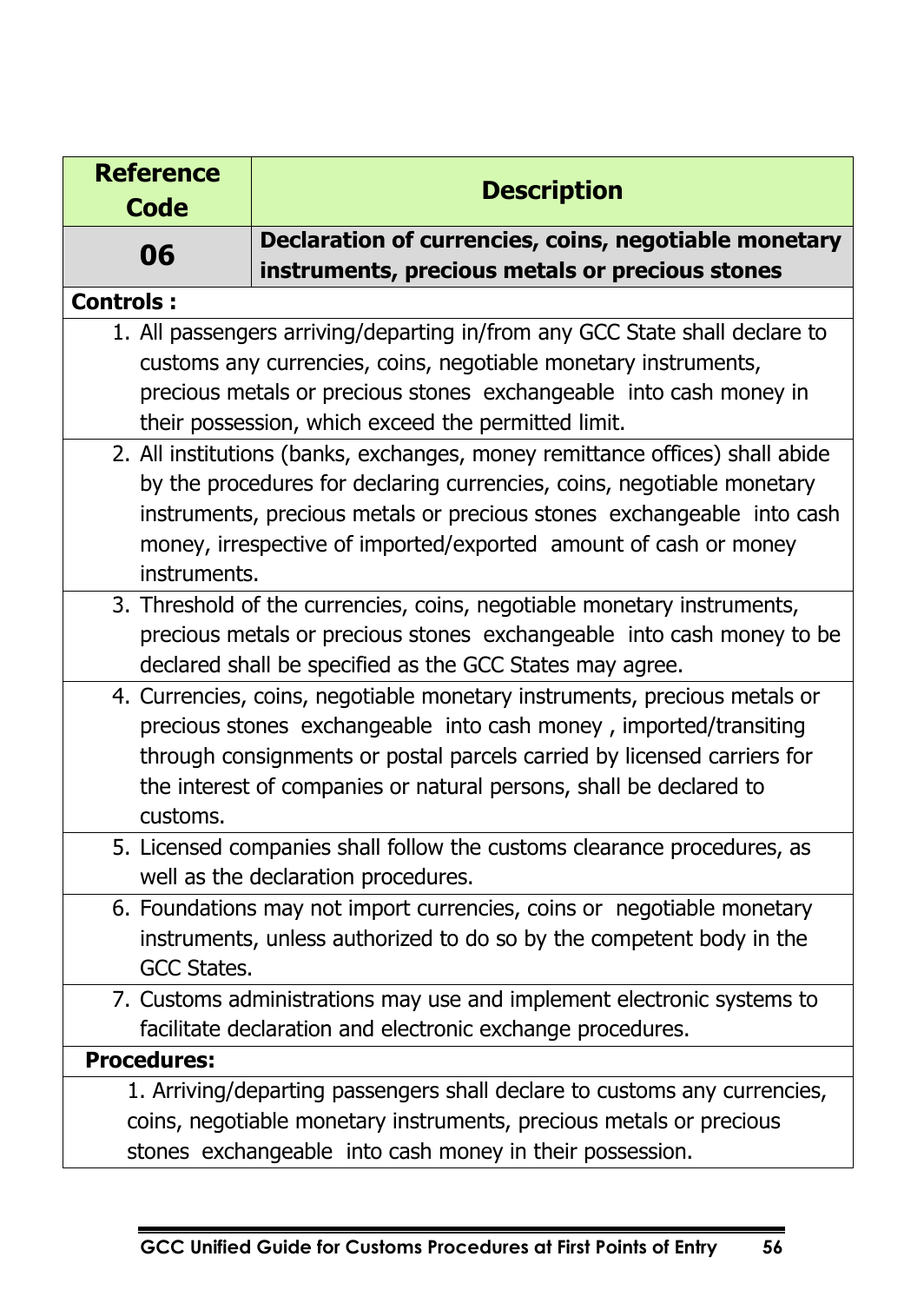| <b>Reference</b><br>Code                                                     | <b>Description</b>                                                            |  |
|------------------------------------------------------------------------------|-------------------------------------------------------------------------------|--|
| 06                                                                           | Declaration of currencies, coins, negotiable monetary                         |  |
|                                                                              | instruments, precious metals or precious stones                               |  |
|                                                                              | 2. Based on risk assessment, the customs officer shall verify the information |  |
|                                                                              | on the declared currencies, coins, negotiable monetary instruments,           |  |
|                                                                              | precious metals or precious stones, after entering them in the automated      |  |
| system and stamping the Declaration Form with the customs seal, he shall     |                                                                               |  |
| give the passenger a copy of the Declaration Form and allow him to           |                                                                               |  |
| enter/exit the country.                                                      |                                                                               |  |
| 3. Companies shall fill out the said Declaration Form and complete the other |                                                                               |  |
| customs procedures.                                                          |                                                                               |  |
|                                                                              | 4. Customs Offices shall communicate the details of the Declaration Form to   |  |
| the competent authority.                                                     |                                                                               |  |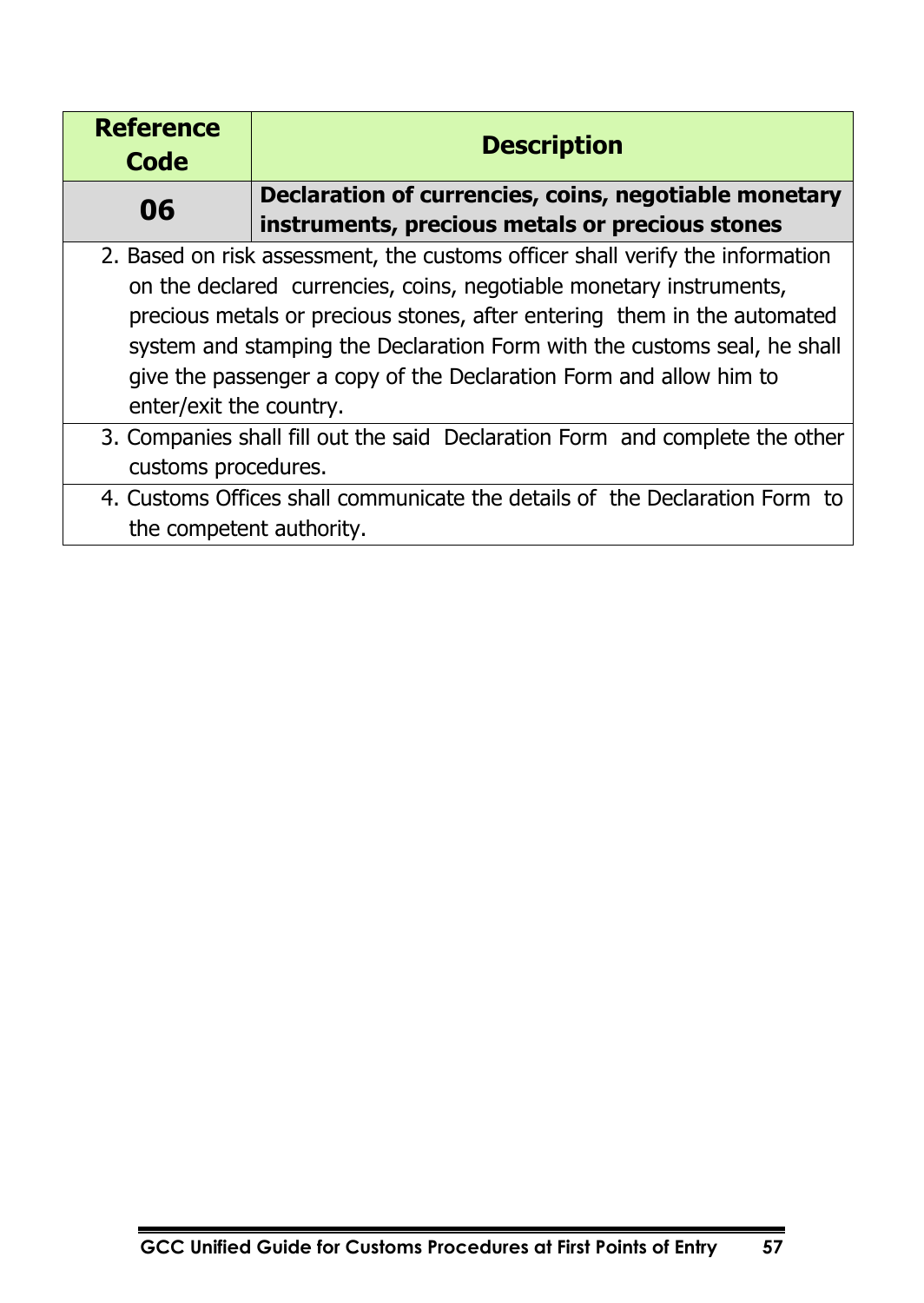| <b>Reference</b>                                                                     | <b>Description</b>                                                              |  |
|--------------------------------------------------------------------------------------|---------------------------------------------------------------------------------|--|
| <b>Code</b>                                                                          |                                                                                 |  |
| 07                                                                                   | Procedures for clearance of imported postal parcels                             |  |
| <b>Controls:</b>                                                                     |                                                                                 |  |
|                                                                                      | 1. In the event of personal importation, the importer shall present his ID,     |  |
| passport or Residence Permit to complete the customs operation.                      |                                                                                 |  |
| 2. Locally or internationally prohibited goods, or those subject to applicable       |                                                                                 |  |
| international agreements or conventions may not be imported.                         |                                                                                 |  |
|                                                                                      | 3. Permits and approvals required from competent authorities shall be           |  |
| submitted.                                                                           |                                                                                 |  |
|                                                                                      | 4. Where suspicious, the customs office may request the official documents      |  |
|                                                                                      | related to the consignment or parcels.                                          |  |
|                                                                                      | 5. Any parcel/package weighing over 50Kg shall be transferred to the            |  |
| automated clearance system,                                                          |                                                                                 |  |
| 6. A single customs declaration shall be completed in the following cases:           |                                                                                 |  |
| i. parcels the value of which exceeds SR1000 or its equivalent in local GCC          |                                                                                 |  |
| currencies.                                                                          |                                                                                 |  |
| ii. Restricted goods                                                                 |                                                                                 |  |
| iii. goods of special nature                                                         |                                                                                 |  |
| iv. at importation under procedures suspending duties                                |                                                                                 |  |
|                                                                                      | 7. CN22 and CN23 forms are to accepted as a customs declaration for regular     |  |
| mail and carrying out inspection/examination based on risk assessment                |                                                                                 |  |
| criteria applicable in the customs office in the following cases:                    |                                                                                 |  |
|                                                                                      | i. parcels weighing no more than 30Kg.                                          |  |
| ii. parcels the value of which does not exceed SR1000 or its equivalent in local     |                                                                                 |  |
| GCC currencies.                                                                      |                                                                                 |  |
| iii. parcels containing post cards, personal letters, publications for the blind and |                                                                                 |  |
| printed papers which are not subject to customs duties.                              |                                                                                 |  |
|                                                                                      | 8. parcels the value of which does not exceed SR1000 or its equivalent in local |  |
|                                                                                      | GCC currencies shall be exempted from customs taxes/duties, excluding:          |  |
|                                                                                      | a. Tobacco and products thereof                                                 |  |
| b. Goods of special nature.                                                          |                                                                                 |  |
| <b>Required Documents:</b>                                                           |                                                                                 |  |
|                                                                                      | 1. Invoice for parcels of commercial nature                                     |  |
|                                                                                      | 2. Certificate of Origin for parcels of commercial nature                       |  |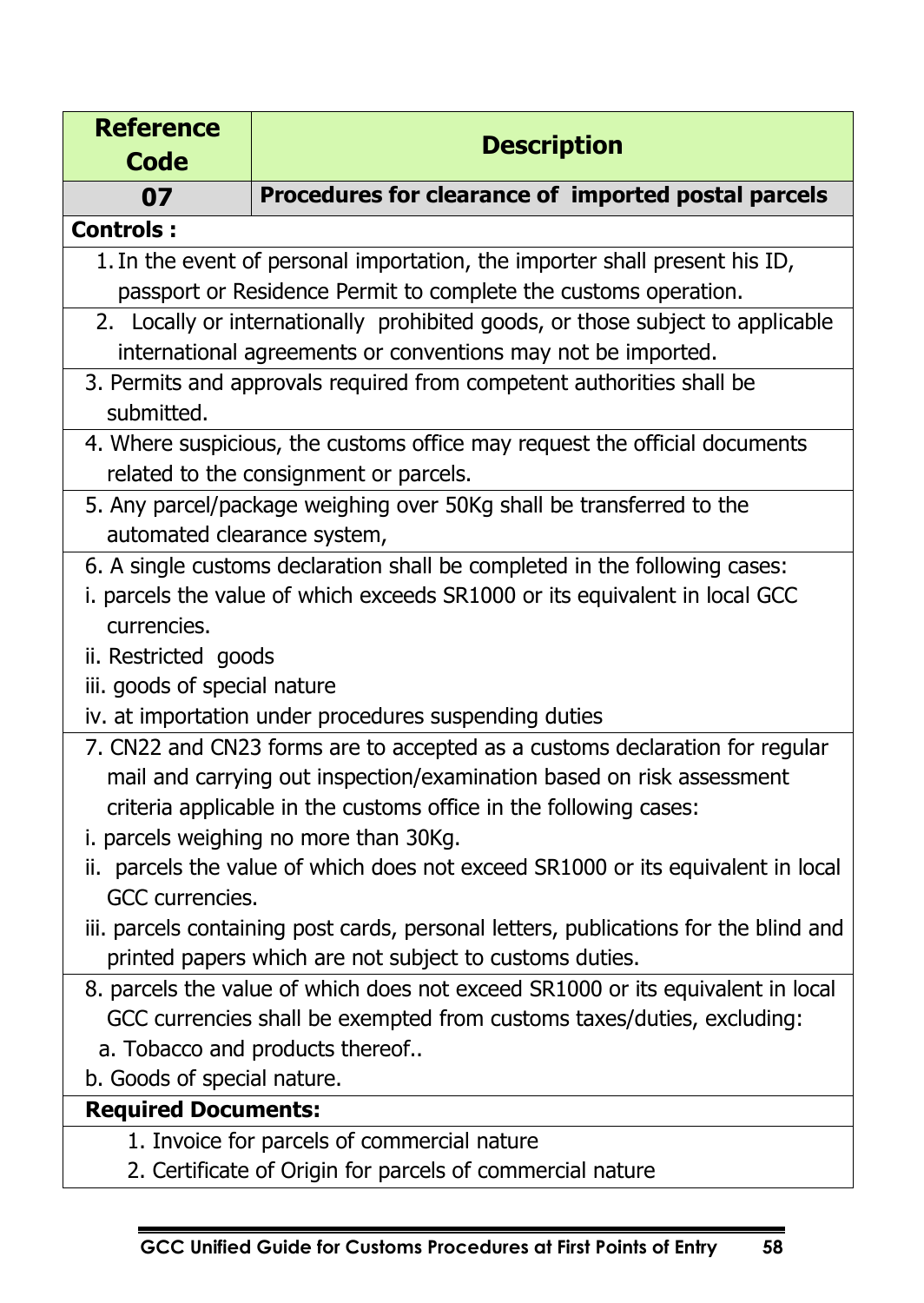| <b>Reference</b><br>Code                                                | <b>Description</b>                                                        |  |
|-------------------------------------------------------------------------|---------------------------------------------------------------------------|--|
| 07                                                                      | Procedures for clearance of imported postal parcels                       |  |
| <b>Documents to be attached:</b>                                        |                                                                           |  |
|                                                                         | 1. Notifications of postal parcels                                        |  |
| <b>Procedures:</b>                                                      |                                                                           |  |
| 1. The customs declaration shall be electronically completed by the     |                                                                           |  |
|                                                                         | importer, his representative or the authorized customs broker.            |  |
| 2. All documents and Documents to be attached shall be furnished to the |                                                                           |  |
| customs office.                                                         |                                                                           |  |
| 3. Postal consignments shall be subject to the customs taxes/duties     |                                                                           |  |
|                                                                         | provided for in the Common Customs Tariff, with the exception of those    |  |
| exempted under the provisions of GCC Common Customs Law or under        |                                                                           |  |
| the effective GCC Economic Agreement or any other international         |                                                                           |  |
| agreement within the GCC framework.                                     |                                                                           |  |
|                                                                         | 4. The goods shall be subject to inspection and examination based on risk |  |
|                                                                         | assessment criteria. Customs declaration shall be printed according to    |  |
|                                                                         | the automated clearance system applicable at the customs office. Then     |  |
| the consignment/parcel shall be released.                               |                                                                           |  |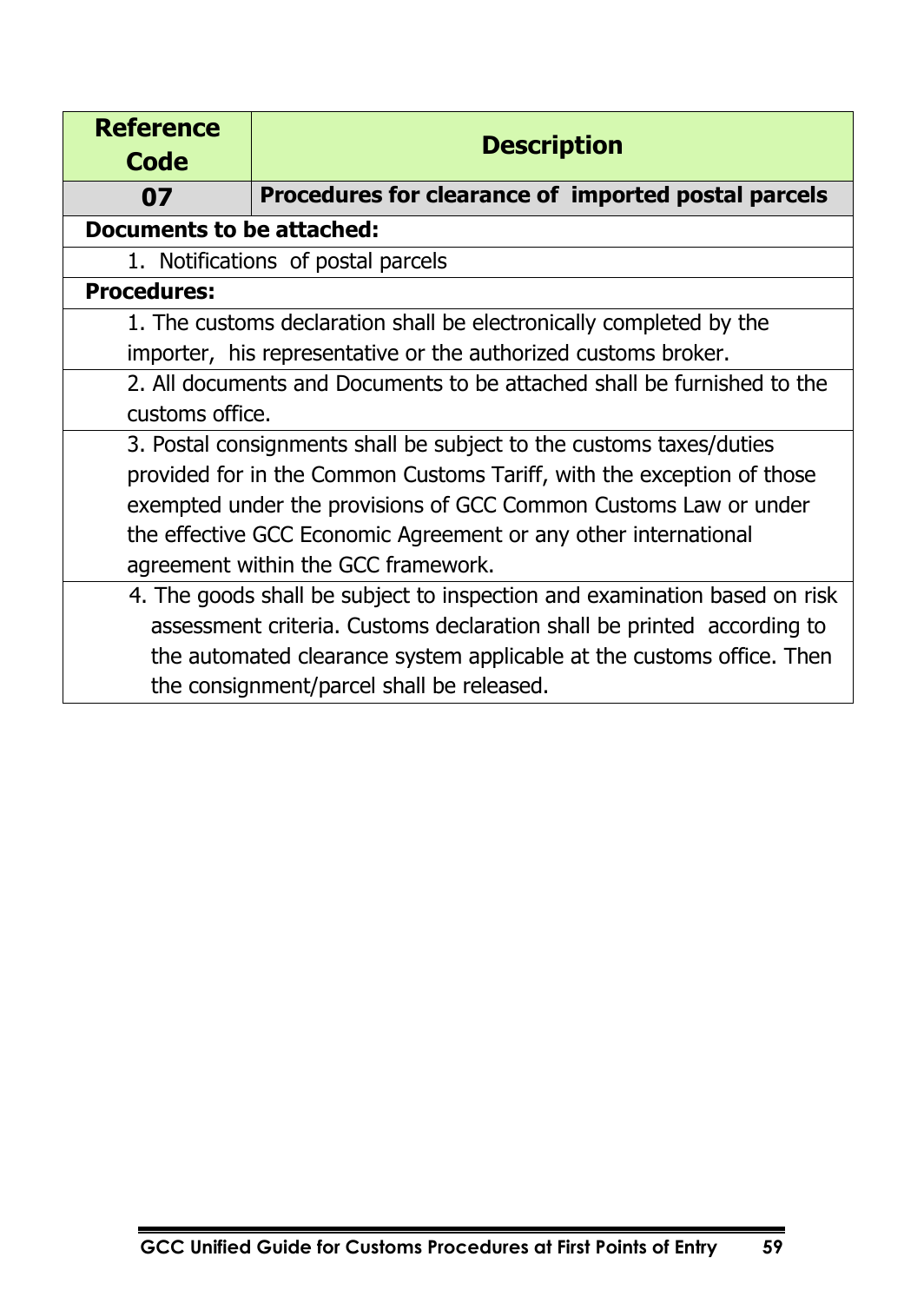| <b>Reference</b><br><b>Code</b> | <b>Description</b>                                                    |
|---------------------------------|-----------------------------------------------------------------------|
| 08                              | Procedures of transportation /dispatch<br>through express couriers    |
| <b>Controls:</b>                |                                                                       |
|                                 | 1. Intra-GCC transportation/dispatch of consignments/parcels may be   |
|                                 | handled by express couriers without customs clearance, subject to the |
| following conditions:           |                                                                       |
|                                 | a. The express courier or its branch office, or the courier to which  |
|                                 | the parcels are consigned shall have a valid license issued by the    |
|                                 | competent GCC authorities.                                            |
|                                 | b. The location/office of the courier to which the parcels are        |
|                                 | consigned shall be under control of the respective GCC customs        |
|                                 | offices, otherwise dispatched goods shall be unloaded in the          |
|                                 | designated customs office in the GCC States.                          |
|                                 | c. Consignments/packages shall be addressed and dispatched to a       |
|                                 | person(s) based in the GCC States.                                    |
|                                 | d. Consignments/packages shall be addressed and dispatched to a       |
|                                 | company(s) based in the GCC States.                                   |
|                                 | e. Consignments/packages shall not weigh over 50 Kg                   |
|                                 | f. The estimated value of the consignments /packages shall not exceed |
|                                 | SR1000 or its equivalent in local GCC currencies.                     |
|                                 | g. A cash security or bank guarantee shall be submitted to the        |
|                                 | customs office to ensure that such consignments /packages will        |
|                                 | reach its final destination.                                          |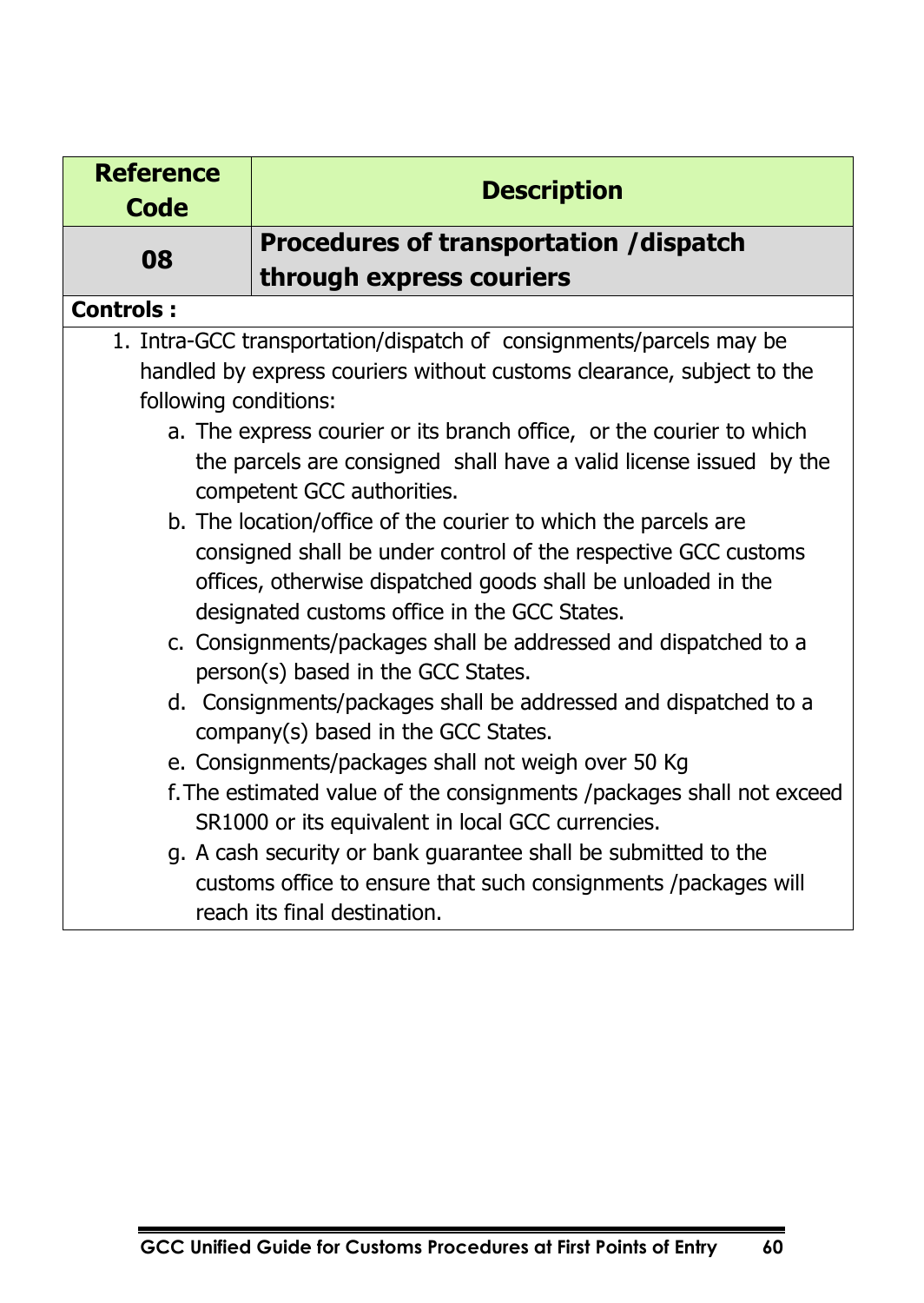| <b>Reference</b>              | <b>Description</b>                                                                                                                               |  |  |
|-------------------------------|--------------------------------------------------------------------------------------------------------------------------------------------------|--|--|
| <b>Code</b>                   |                                                                                                                                                  |  |  |
| 08                            | Procedures of transportation / dispatch                                                                                                          |  |  |
|                               | through express couriers                                                                                                                         |  |  |
|                               | 2. The following consignments/packages shall be subject to the customs                                                                           |  |  |
|                               | clearance procedures at first point of entry, and a single customs declaration                                                                   |  |  |
|                               | shall be completed for each of them:                                                                                                             |  |  |
|                               | i. any consignment/package/parcel weighing over 50Kg.                                                                                            |  |  |
| currencies.                   | ii. parcels the value of which exceeds SR1000 or its equivalent in local GCC                                                                     |  |  |
| iii. restricted goods         |                                                                                                                                                  |  |  |
| iv. goods of special nature   |                                                                                                                                                  |  |  |
|                               |                                                                                                                                                  |  |  |
|                               |                                                                                                                                                  |  |  |
|                               | 3. Express couriers may carry out clearance of the goods conveyed by them                                                                        |  |  |
|                               | provided they satisfy customs clearance requirements of the GCC customs                                                                          |  |  |
|                               | offices, or authorize a customs clearing agent pursuant to the regulations                                                                       |  |  |
| applicable in each GCC State. |                                                                                                                                                  |  |  |
|                               | 4. In the event the importer chooses to clear the consignment/package in                                                                         |  |  |
|                               | the GCC States, the express couriers shall follow all customs clearance                                                                          |  |  |
|                               | procedures (as set out in this Guide) in terms of (importation, exportation,                                                                     |  |  |
|                               | re-exportation, depositing the goods with the free zones and customs<br>warehouses, etc.).                                                       |  |  |
|                               | 5. Goods may be unloaded or transloaded only under supervision of the                                                                            |  |  |
|                               | respective GCC customs office.                                                                                                                   |  |  |
|                               | 6. The applicant shall provide the following information:                                                                                        |  |  |
|                               | a. Truck license plate No.                                                                                                                       |  |  |
|                               | b. Description of goods/parcels and total weight thereof, and                                                                                    |  |  |
|                               | whether goods are subject to any restrictions, if any.                                                                                           |  |  |
|                               | c. Number of packages and pieces, description of packing, marks                                                                                  |  |  |
|                               | and numbers.                                                                                                                                     |  |  |
|                               | d. Names of consigner and consignee                                                                                                              |  |  |
|                               | e. Seaports/airports where goods have been consigned from.                                                                                       |  |  |
|                               | 7. The express courier, its agent or representative shall be responsible<br>for any shortage in the number of packages or contents thereof until |  |  |
|                               |                                                                                                                                                  |  |  |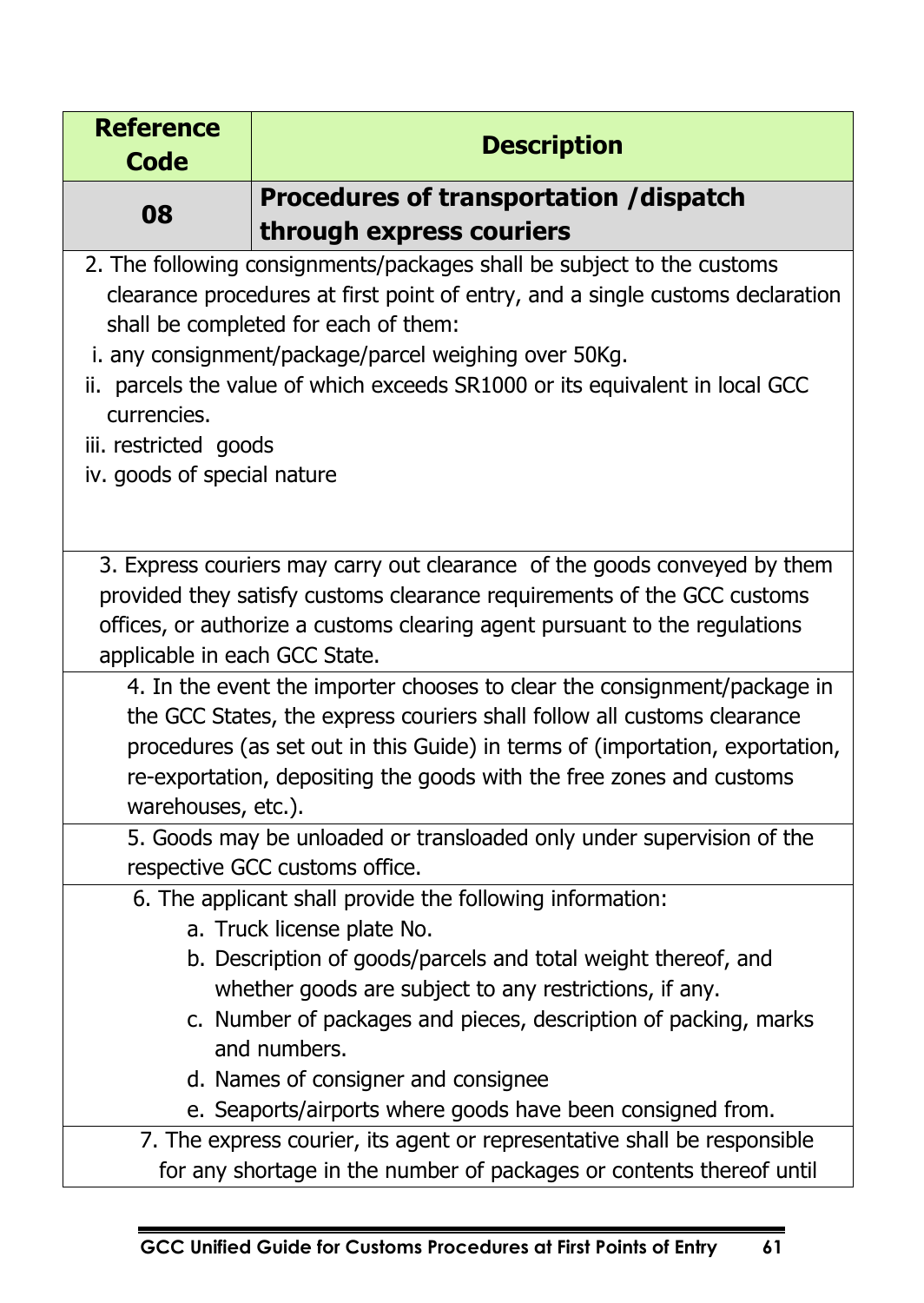| <b>Reference</b> | <b>Description</b>                                                         |
|------------------|----------------------------------------------------------------------------|
| <b>Code</b>      |                                                                            |
| 08               | Procedures of transportation /dispatch                                     |
|                  | through express couriers                                                   |
|                  | the packages are delivered to the consignee premises which fall under      |
|                  | supervision of the customs office.                                         |
|                  | 8. The manifest shall be produced to the customs office immediately upon   |
|                  | arrival of the aircraft or truck.                                          |
|                  | 9. A declaration of the dispatch of the consignment/packages from one      |
|                  | customs office/warehouse to another customs office/warehouse to be         |
| completed.       |                                                                            |
| 10.              | Carrier/truck may not cross beyond the land boundaries falling             |
|                  | within the zone of the customs office.                                     |
| 11.              | The manifest or dispatch application may be submitted on line              |
|                  | (electronically) to the respective customs office.                         |
| 12.              | The courier shall submit the duly attested duplicate of the manifest       |
|                  | as well as the dispatch declaration approved by the customs office at the  |
|                  | country of destination, to be all submitted to the customs office at first |
|                  | point of entry for settlement of entries and guarantees.                   |
| 13.              | The truck shall satisfy the following specifications:                      |
|                  | a. A partition shall be installed between the driver's cabin and the load  |
| compartment.     |                                                                            |
|                  | b. No goods can be taken out from /put in the part whereunto the           |
|                  | customs seal (lead) is affixed without leaving obvious traces.             |
| concealed.       | c. Truck shall not contain unseen spaces wherein goods can be              |
|                  | d. The bed of the load compartment, as well the sides thereof shall be     |
|                  | fixed to the chassis in a manner that allows it to be separated            |
|                  | (dismantled) only from inside.                                             |
|                  | e. The consignment shall be placed in a one-door container, fitted with a  |
|                  | lock that allows affixing the customs seal thereon. The seal number to     |
|                  | be recorded in the customs declaration.                                    |
| 14.              | Customs seals shall satisfy the following requirements:                    |
|                  | a. to be made of weatherproof robust metal or plastic material.            |
|                  | b. to be of a suitable shape and size that can be easily seen.             |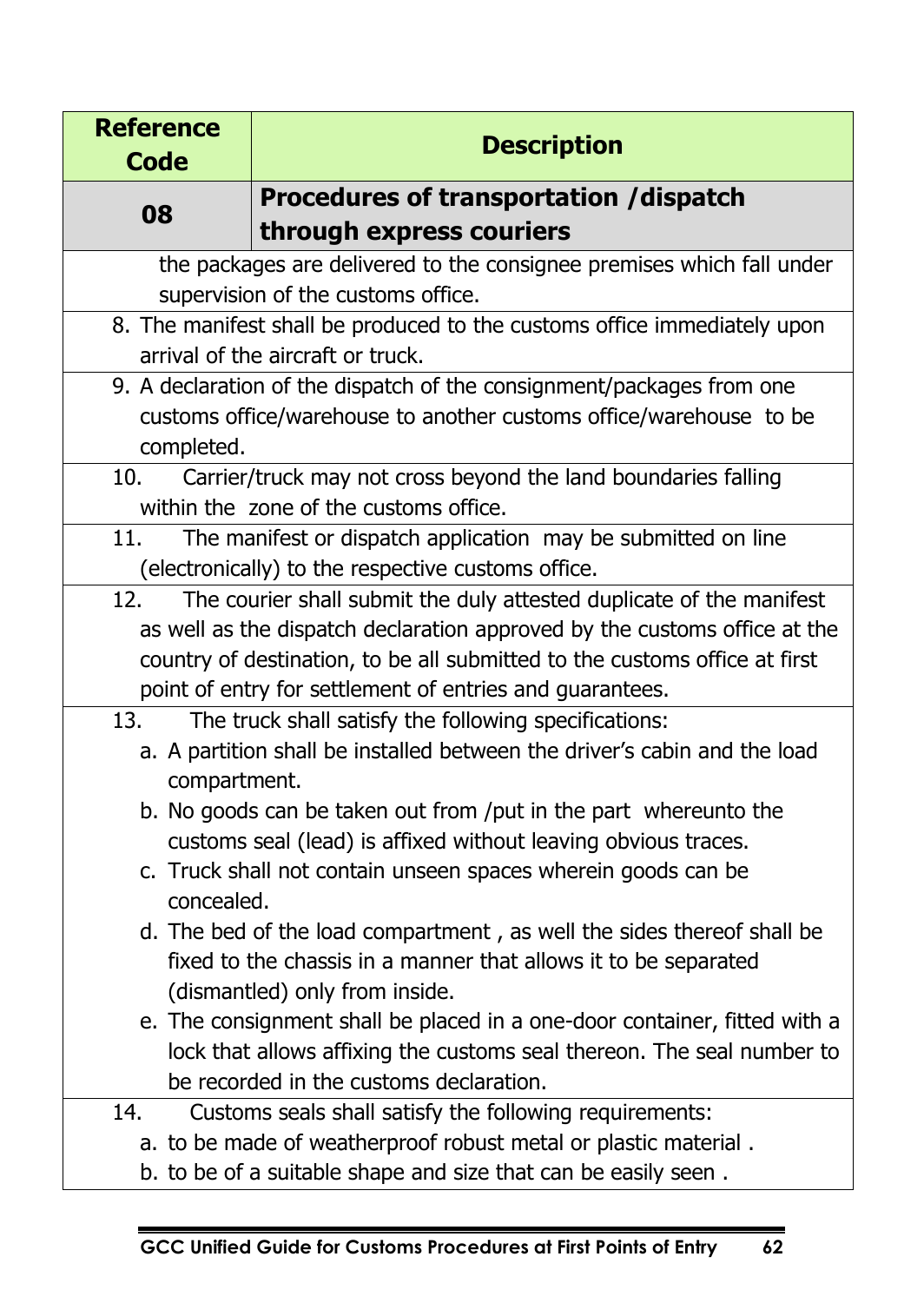| <b>Reference</b>   |                                                                                                                        |
|--------------------|------------------------------------------------------------------------------------------------------------------------|
| <b>Code</b>        | <b>Description</b>                                                                                                     |
|                    | Procedures of transportation / dispatch                                                                                |
| 08                 | through express couriers                                                                                               |
|                    | c. to be difficult to imitate or forge.                                                                                |
|                    | d. to bear the word "customs" and the country's name.                                                                  |
|                    | e. to have serial numbers.                                                                                             |
|                    | f. to be of a disposable type (i.e. that can be used for just one time).                                               |
| 15.                | The load compartment/container shall satisfy the following                                                             |
| requirements:      |                                                                                                                        |
|                    | a. The doors and closing/locking systems shall be designed in a way that<br>enables customs seal to be affixed easily. |
|                    | b. The closing/locking system shall be installed in a way that it cannot be<br>removed or replaced from outside.       |
|                    | c. The door shall be designed in a way that it cannot be opened without                                                |
|                    | removing the customs seals therefrom.                                                                                  |
|                    | d. The ventilation ducts (louvers) shall be designed in a way that does                                                |
|                    | not allow opening them from outside, or remove goods through                                                           |
| them.              |                                                                                                                        |
|                    | e. Customs seals shall be easily and efficiently affixed.                                                              |
|                    | <b>Required documents:</b>                                                                                             |
| 1. Manifest        |                                                                                                                        |
| <b>Procedures:</b> |                                                                                                                        |
|                    | 1. The express courier shall submit the arrival manifest to the customs                                                |
|                    | office at first point of entry                                                                                         |
|                    | 2. The express courier shall sort and assemble the                                                                     |
|                    | consignments/packages to be transported.                                                                               |
|                    | 3. The express courier shall submit an electronic transport declaration for                                            |
|                    | each bill of lading and present it to customs office for the                                                           |
|                    | consignments/packages to be transported under the arrival manifest.                                                    |
|                    | 4. The express courier shall complete the manifest issued under the                                                    |
|                    | unified customs declaration agreed on within the GCC framework.                                                        |
|                    | 5. Consignments/packages shall be subject to inspection and                                                            |
|                    | examination based on risk assessment criteria. The competent                                                           |
|                    | customs officer shall verify the consignments/packages, sealing of the                                                 |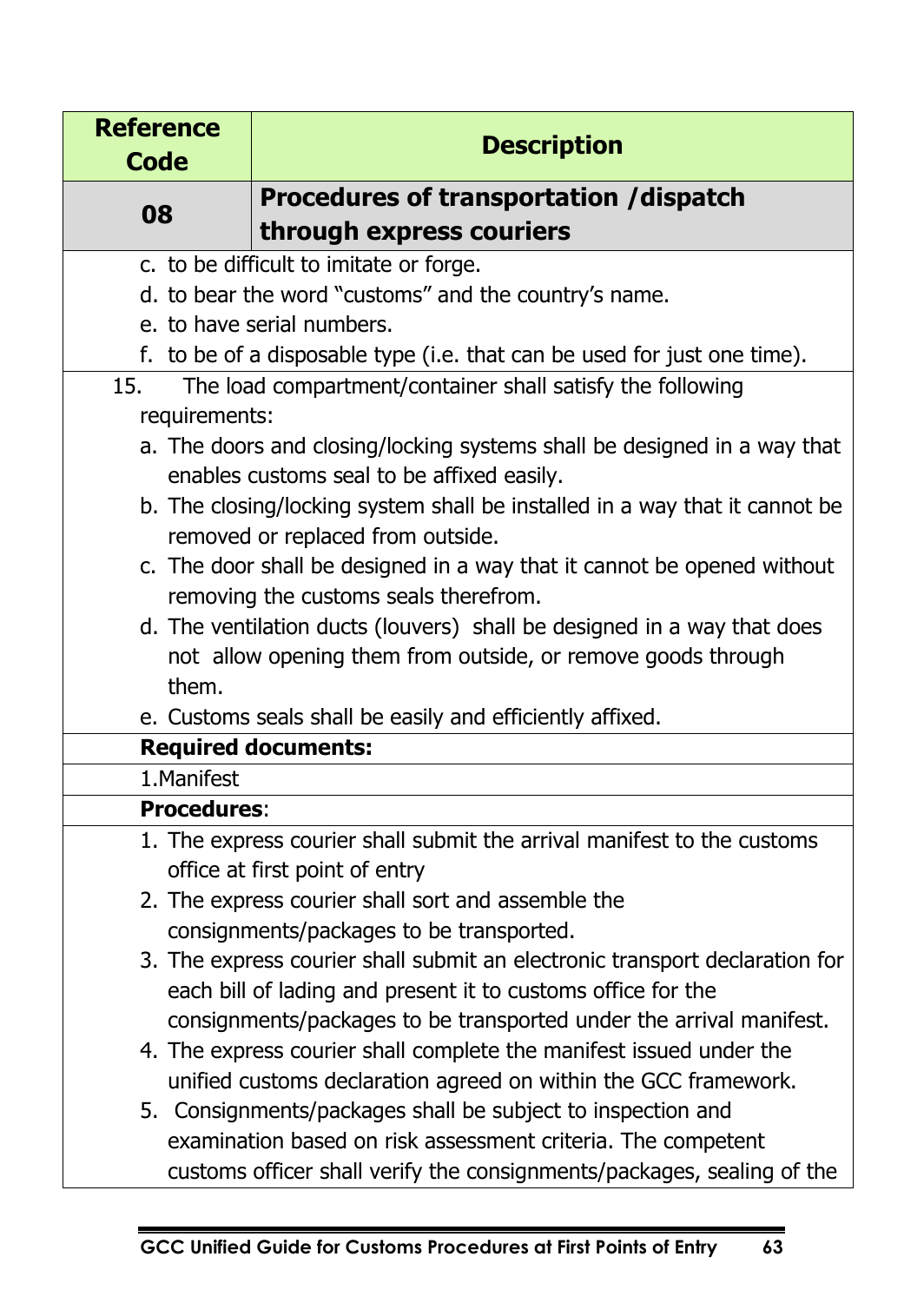| <b>Reference</b><br>Code                                            | <b>Description</b>                                                      |  |
|---------------------------------------------------------------------|-------------------------------------------------------------------------|--|
| 08                                                                  | <b>Procedures of transportation / dispatch</b>                          |  |
|                                                                     | through express couriers                                                |  |
|                                                                     | means of transport, register the customs seal number on the manifest    |  |
|                                                                     | and finally issue the exit order.                                       |  |
| 6. Upon arrival of the truck in the customs office/destination, the |                                                                         |  |
|                                                                     | competent customs officer shall stamp and endorse the manifest after    |  |
|                                                                     | ensuring that the customs seal/lead is intact.                          |  |
|                                                                     | 7. For the purposes of settlement of the entries and guarantees, the    |  |
|                                                                     | express courier shall submit the attested/endorsed copy of the          |  |
| manifest approved by the competent customs officer at the customs   |                                                                         |  |
|                                                                     | office of the country of destination to the customs office at the first |  |
| point of entry.                                                     |                                                                         |  |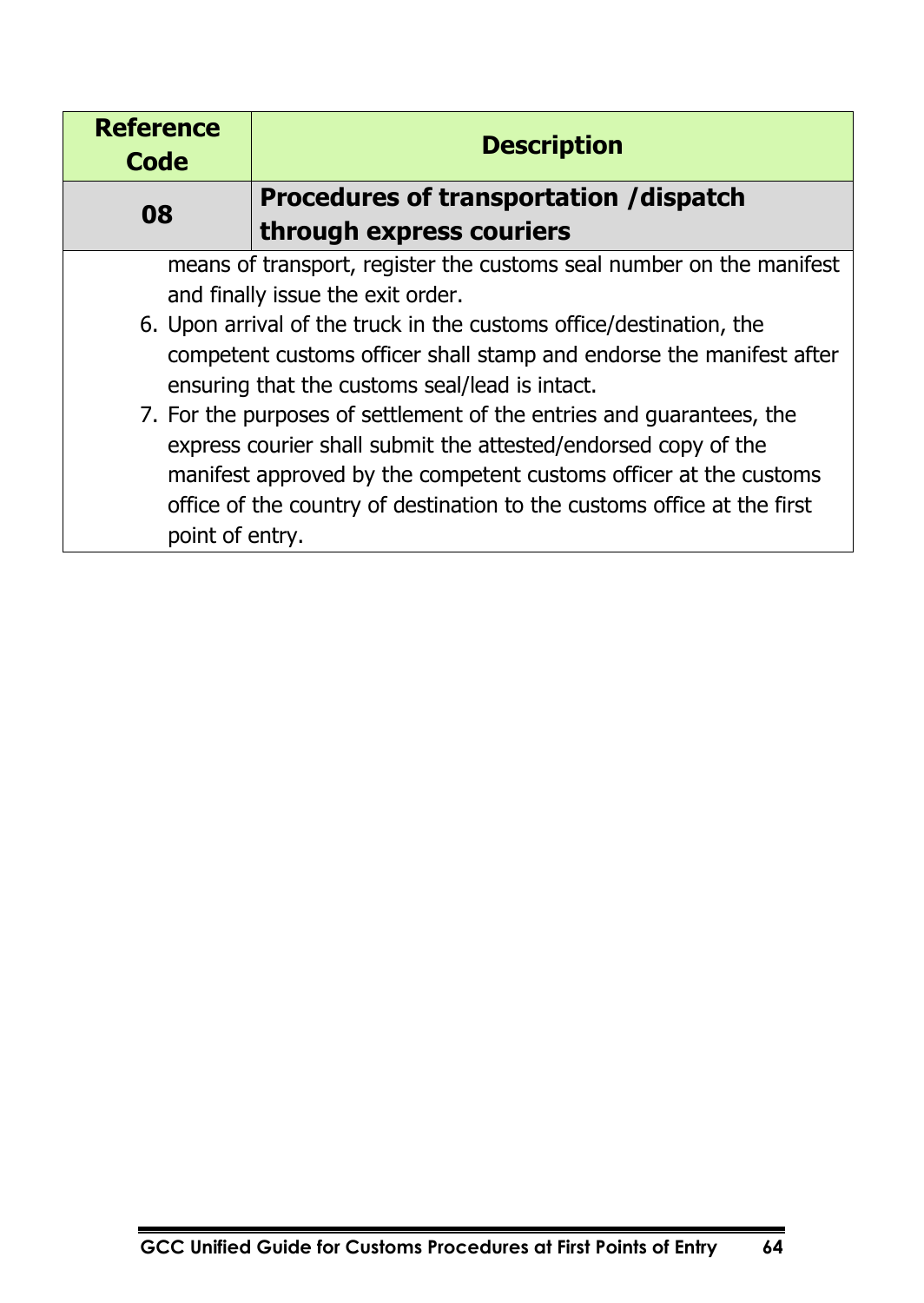| <b>Reference</b><br><b>Code</b> | <b>Description</b>                                                                                                                                                                                                                                                                                                                                                                                                                                                                                                                                                                                                         |
|---------------------------------|----------------------------------------------------------------------------------------------------------------------------------------------------------------------------------------------------------------------------------------------------------------------------------------------------------------------------------------------------------------------------------------------------------------------------------------------------------------------------------------------------------------------------------------------------------------------------------------------------------------------------|
| 09                              | Refund of cash deposits/securities and release of<br>bank guarantees                                                                                                                                                                                                                                                                                                                                                                                                                                                                                                                                                       |
| <b>Controls:</b>                |                                                                                                                                                                                                                                                                                                                                                                                                                                                                                                                                                                                                                            |
|                                 | 1. Cash deposits and bank guarantees may be released for the cases<br>suspending customs duties, as well as all other cases.                                                                                                                                                                                                                                                                                                                                                                                                                                                                                               |
| deposit.                        | 2. Deposit shall be refunded to the importer of the goods or any other<br>person who can prove to the customs office his entitlement to such                                                                                                                                                                                                                                                                                                                                                                                                                                                                               |
| declaration.                    | 3. The claim for refund of cash deposits and release of bank guarantees shall<br>be filed within three months (90 days) from the date of the customs                                                                                                                                                                                                                                                                                                                                                                                                                                                                       |
|                                 | 4. Claims for refund of cash deposits and release of bank guarantees filed<br>after expiry of the claim period will be disregarded.                                                                                                                                                                                                                                                                                                                                                                                                                                                                                        |
|                                 | 5. Application for extension of the claim period for other three months (90<br>days) may be accepted before expiry of the original three-month period,<br>provided extension shall be for only one period.                                                                                                                                                                                                                                                                                                                                                                                                                 |
| customs declaration.            | 6. The claim for refund of cash deposits and release of bank guarantees<br>submitted for the documents to be attached with the customs declaration<br>for any of the suspending cases shall be filed within a non-extendable<br>period of three months (90 days), in the latest, from the date of the                                                                                                                                                                                                                                                                                                                      |
| free zone.                      | 7. The claim for refund of cash deposits and release of bank guarantees for<br>the temporary admission procedure shall be filed from the date of one of<br>the following supporting documents:<br>a. copy of the re-export declaration, duly signed and stamped by the<br>designated customs officer at the exit customs office, indicating that<br>the goods have exited the GCC States.<br>b. copy of the re-export declaration, duly signed and stamped by the<br>designated customs officer, indicating that the goods have entered the<br>c. copy of the declaration of depositing the goods in the free zones, duty- |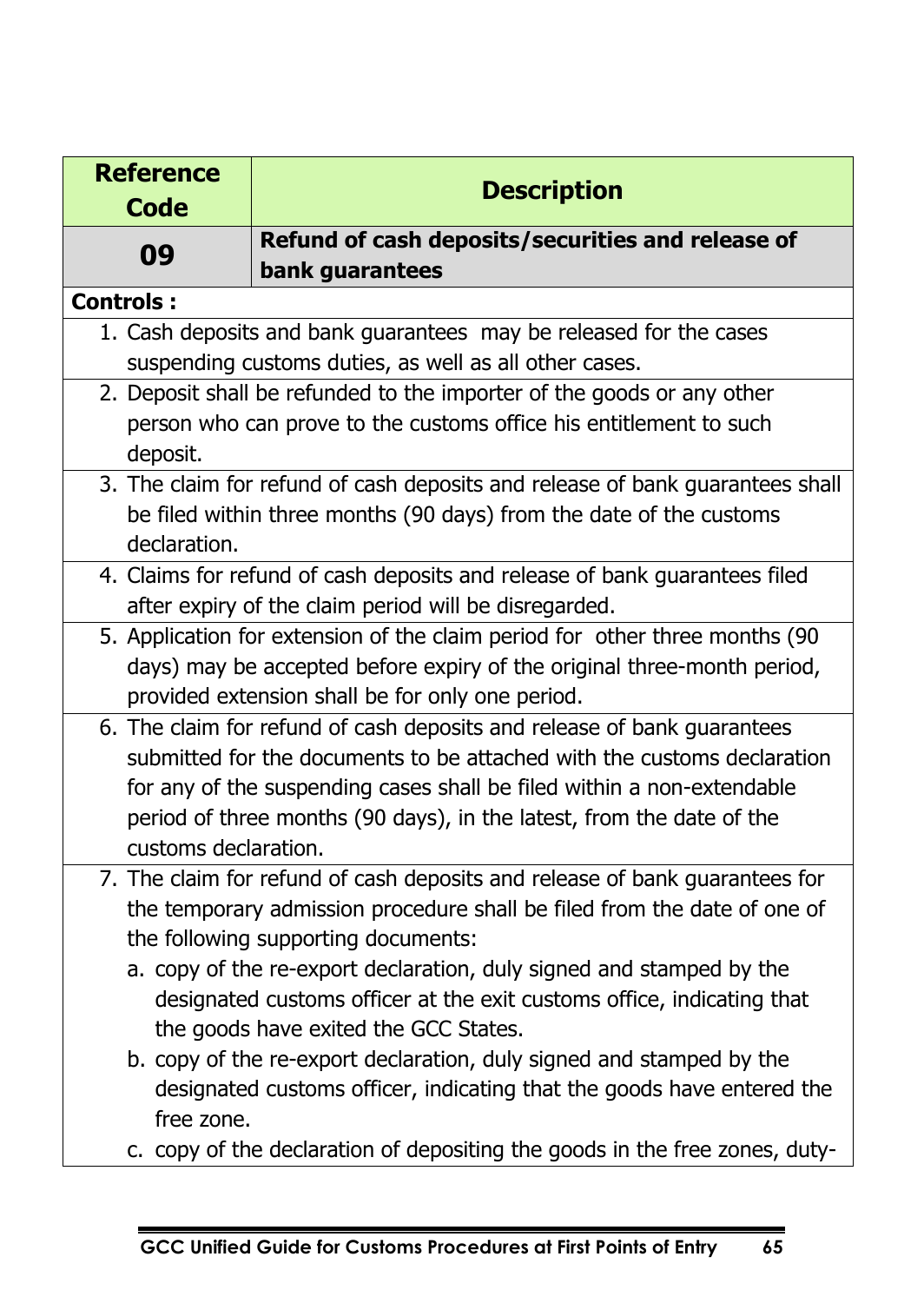| <b>Reference</b>      | <b>Description</b>                                                                                                              |
|-----------------------|---------------------------------------------------------------------------------------------------------------------------------|
| Code                  |                                                                                                                                 |
| 09                    | Refund of cash deposits/securities and release of                                                                               |
|                       | bank guarantees                                                                                                                 |
|                       | free shops and customs warehouses.                                                                                              |
|                       | d. copy of the import declaration or the evidence that the goods have                                                           |
|                       | been cleared for home use after payment of the due customs                                                                      |
| taxes/duties.         |                                                                                                                                 |
|                       | e. disclaimer/discharge certificate certified by the competent authorities                                                      |
|                       | in the country of destination stating that re-exported goods have                                                               |
|                       | entered the country.<br>8. The claim for refund of cash deposits and release of bank guarantees for                             |
|                       | the in transit procedure shall be filed from the date of one of the following                                                   |
| supporting documents: |                                                                                                                                 |
|                       | a. copy of the transit declaration, duly signed and stamped by the                                                              |
|                       | designated customs officer at the exit customs office, indicating that                                                          |
|                       | the goods have exited the GCC States.                                                                                           |
|                       | b. copy of the transit declaration, duly signed and stamped by the                                                              |
|                       | designated customs officer, indicating that the goods have entered the                                                          |
|                       | free zone, along with a copy of the declaration of depositing the goods                                                         |
| with the free zone.   |                                                                                                                                 |
|                       | c. disclaimer/discharge certificate certified by the competent authorities                                                      |
|                       | in the country of destination stating that the goods have entered the                                                           |
| country.              |                                                                                                                                 |
|                       | 9. The claim for refund of cash deposits and release of bank guarantees for                                                     |
|                       | placement of the goods in the free zones and duty-free shops shall be                                                           |
|                       | filed from the date of one of the following supporting documents:                                                               |
|                       | a. copy of the placement declaration, duly signed and stamped by the                                                            |
|                       | designated customs officer at the exit customs office, indicating that<br>the goods have entered the free zone/ duty-free shop. |
|                       | b. copy of the declaration of placement of the goods in the free zone.                                                          |
|                       | c. disclaimer/discharge certificate certified by the competent                                                                  |
|                       | authorities in the country of destination stating that the goods have                                                           |
|                       | entered the country.                                                                                                            |
|                       |                                                                                                                                 |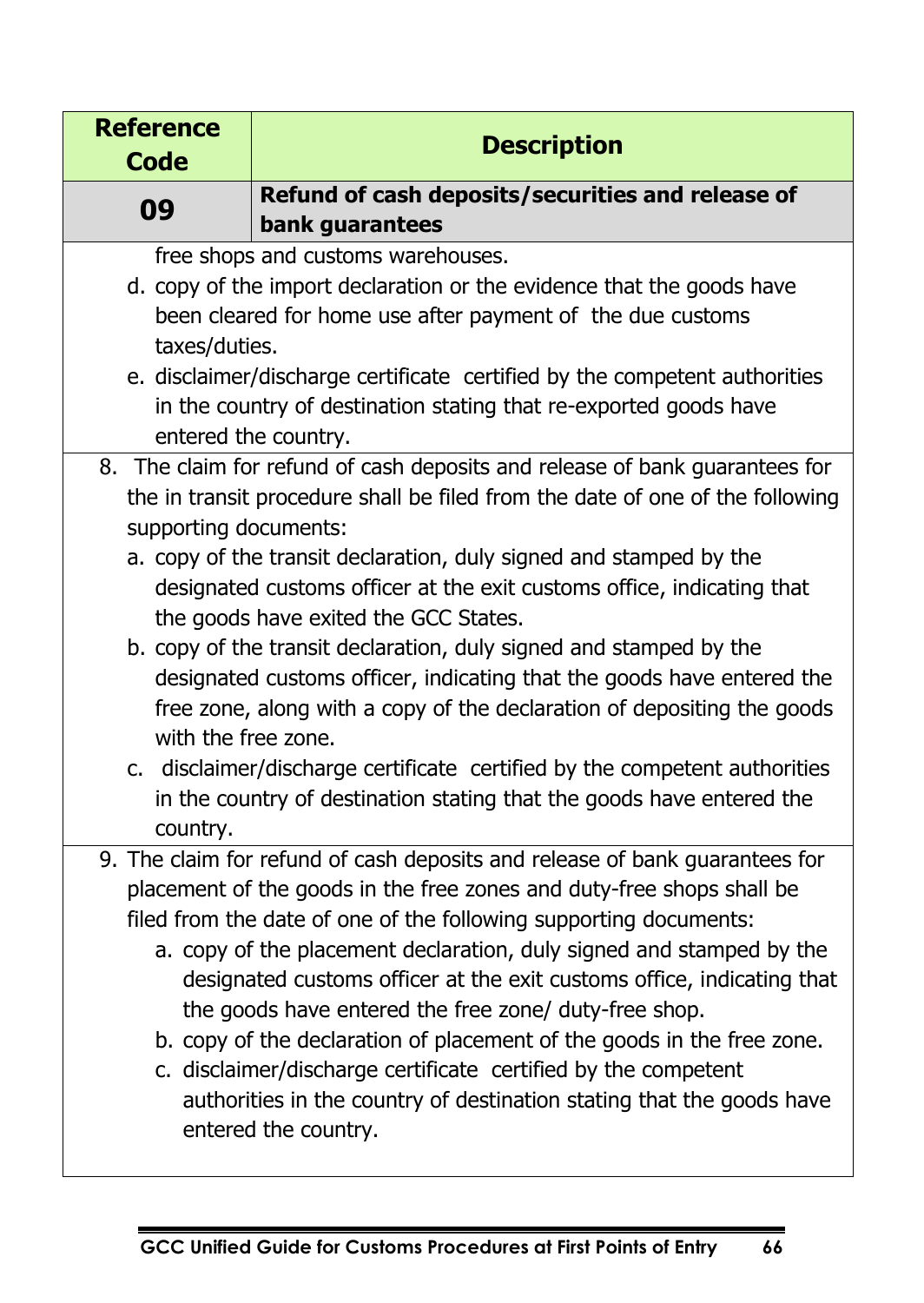| <b>Reference</b> | <b>Description</b>                                                                       |
|------------------|------------------------------------------------------------------------------------------|
| <b>Code</b>      |                                                                                          |
| 09               | Refund of cash deposits/securities and release of                                        |
|                  | bank guarantees                                                                          |
| 10.              | The claim for refund of cash deposits and release of bank                                |
|                  | guarantees for the placement of the goods in the customs warehouses                      |
|                  | shall be filed from the date of actual placement of the goods, provided                  |
|                  | that a copy of the placement declaration, duly signed and stamped by                     |
|                  | the designated customs officer at the exit customs office indicating                     |
| submitted.       | that the goods have entered the customs warehouse shall be                               |
| 11.              | The claim for refund of cash deposits and release of bank                                |
|                  | guarantees for the foreign motor vehicles not guaranteed by an                           |
|                  | international CPD shall be filed within three months (90days),                           |
|                  | renewable for only one similar period. Claim to be filed from the date of                |
|                  | one of the following supporting documents:                                               |
|                  | a. the proof that motor vehicle has exited the final exit port.                          |
|                  | b. disclaimer/discharge certificate certified by the competent                           |
|                  | authorities in the country of destination stating that the motor                         |
|                  | vehicle has entered the country.                                                         |
|                  | c. the declaration of placing the motor vehicle in the free zone.                        |
|                  | d. copy of the import declaration, or an evidence that motor vehicle                     |
|                  | has been cleared for home use.                                                           |
| 12.              | The claim for refund of cash deposits and release of bank                                |
|                  | guarantees for placement of the goods imported under re-export                           |
|                  | procedure shall be filed from the date of one of the following supporting                |
| documents:       |                                                                                          |
|                  | a. copy of the re-export declaration, duly signed and stamped by                         |
|                  | the designated customs officer at the exit customs office,                               |
|                  | indicating that the goods have exited one of the GCC States.                             |
|                  | b. copy of the re-export declaration, duly signed and stamped by                         |
|                  | the designated customs officer, indicating that the goods have<br>entered the free zone. |
|                  | c. copy of the declaration of placement of the goods in the free                         |
|                  | zones/duty free-shops and customs warehouses.                                            |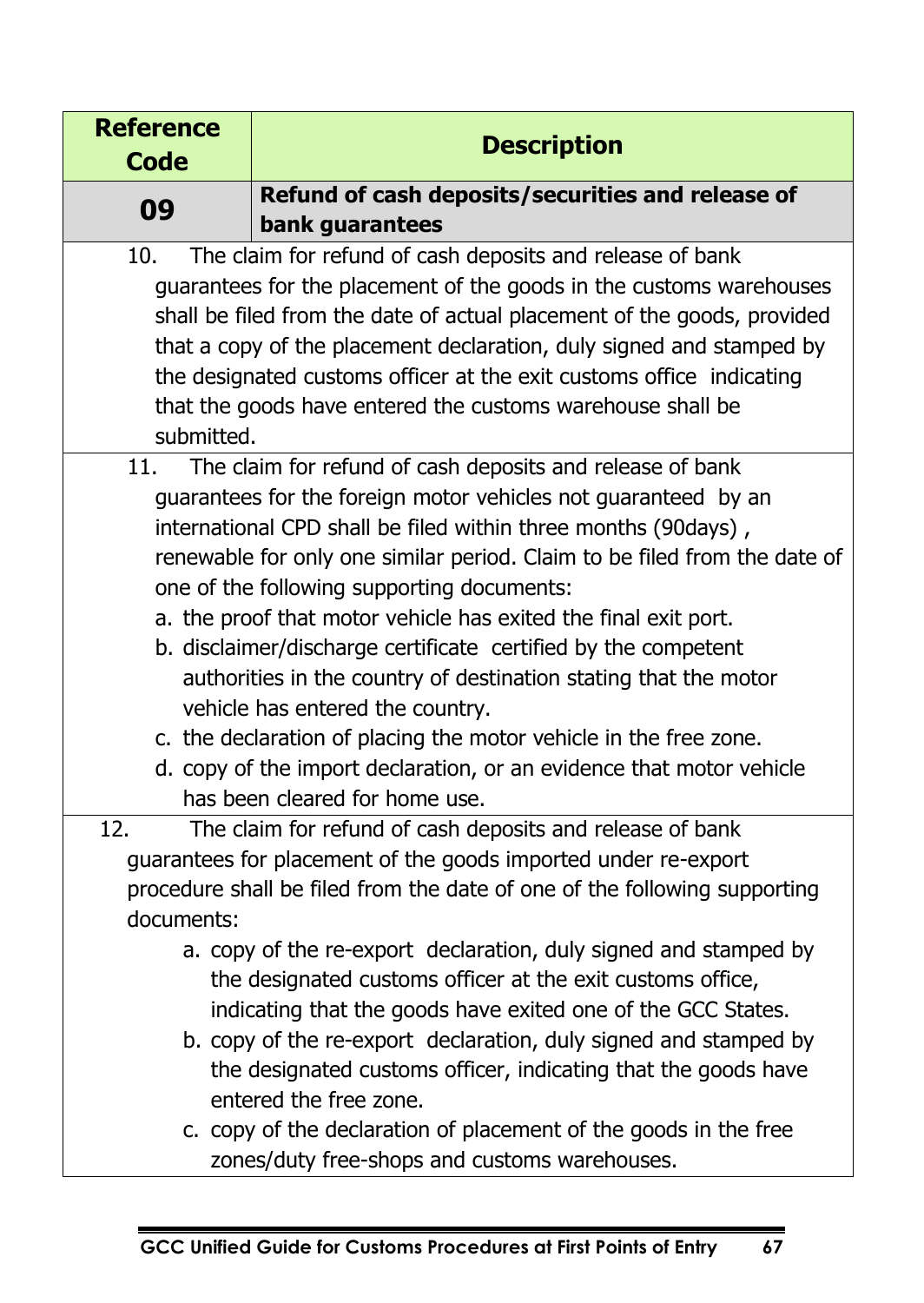| <b>Reference</b>      |                                                                                                                                                                   |  |  |
|-----------------------|-------------------------------------------------------------------------------------------------------------------------------------------------------------------|--|--|
| <b>Code</b>           | <b>Description</b>                                                                                                                                                |  |  |
| 09                    | Refund of cash deposits/securities and release of                                                                                                                 |  |  |
|                       | bank guarantees                                                                                                                                                   |  |  |
|                       | d. disclaimer/discharge certificate certified by the competent                                                                                                    |  |  |
|                       | authorities in the country of destination stating that re-exported                                                                                                |  |  |
|                       | goods have entered the country.                                                                                                                                   |  |  |
|                       | • Required documents (One of the following documents to be                                                                                                        |  |  |
| submitted):           |                                                                                                                                                                   |  |  |
|                       | a. Temporary admission procedure:                                                                                                                                 |  |  |
|                       | 1. A copy of the re-export declaration.                                                                                                                           |  |  |
|                       | 2. A copy of the declaration of placement of the goods in the free                                                                                                |  |  |
|                       | zones/duty free-shops and customs warehouses.                                                                                                                     |  |  |
|                       | 3. A copy of the import declaration stating that the goods have been                                                                                              |  |  |
|                       | cleared for home use and applicable customs taxes/duties have                                                                                                     |  |  |
|                       | been collected.                                                                                                                                                   |  |  |
|                       | 4. A disclaimer/discharge certificate certified by the competent                                                                                                  |  |  |
|                       | authorities in the country of destination stating that re-exported                                                                                                |  |  |
|                       | goods have entered the country.                                                                                                                                   |  |  |
| b. Transit procedure: |                                                                                                                                                                   |  |  |
|                       | 1. A copy of the transit declaration.                                                                                                                             |  |  |
|                       | 2. A copy of the declaration of placement of the goods in the free<br>zone.                                                                                       |  |  |
|                       | 3. A disclaimer/discharge certificate certified by the competent<br>authorities in the country of destination stating that the goods<br>have entered the country. |  |  |
|                       | 4. A copy of the import declaration stating that the goods have<br>been cleared for home use and applicable customs<br>taxes/duties have been collected.          |  |  |
|                       | c. Transportation by express couriers:                                                                                                                            |  |  |
|                       | 1. A certified copy of the customs declaration                                                                                                                    |  |  |
|                       | d. Placement under free zones procedure:                                                                                                                          |  |  |
|                       | 1. A copy of the transit declaration, in the event goods are                                                                                                      |  |  |
|                       | aiting ta tha fuan na                                                                                                                                             |  |  |

transiting to the free zones.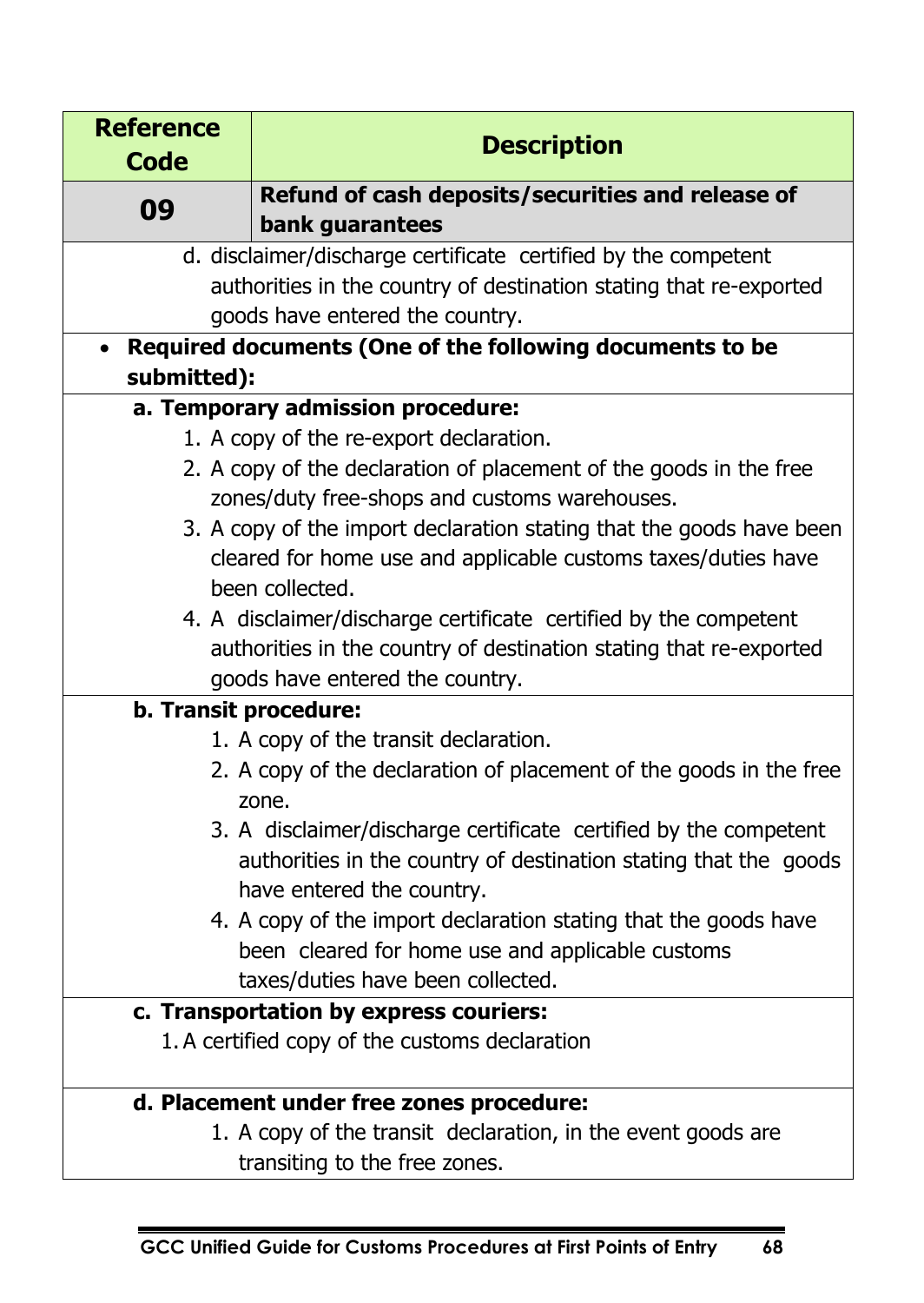| <b>Reference</b><br><b>Code</b>    | <b>Description</b>                                                                                                           |
|------------------------------------|------------------------------------------------------------------------------------------------------------------------------|
|                                    | Refund of cash deposits/securities and release of                                                                            |
| 09                                 | bank guarantees                                                                                                              |
|                                    | 2. A copy of the transit declaration, in the event goods are                                                                 |
|                                    | transiting outside the GCC States.                                                                                           |
|                                    | 3. A copy of the declaration of placement of the goods in the free                                                           |
|                                    | zones/duty free-shops.                                                                                                       |
|                                    | 4. A copy of the import declaration stating that the goods have                                                              |
|                                    | been cleared for home use and applicable customs                                                                             |
|                                    | taxes/duties have been collected.                                                                                            |
|                                    | <b>5.</b> disclaimer/discharge certificate certified by the competent                                                        |
|                                    | authorities in the country of destination stating that re-                                                                   |
|                                    | exported goods have entered the country.                                                                                     |
|                                    | e. Placement in customs warehouses:                                                                                          |
|                                    | 1. A copy of the re-export declaration, in the event goods are                                                               |
|                                    | re-exported to other customs warehouses.                                                                                     |
|                                    | 2. A copy of the re-export declaration, in the event goods are                                                               |
|                                    | re-exported to free zones.                                                                                                   |
|                                    | 3. A copy of the re-export declaration, in the event goods are                                                               |
|                                    | re-exported outside the GCC States.                                                                                          |
|                                    | 4. A copy of the import declaration stating that the goods have                                                              |
|                                    | been cleared for home use and applicable customs                                                                             |
|                                    | taxes/duties have been collected.                                                                                            |
|                                    | 5. disclaimer/discharge certificate certified by the competent<br>authorities in the country of destination stating that re- |
|                                    | exported goods have entered the country.                                                                                     |
|                                    | f. Industrial exemption:                                                                                                     |
|                                    | 1. Industrial Exemption Form                                                                                                 |
| 2. Industrial Exemption Resolution |                                                                                                                              |
|                                    | g. Import for re-export procedure:                                                                                           |
|                                    | 1. copy of the re-export declaration                                                                                         |
|                                    | 2. copy of the declaration of placement of the goods in the free                                                             |
|                                    | zones/duty free- shops and customs warehouses.                                                                               |
|                                    | 3. disclaimer/discharge certificate certified by the competent                                                               |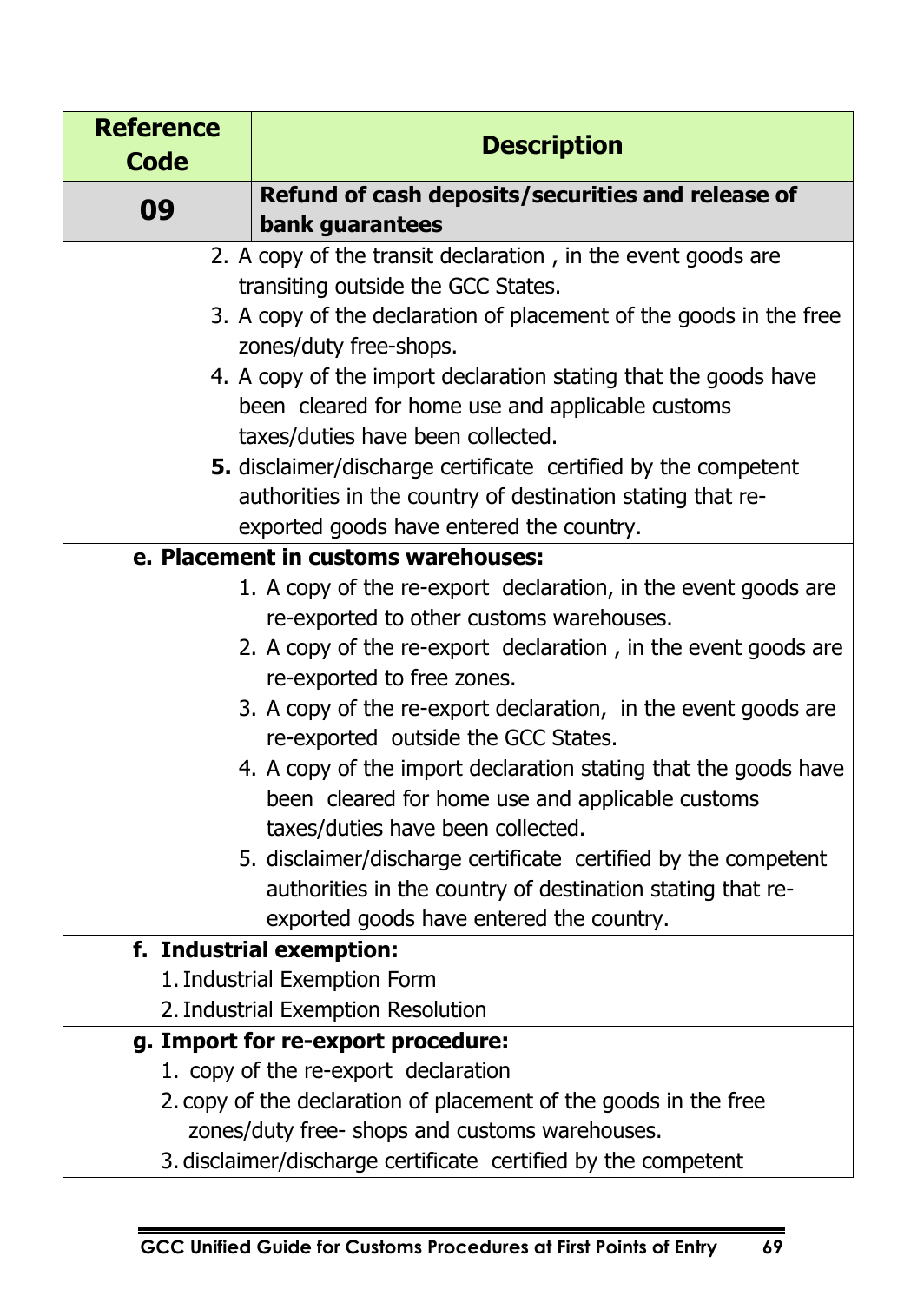| <b>Reference</b><br>Code | <b>Description</b>                                                        |
|--------------------------|---------------------------------------------------------------------------|
| 09                       | Refund of cash deposits/securities and release of                         |
|                          | bank guarantees                                                           |
|                          | authorities in the country of destination stating that re-exported        |
|                          | goods have entered the country.                                           |
| • Procedures:            |                                                                           |
|                          | 1. A claim for refund of cash deposits and release of bank guarantees.    |
|                          | 2. Required documents to be submitted for each of the cases suspending    |
| customs taxes/duties.    |                                                                           |
|                          | 3. Cash deposits and bank guarantees to be released after verification of |
|                          | all required documents and information.                                   |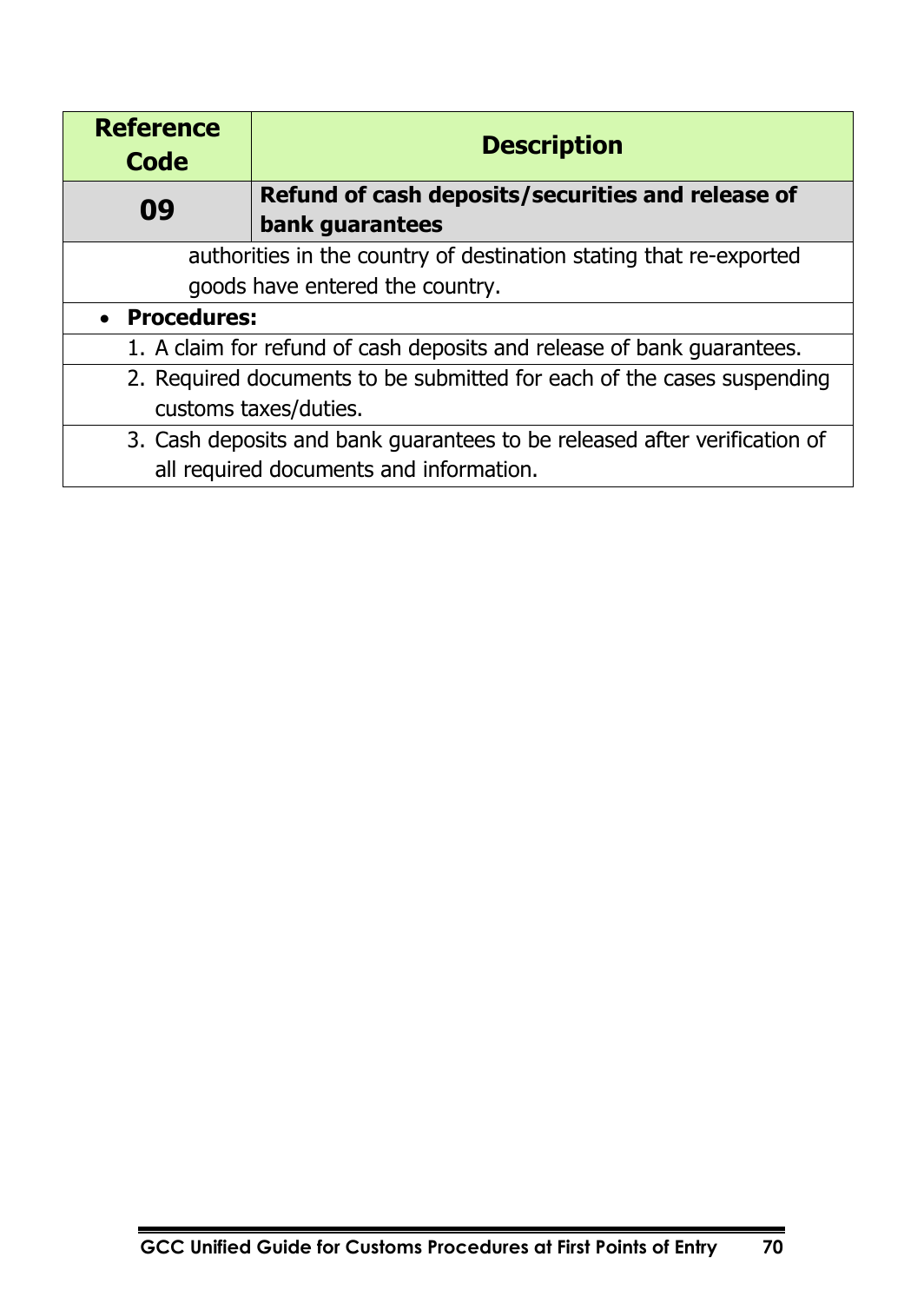## **INDEX**

| <b>Reference</b><br><b>Code</b> | <b>Description</b>                                                  | Page<br>No. |
|---------------------------------|---------------------------------------------------------------------|-------------|
| 01                              | <b>Importation</b>                                                  | 5           |
|                                 | Air, land, sea, wooden vessels, express couriers, post              |             |
|                                 | offices, free zones, duty-free shops, customs warehouses            |             |
| 0101                            | <b>Commercial importation</b>                                       | 5           |
| 0102                            | <b>Personal importation</b>                                         | 8           |
| 02                              | <b>Exportation</b>                                                  | 10          |
|                                 | Air, land, sea, wooden vessels, express couriers, post              |             |
|                                 | offices, free zones, duty-free shops, customs warehouses            |             |
| 0201                            | <b>Exportation of national products</b>                             | 12          |
| 0202                            | <b>Re-exportation of goods</b>                                      | 13          |
| 0203                            | <b>Temporary Exportation</b>                                        | 15          |
| 03                              | <b>Suspension of customs taxes/duties</b>                           | 17          |
|                                 | Temporary admission, transit goods, deposit with [                  |             |
|                                 | customs warehouses, deposit with free zones and duty-               |             |
|                                 | free shops, importation for re-exportation                          |             |
| 0301                            | <b>Temporary Admission</b>                                          | 17          |
| 030101                          | <b>ATA Carnet</b>                                                   | 21          |
| 03010101                        | <b>Temporary Admission under ATA Carnet</b>                         | 21          |
| 03010102                        | Re-exportation of the goods imported under the<br><b>ATA Carnet</b> | 22          |
| 03010103                        | <b>Goods in transit under the ATA Carnet</b>                        | 23          |
| 030102                          | <b>Temporary Admission of Foreign Private Motor</b><br>vehicles     | 24          |
| 0302                            | <b>Goods in transit</b>                                             | 27          |
| 0303                            | Deposit/placement of goods in customs<br>warehouses                 | 30          |
| 0304                            | Deposit/placement of goods in free zones and<br>duty-free shops     | 32          |
| 0305                            | <b>Importation for re-exportation</b>                               | 34          |
| 04                              | Refund of customs duties (Drawback) on                              | 38          |
|                                 | re-exported goods                                                   |             |